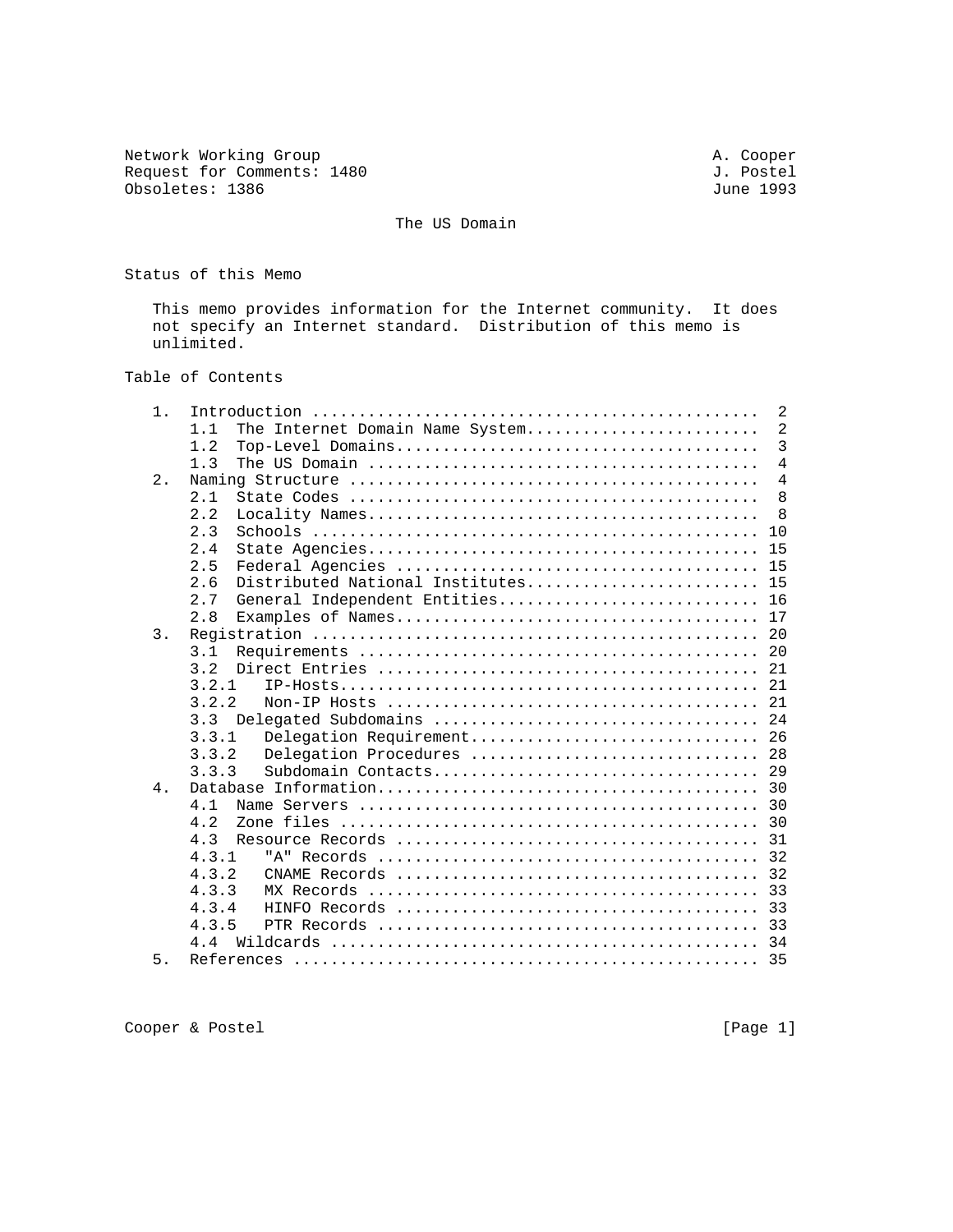|  |  | Appendix-II: US Domain Questionnaire  42 |  |
|--|--|------------------------------------------|--|

### 1. INTRODUCTION

1.1 The Internet Domain Name System

 The Domain Name System (DNS) provides for the translation between hostnames and addresses. Within the Internet, this means translating from a name such as "venera.isi.edu", to an IP address such as "128.9.0.32". The DNS is a set of protocols and databases. The protocols define the syntax and semantics for a query language to ask questions about information located by DNS-style names. The databases are distributed and replicated. There is no dependence on a single central server, and each part of the database is provided in at least two servers.

 The assignment of the 32-bit IP addresses is a separate activity. IP addresses are delegated by the central Internet Registry to regional authorities (such as the RIPE NCC for Europe) and the network providers.

 To have a network number assigned please contact your network service provider or regional registration authority. To determine who this is (or as a last resort), you can contact the central Internet Registry at Hostmaster@INTERNIC.NET.

 In addition to translating names to addresses for hosts that are on the Internet, the DNS provides for registering DNS-style names for other hosts reachable (via electronic mail) through gateways or mail relays. The records for such name registrations point to an Internet host (one with an IP address) that acts as a mail forwarder for the registered host. For example, the host "bah.rochester.ny.us" is registered in the DNS with a pointer to the mail relay "relay1.uu.net". This type of pointer is called an MX record.

 This gives electronic mail users a uniform mail addressing syntax and avoids making users aware of the underlying network boundaries.

 The reason for the development of the domain system was growth in the Internet. The hostname to address mappings were maintained by the InterNIC in a single file, called HOSTS.TXT, which was FTP'd by all the hosts on the Internet. The network population was changing in character. The time-share hosts that made up the original ARPANET were being replaced with local networks of workstations. Local organizations were administering their own names and addresses, but

Cooper & Postel [Page 2]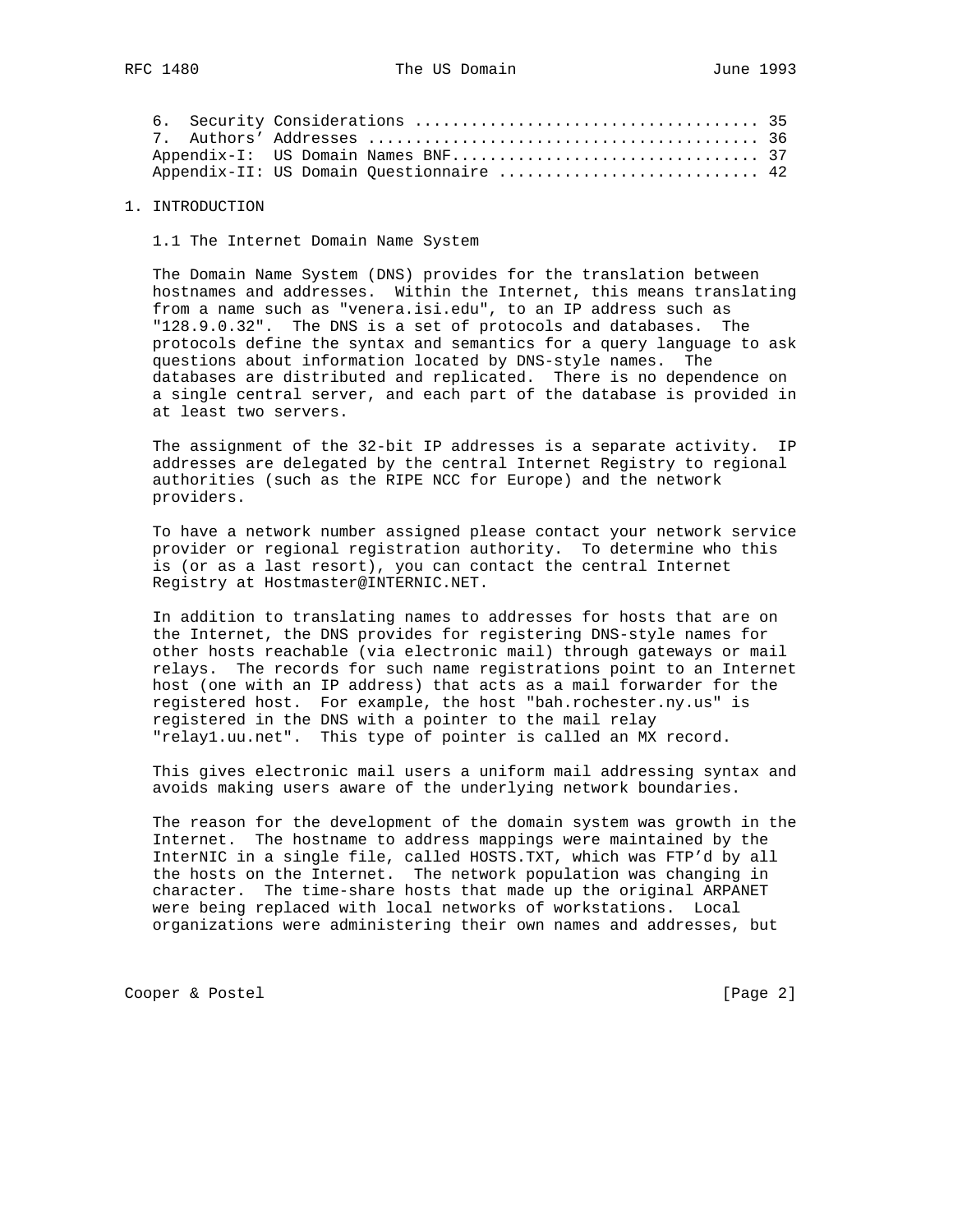had to wait for the NIC to make changes in HOSTS.TXT to make the changes visible to the Internet at large. Organizations also wanted some local structure on the name space. The applications on the Internet were getting more sophisticated and creating a need for general purpose name service. The idea of a hierarchical name space, with the hierarchy roughly corresponding to organizational structure, and names using "." as the character to mark the boundary between hierarchy levels was developed. A design using a distributed database and generalized resources was implemented.

 The DNS provides standard formats for resource data, standard methods for querying the database, and standard methods for name servers to refresh local data from other name servers.

#### 1.2 Top-Level Domains

 The top-level domains in the DNS are EDU, COM, GOV, MIL, ORG, INT, and NET, and all the 2-letter country codes from the list of countries in ISO-3166. The establishment of new top-level domains is managed by the Internet Assigned Numbers Authority (IANA). The IANA may be contacted at IANA@ISI.EDU.

 Even though the original intention was that any educational institution anywhere in the world could be registered under the EDU domain, in practice, it has turned out with few exceptions, only those in the United States have registered under EDU, similarly with COM (for commercial). In other countries, everything is registered under the 2-letter country code, often with some subdivision. For example, in Korea (KR) the second level names are AC for academic community, CO for commercial, GO for government, and RE for research. However, each country may go its own way about organizing its domain, and many have.

 There are no current plans of putting all of the organizational domains EDU, GOV, COM, etc., under US. These name tokens are not used in the US Domain to avoid confusion.

 Currently, only four year colleges and universities are being registered in the EDU domain. All other schools are being registered in the US Domain.

 There are also concerns about the size of the other top-level domains (especially COM) and ideas are being considered for restructuring.

 Other names sometimes appear as top-level domain names. Some people have made up names in the DNS-style without coordinating or registering with the DNS management. Some names that typically appear are BITNET, UUCP, and two-letter codes for continents, such as

Cooper & Postel [Page 3]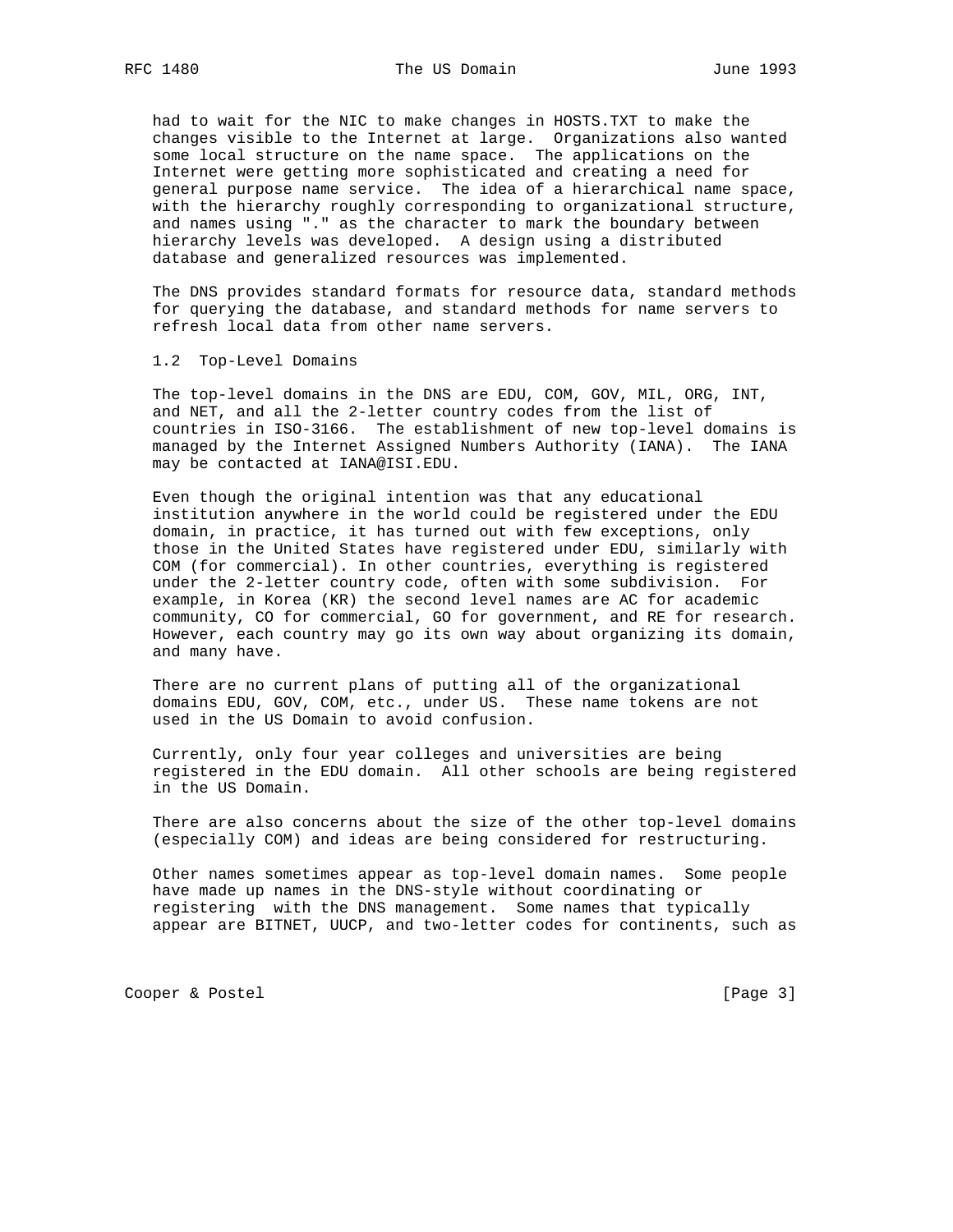"NA" for North America (this conflicts with the official Internet code for Namibia).

 For example, the DNS-style name "KA7EEJ.CO.USA.NA" is used in the amateur radio network. These addresses are never supposed to show up on the Internet but they do occasionally. The amateur radio network people created their own naming scheme, and it interferes sometimes with Internet addresses.

1.3 The US Domain

 The US Domain is an official top-level domain in the DNS of the Internet community. The domain administrators are Jon Postel and Ann Westine Cooper at the Information Sciences Institute of the University of Southern California (USC-ISI).

 US is the ISO-3166 2-letter country code for the United States and thus the US Domain is established as a top-level domain and registered with the InterNIC the same way other country domains are.

 Because organizations in the United States have registered primarily in the EDU and COM domains, little use was initially made of the US domain. In the past, the computers registered in the US Domain were primarily owned by small companies or individuals with computers at home. However, the US Domain has grown and currently registers hosts in federal government agencies, state government agencies, K12 schools, community colleges, technical/vocational schools, private schools, libraries, city and county government agencies, to name a few.

 Initially, the administration of the US Domain was managed solely by the Domain Registrar. However, due to the increase in registrations, administration of subdomains is being delegated to others.

Any computer in the United States may be registered in the US Domain.

2. NAMING STRUCTURE

 The US Domain hierarchy is based on political geography. The basic name space under US is the state name space, then the "locality" name space, (like a city, or county) then organization or computer name and so on.

For example:

 BERKELEY.CA.US PORTLAND.WA.US

Cooper & Postel [Page 4]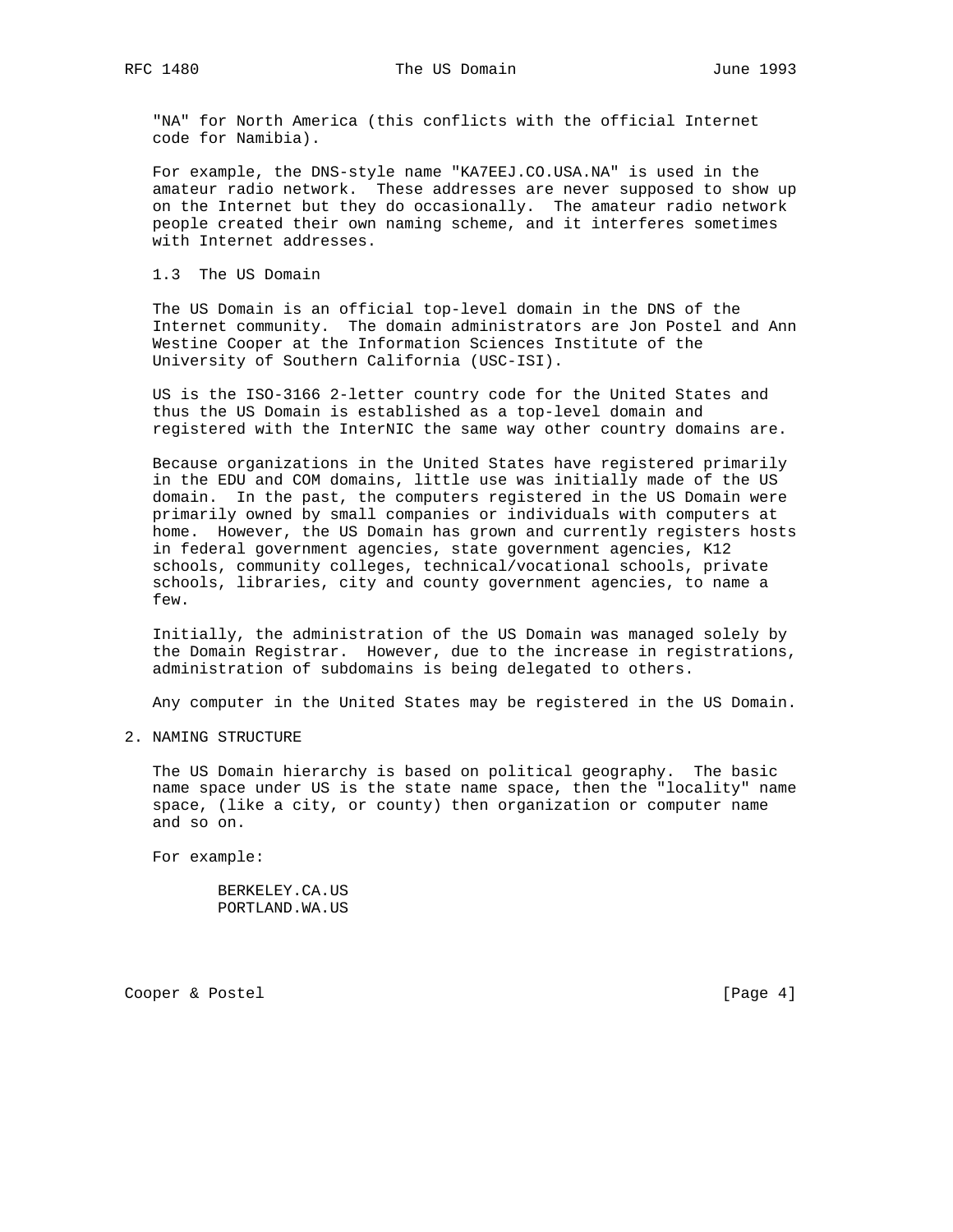The things that are named are individual computers.

There is of course no problem with running out of names.

 If you register now in one city and then move, the database can be updated with a new name in your new city, and a pointer can be set up from your old name to your new name. This type of pointer is called a CNAME record.

 The use of unregistered names is not effective and causes problems for other users. Inventing your own name and using it without registering is not a good idea.

 In addition to strictly geographically names, some special names are used, such as FED, STATE, AGENCY, DISTRICT, K12, LIB, CC, CITY, and COUNTY. Several new name spaces have been created, DNI, GEN, and TEC, and a minor change under the "locality" name space was made to the existing CITY and COUNTY subdomains by abbreviating them to CI and CO. A detailed description follows.

 Below US, Parallel to States: -----------------------------

 "FED" - This branch may be used for agencies of the federal government. For example: <org-name>.<city>.FED.US

 "DNI" - DISTRIBUTED NATIONAL INSTITUTES - The "DNI" branch was created directly under the top-level US. This branch is to be used for distributed national institutes; organizations that span state, regional, and other organizational boundaries; that are national in scope, and have distributed facilities. For example: <org-name>.DNI.US.

 Name Space Within States: ------------------------

 "locality" - cities, counties, parishes, and townships. Subdomains under the "locality" would be like CI.<city>.<state>.US, CO.<county>.<state>.US, or businesses. For example: Petville.Marvista.CA.US.

 "CI" - This branch is used for city government agencies and is a subdomain under the "locality" name (like Los Angeles). For example: Fire-Dept.CI.Los-Angeles.CA.US.

 "CO" - This branch is used for county government agencies and is a subdomain under the "locality" name (like Los Angeles). For example: Fire-Dept.CO.San-Diego.CA.US.

Cooper & Postel [Page 5]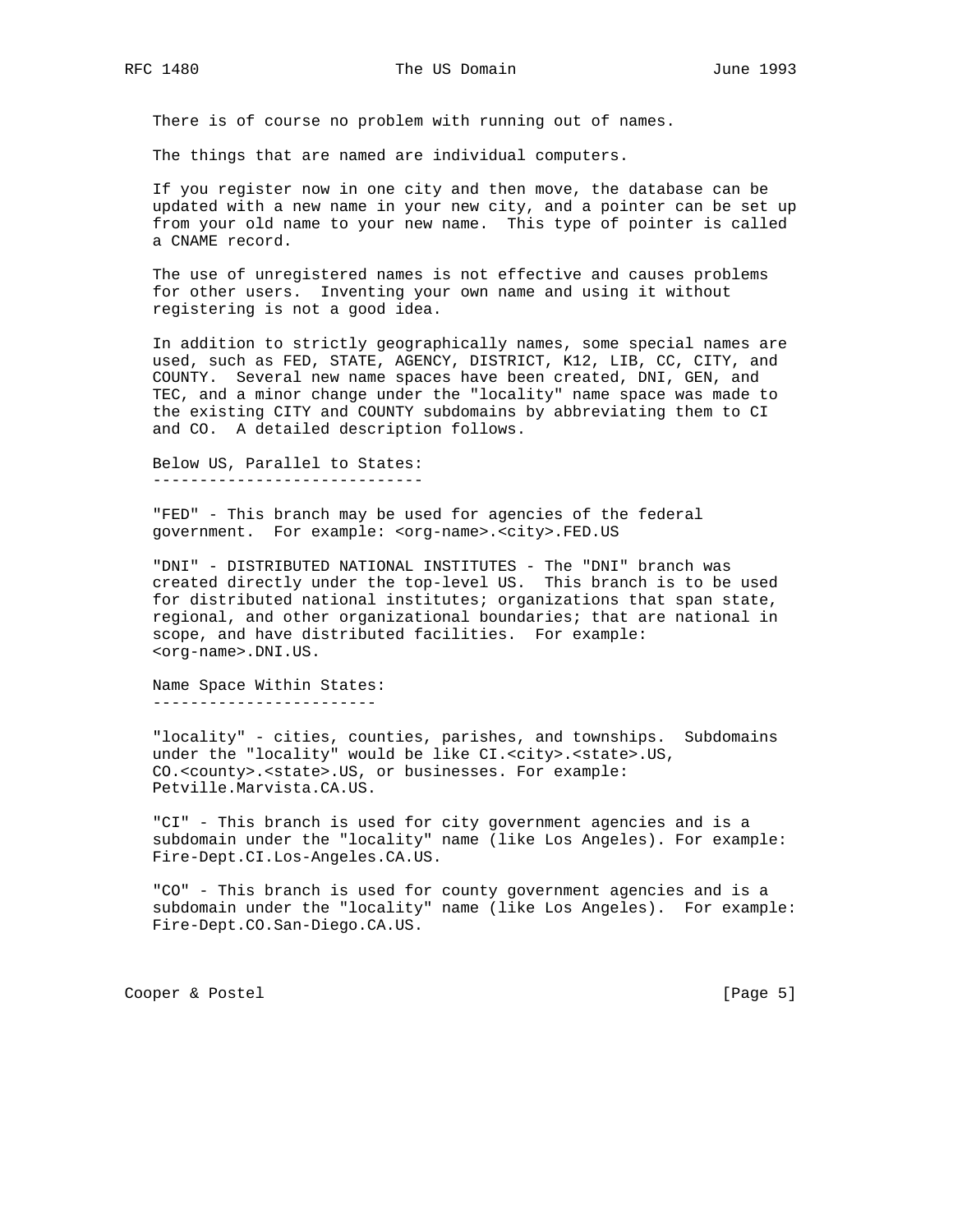"K12" - This branch may be used for public school districts. A special name "PVT" can be used in the place of a school district name for private schools. For example: <school-name>.K12.<state>.US and <school-name>.PVT.K12.<state>.US.

 "CC" - COMMUNITY COLLEGES - This branch was established for all state wide community colleges. For example: <school-name>.CC.<state>.US.

 "TEC" - TECHNICAL AND VOCATIONAL SCHOOLS - The branch "TEC" was established for technical and vocational schools and colleges. For example: <school-name>.TEC.<state>.US.

 "LIB" - LIBRARIES (STATE, REGIONAL, CITY, COUNTY) - This branch may be used for libraries only. For example: <lib-name>.LIB.<state>.US.

 "STATE" - This branch may be used for state government agencies. For example: <org-name>.STATE.<state>.US.

 "GEN" - GENERAL INDEPENDENT ENTITY - This branch is for the things that don't fit easily into any other structure listed -- things that might fit in to something like ORG at the top-level. It is best not to use the same keywords (ORG, EDU, COM, etc.) that are used at the top-level to avoid confusion. GEN would be used for such things as, state-wide organizations, clubs, or domain parks. For example: <org-name>.GEN.<state-code>.US.

++++++++++++++++++++++++++++++++++++++++++++++++++++++++++++++++++++

VIEW OF SECOND LEVEL DOMAINS UNDER US



++++++++++++++++++++++++++++++++++++++++++++++++++++++++++++++++++++

Cooper & Postel [Page 6]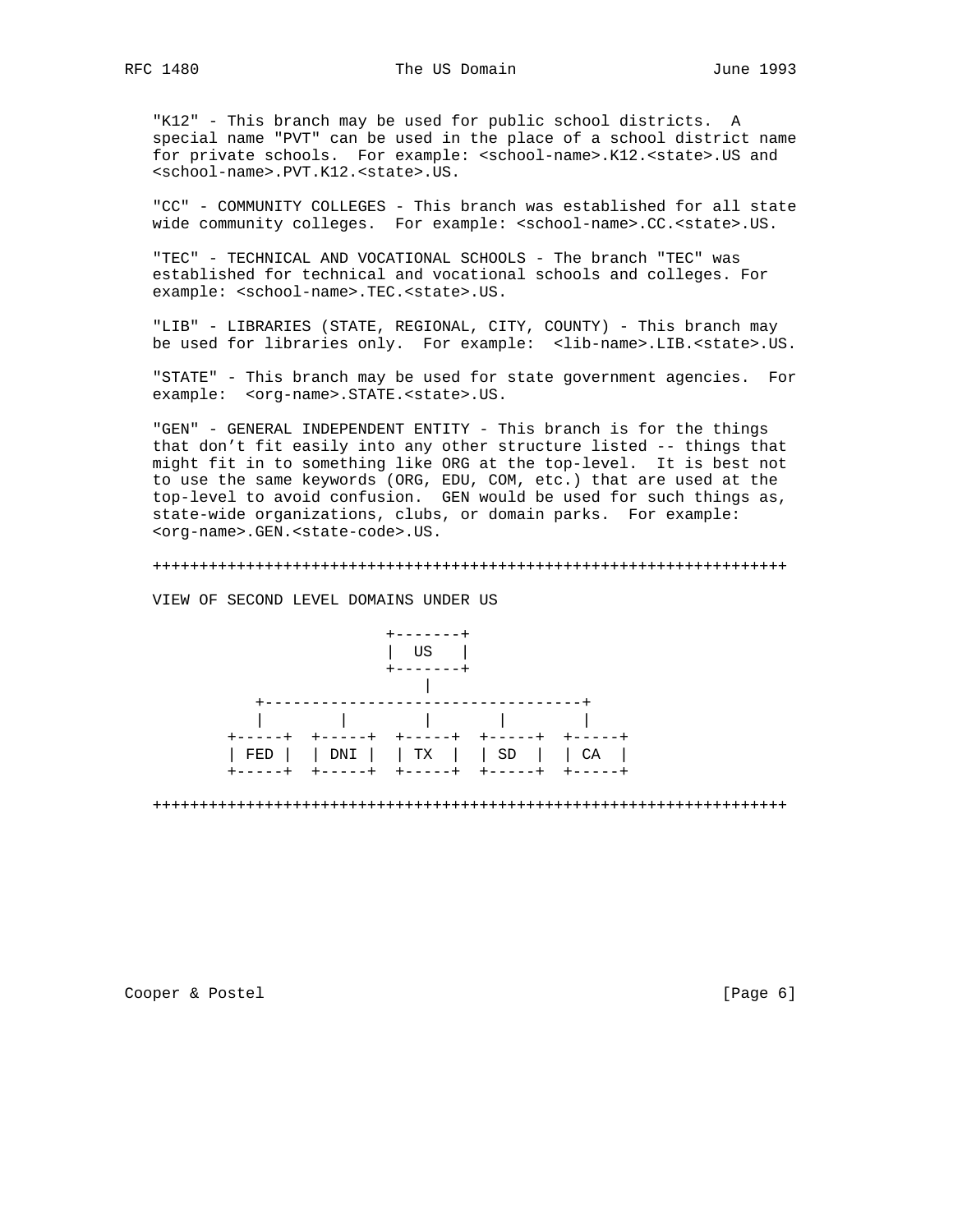

VIEW OF STATE, REGIONAL, and GENERAL AGENCIES



Cooper & Postel

 $[Page 7]$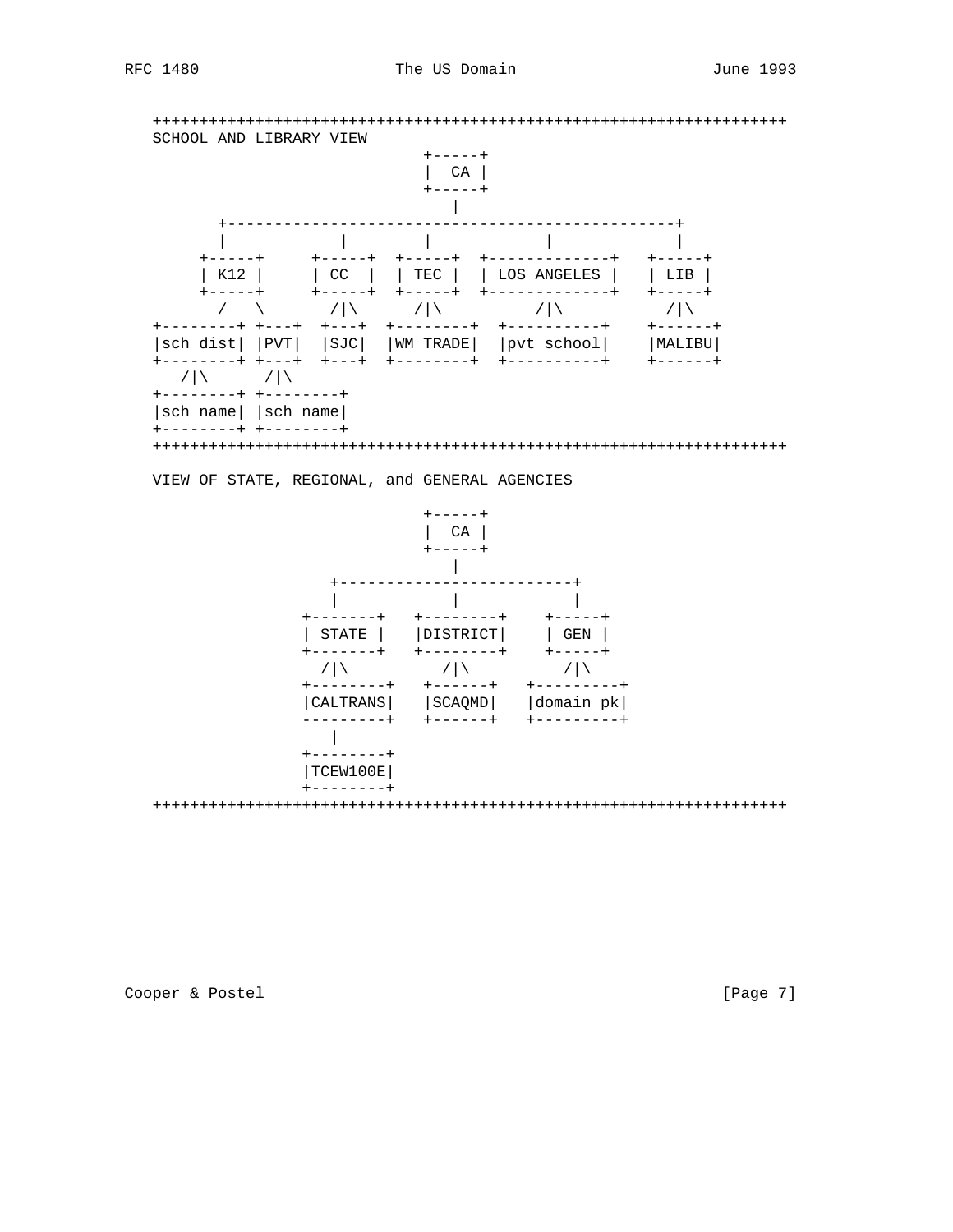

 $+ - - - - - - - - - - +$ | HARBOR GUARD| / \ | +------------+

### 2.1 State Codes

 The state codes are the two letter US Postal abbreviations. For example: "CA" California.

++++++++++++++++++++++++++++++++++++++++++++++++++++++++++++++++++++

### 2.2 Locality Names

 Within the state name space there are "locality" names, some may be cities, some may be counties, some may be local names, but not incorporated entities.

Registered names under "locality" could be like:

 $\sqrt{ }$ 

 +-----+ +-----+ +-----+ +----+ |FIRE | |ADMIN| |PARKS| |FIRE| +-----+ +-----+ +-----+ +----+

 <hostname>.CI.<locality>.<state>.US ==> city gov't agency <hostname>.CO.<locality>.<state>.US, ==> county gov't agency <hostname>.<locality>.<state>.US ==> businesses

 In the cases where the locality name is a county, there is a branch under the locality name, called "county" or "CO", that is used by the county government. Businesses are registered directly under the locality name.

Cooper & Postel [Page 8]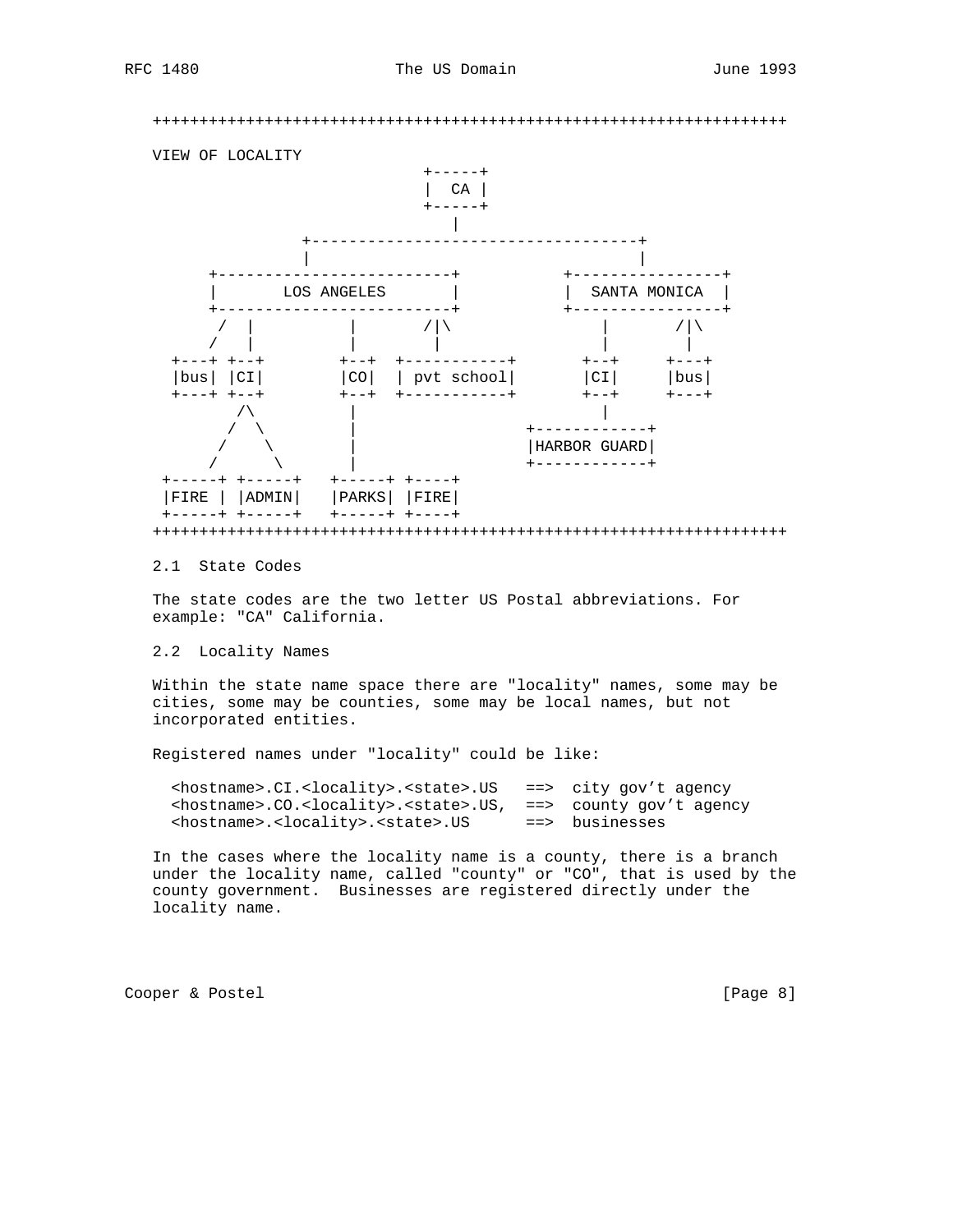Under the city locality name space there is a "city" or "CI" branch for city government agencies. As usual, businesses and private schools may register directly under the city name.

 In the case where there is both a county and a city with the same locality name there is no problem, since the names will be unique with the "CO" or "CI" keyword. In our area the county has a fire department and the city has its own fire department. They could have names like:

 Fire-Dept.CI.Los-Angeles.CA.US Fire-Dept.CO.Los-Angeles.CA.US

 Cities may be named (designated) by their full name (spelled out with hyphens replacing spaces (e.g., Los-Angeles or Fort-Collins), or by a city code. The first choice is the full city name. In some cases it may be appropriate to use the well-known city abbreviation known throughout a locality. However, it is very desirable that all users in the same city use the same designator for the city. That is, any particular locality should have just one DNS name.

 Some users would like names associated with a greater metropolitan area or region like the "Bay Area" or "Tri-Cities". One problem with this is that these names are not necessarily unique within a state. The best thing to do in this case is to use the larger metropolitan city in your hostname. Cities and counties are used.

 Should all the names be obvious? Trying to do this is desirable and also impossible. There will come a point when the obviously right name for an organization is already taken. As the system grows this will happen with increasing frequency. While ease of use to the end user is desirable, a higher priority must be placed on having a system that operates. This means that the manageability of the system must have high consideration.

 The reason the DNS was created was to subdivide the problem of maintaining a list of hosts in the Internet into manageable portions.

 The happy result is that this subdivision makes name uniqueness easier and promotes logical grouping. What is a "logical grouping" though, always depends on the viewer.

 Many levels of delegation are needed to keep the zone files manageable. Many sections of the name space are needed to allow unique names to be easily added.

Cooper & Postel [Page 9]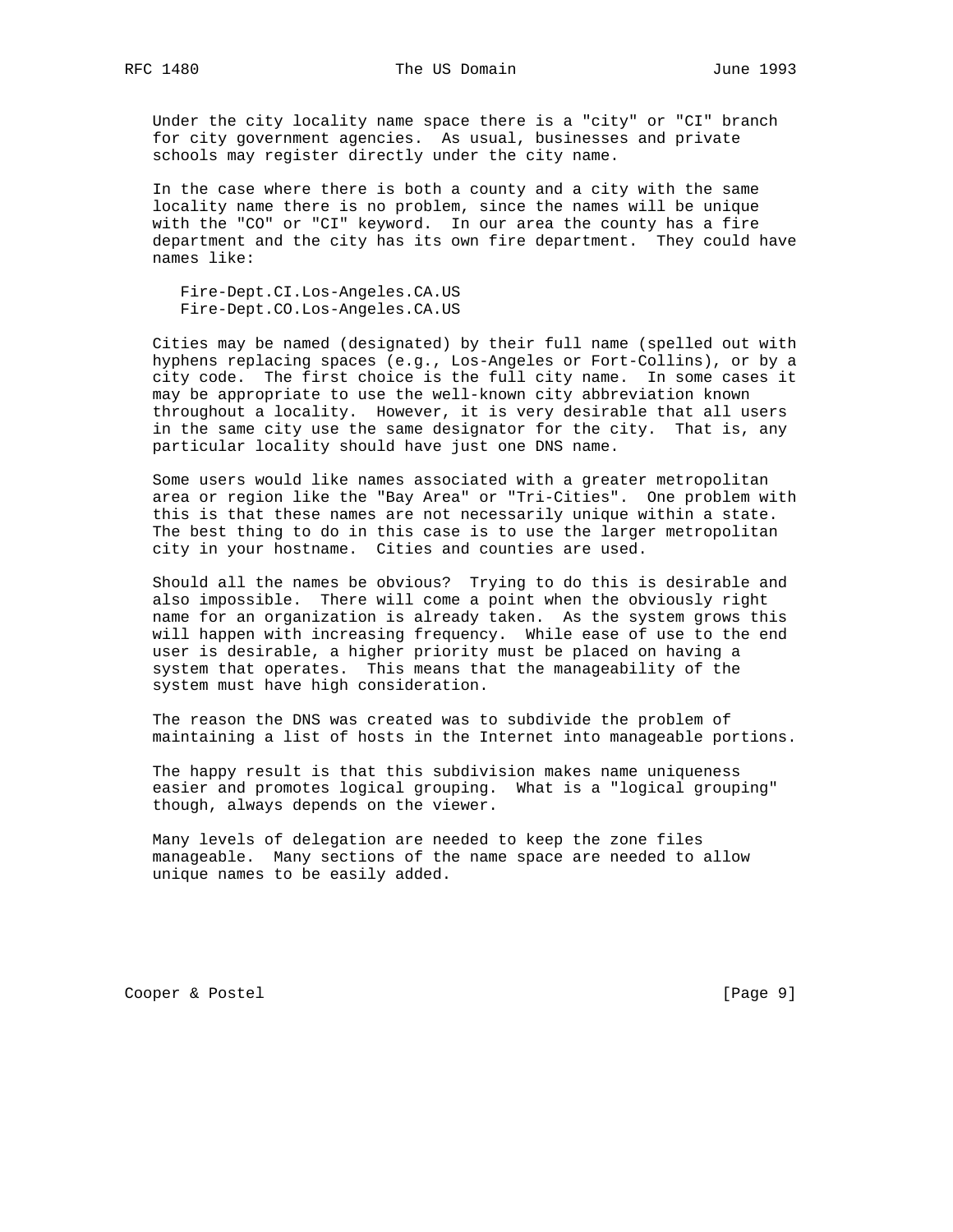Way back in the olden days, when the Internet was invented, some thought that an 8-bit network number would be more than enough to number all the networks that would ever exist. Today, there are over 10,000 networks operating in the Internet, and arguments are made about the doubling time being 2 years versus 4 years.

 One concern is that things will continue to grow dramatically, and this will require more subdivision of the domain name management. Maybe the plan for the US Domain is overkill on growth planning, but there has never been overplanning for growth yet.

 When things are bigger, names have to be longer. There is an argument that with only 8-character names, and in each position allow  $a-z$ ,  $0-9$ , and  $-z$ , you get  $37**8 = 3,512,479,453,921$  or  $3.5$  trillion possible names. It is a great argument, but how many of us want names like "xs4gp-7q". It is like license plate numbers, sure some people get the name they want on a vanity plate, but a lot more people who want something specific on a vanity plate can't get it because someone else got it first. Structure and longer names also let more people get their "obviously right" name.

### 2.3 Schools

 K12 schools are connecting to the Internet and registering in the Internet DNS. A decision has been made by the IANA (after consultation with the new InterNIC Internet Registry and the Federal Networking Council (FNC)) to direct these school registrations to the US domain using the naming structure described here.

 There is a need for competent, experienced, volunteers to come forward to act as third and perhaps fourth level registries and to operate delegated portions of the DNS.

 There are two reasons for registering schools in the US Domain. (1) uniqueness of names, and (2) management of the database.

1. Name Uniqueness:

 There are many "Washington" high schools, only one can be "Washington.EDU" (actually none can be, since that name is used by a University. There will be many name conflicts if all schools attempt to register directly under EDU.

 In addition, in some districts, the same school name is used at different levels, for example, Washington Elementary School and Washington High School. We suggest that when necessary, the keywords "Elementary", "Middle", and "High" be used to distinguish these schools. These keywords would only be used

Cooper & Postel [Page 10]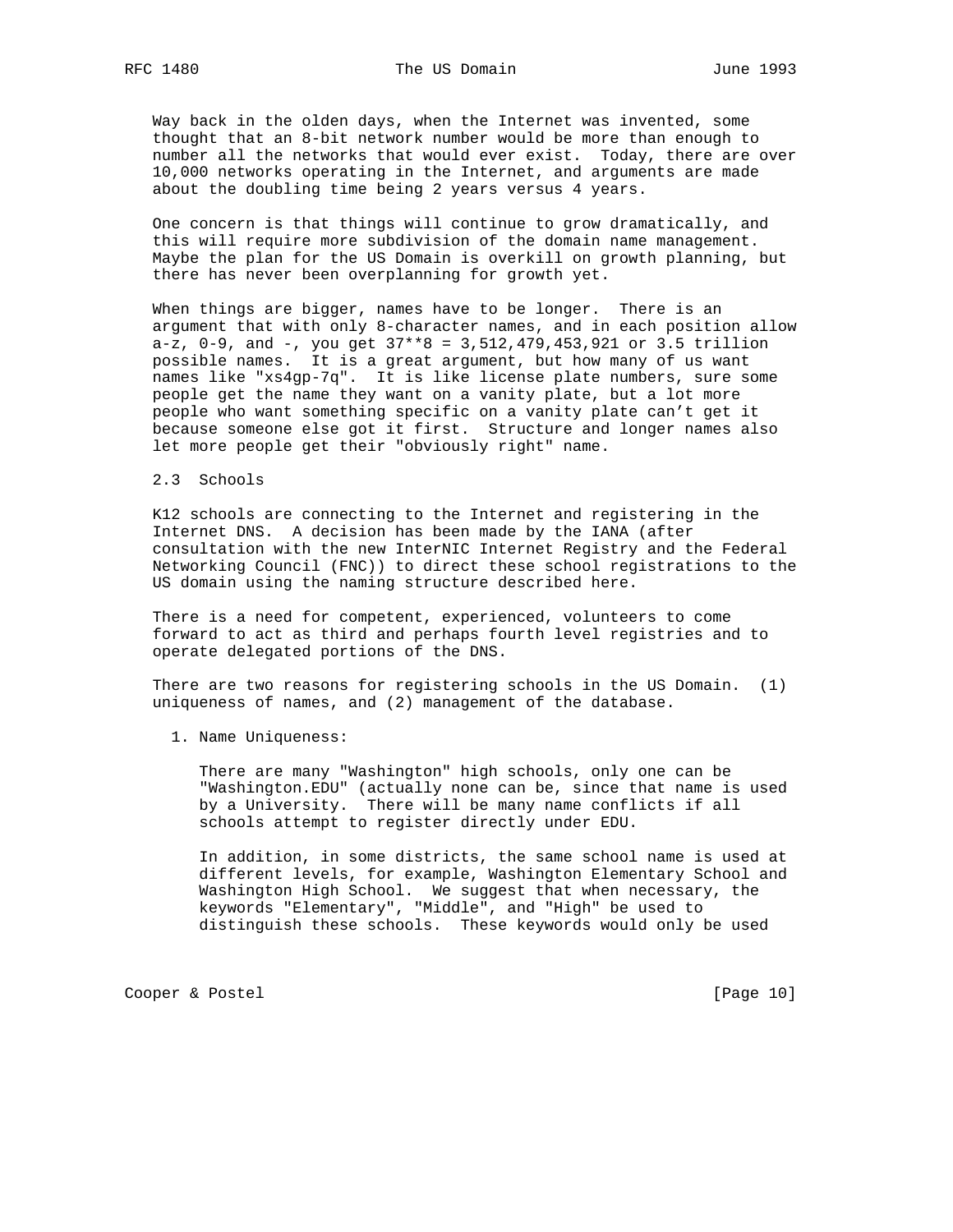when they are needed, if the school's name is unique without such keywords, don't use them.

2. Database Management:

 One goal of the DNS is to divide up the management of the name database in to small pieces. Each piece (or "zone" in DNS terminology) could be managed by a distinct administrator. Adding all the high schools to the EDU domain will make the already large zone file for EDU even larger, possibly to the point of being unmanageable.

 For both these reasons it is necessary to introduce structure into names. Structure provides a basis for making common names unique in context, and for dividing the management responsibility.

 The US Domain has a framework established and has registered many schools already in this structured scheme. The general form is:

<school>.<district>.K12.<state>.US.

For example: Hamilton.LA-Unified.K12.CA.US

 Public schools are usually organized by districts which can be larger or smaller than a city or county. For example, the Portland school district in Oregon, is in three or four counties. Each of those counties also has non-Portland districts.

 It makes sense to name schools within districts. However districts often have the same name as a city or county so there has to be a way to distinguish a public school district name from some other type of locality name. The keyword "K12" is used for this.

For example, typical K12 school names currently used are:

 IVY.PRS.K12.NJ.US DMHS.JCPS.K12.KY.US OHS.EUNION.K12.CA.US BOHS.BREA.K12.CA.US

 These names are generally longer than the old alternative of shorter names in the EDU domain, but that would not have lasted long without a significant number of schools finding that their "obviously correct" name has already been used by some other school.

Cooper & Postel [Page 11]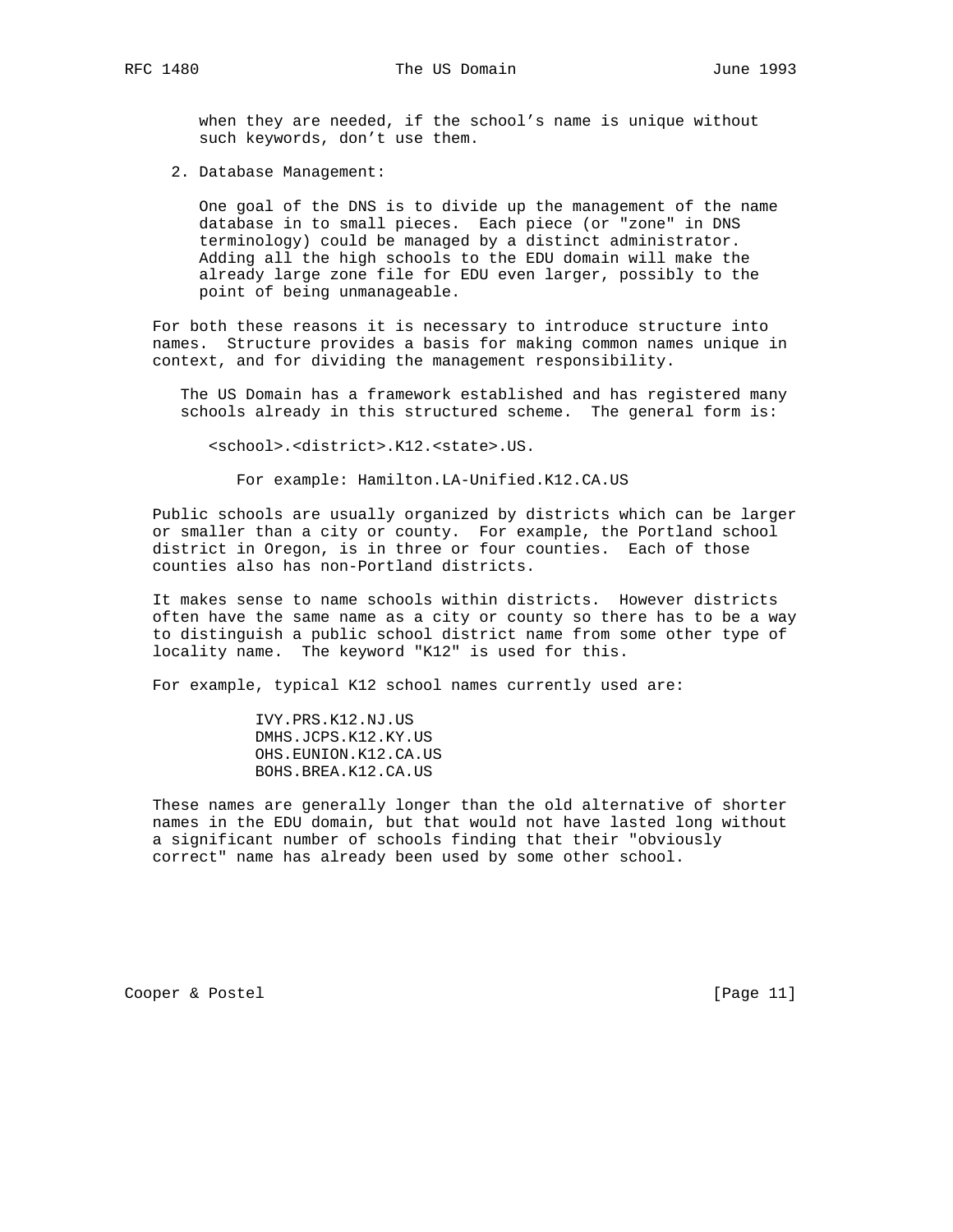When there are many things to name some of the names will be long. In some cases there may be appropriate abbreviations that can be used. For example Hamilton High School in Los Angeles could be:

#### Hami.Hi.LA.K12.CA.US

 If a school has a number of PCs, then each PC should have a name. Suppose they are named "alpha", "beta", ... then if they belong to a school named "Lincoln.High.Lakewood.K12.CA.US" their names would be:

 alpha.Lincoln.High.Lakewood.K12.CA.US. beta.Lincoln.High.Lakewood.K12.CA.US ...

 The K12 subdomain provides two points at which to delegate a branch of the database to distinct administrators -- the K12 Administrator for each state, and the district administrator for each district within a state.

 The US Domain Administrator will delegate a branch of the US domain to an appropriate party. In some cases, this may be a particular school, a school district, or ever all of K12 for a state.

 The responsibility for managing a K12 branch or sub-branch may be delegated to an appropriate volunteer. We envision that such delegations of the schools' DNS service may eventually migrate to someone else "more appropriate" from an administrative organizational point of view. The "obvious" state agency to manage the schools' DNS branch may take some time to get up to speed on Internetting. In the meantime, we can have the more advanced schools up and running.

Special Schools and Service Units

 In many states, there are special schools that are not in districts that are run directly by the state or by consortiums. There are also service units that provide "educational services" ranging from books and computers to janitorial supplies and building maintenance. Often these service units do not have a one-to-one relationship with districts.

 There is some concern about naming these schools and service units within the naming structure for schools established in this memo. There are several possibilities. For a state with many service units creating a "pseudo district" ESU (or whatever, the common terminology is in that state) is a possibility. For example, the Johnson service unit could be JOHNSON.ESU.K12.CA.US. For a state with a few such service units (and avoiding conflicts with district names) the service units could be directly under K12. For example,

Cooper & Postel [Page 12]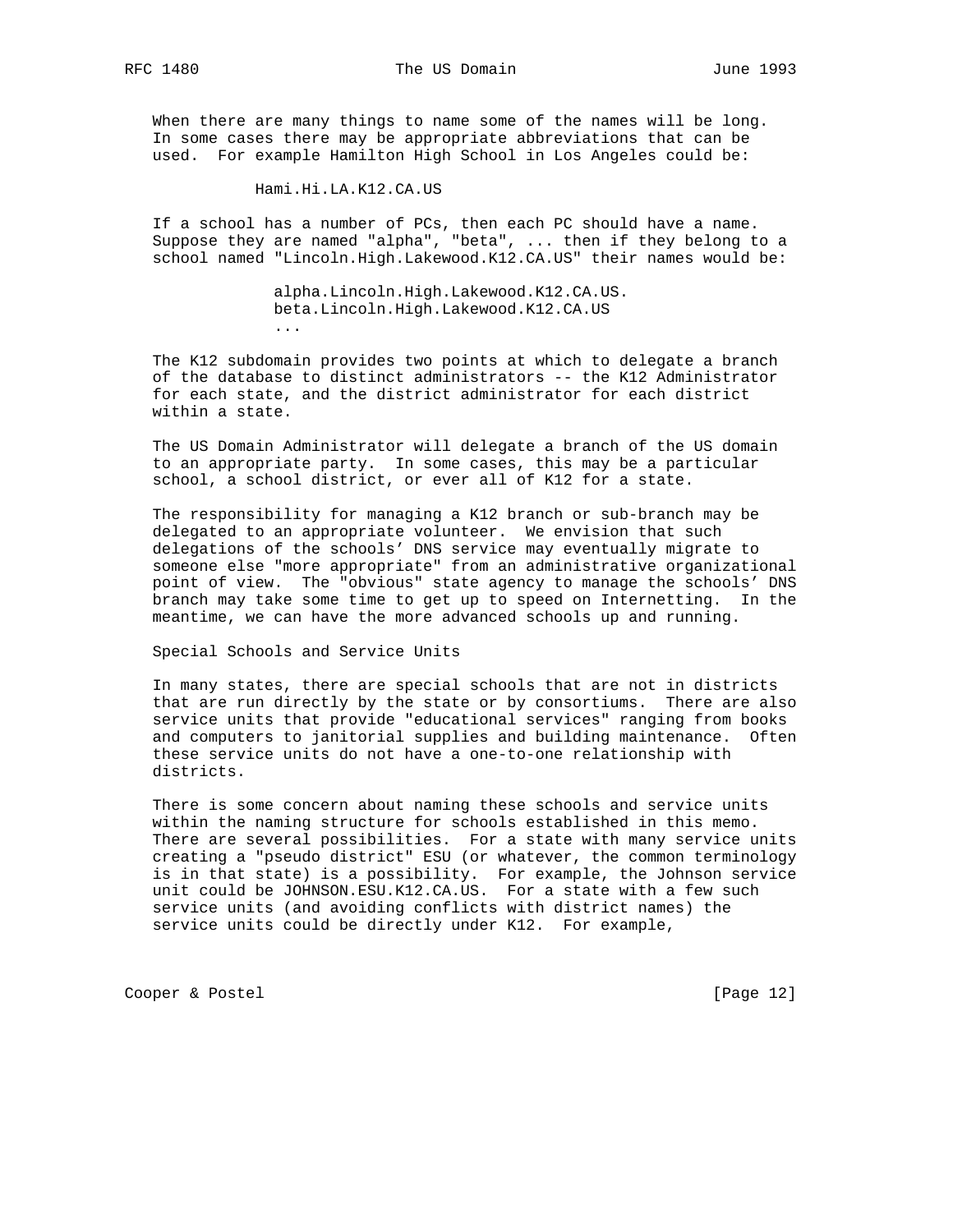TIES.K12.MN.US.

 The special public funded schools can be handled in a similar fashion. If there are many special schools in a state, a "pseudo district" should be established and all the special schools listed under it. For example, suppose there is a "pseudo district" in Massachusetts called SPCL, and there is a special school called the Progressive Computer Institute, then that school could have the name PCI.SPCL.K12.MA.US. If there are only a few special schools, they can be listed directly under K12 (avoiding name conflicts with district names). For example, the California Academy of Math and Science is CAMS.K12.CA.US. CAMS is sponsored by seven schools, the California Department of Education, and a University.

"PVT" Private Schools

 Private schools may be thought of as businesses. Public schools are in districts, and districts provide a natural organizational structure for naming and delegation. For private schools there are no districts and they really do operate like businesses. But, many people are upset to think about their children in a private school being in a business category and not in K12 with the rest of the children. To accommodate both public and private schools, in each state's K12 branch, we've added an artificial district called private or "PVT". This gives a private school the option of registering like a business under "locality" or in the PVT.K12.<state-code>.US branch.

For example:

 Crossroads.PVT.K12.CA.US Crossroads-Santa-Monica.CA.US

 A public school "Oak High" in the "Woodward" school district in California would have a name like "Oak-High.Woodward.K12.CA.US".

 A private school "Old Trail" in Pasadena, California could have the <locality> based name "Old-Trail.Pasadena.CA.US" or the private school base name "Old-Trail.PVT.K12.CA.US".

 Some suggest that for private schools instead of a special pseudo district PVT to use a locality name. One reason to use district names is that, in time, it seems likely that school district administrators will take over the operation of the DNS for their district. One needs to be able to delegate at that branch point. One implication of delegation is that the delegatee is now in charge of a chunk of the name space and will be registering new names. To keep names unique one can't have two different people registering new things below identically named branches.

Cooper & Postel [Page 13]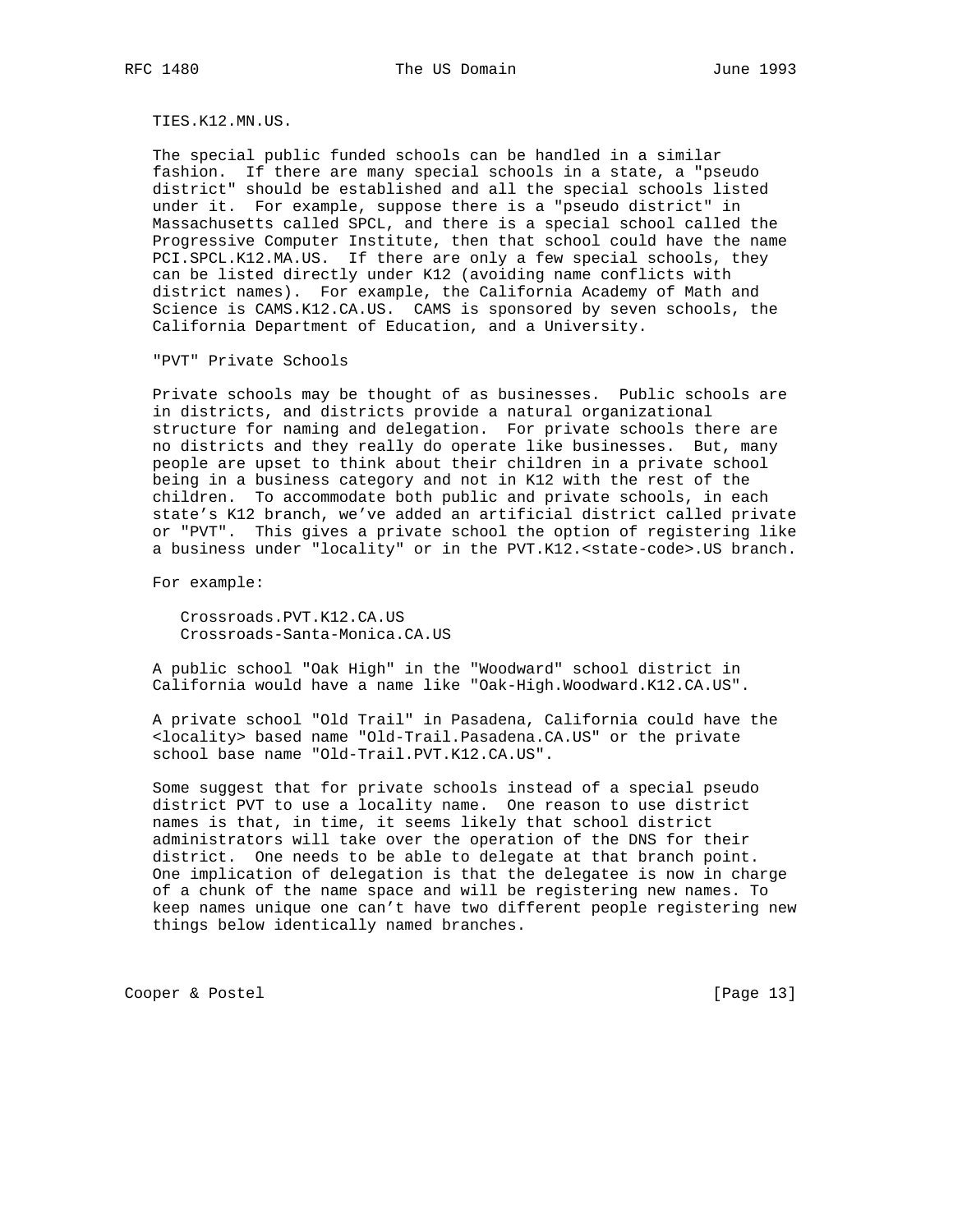For example, if there is a school district named Pasadena and a city named Pasadena, the branch of the name space PASADENA.K12.CA.US might be delegated to the administrator of that public school district. If a private school in Pasadena wanted to be registered in the DNS, it would have to get the public school district administrator to do it (perhaps unlikely) or not be in the K12 branch at all (unless there is the PVT pseudo district).

 So, if private schools are registered by <school>.<locality>.K12.<state-code>.US and public schools are registered by <school>.<district>.K12.<state-code>.US, there can't be any locality names that are the same as district names or the delegation of these will get very tricky later.

 If it is all done by locality names rather than district names, and public and private schools are mixed together, then finding an appropriate party to delegate the locality to may be difficult.

 Another suggestion was that private schools be registered directly under K12, while public schools must be under a district under K12. This would require the operator of the K12 branch to register all districts and private schools himself (checking for name uniqueness), he couldn't easily delegate the registration of the private schools to anyone else.

Community Colleges and Technical Schools

 To distinguish Community Colleges and Technical/Vocational schools, the keywords "CC" and "TEC" have been created.

Some School Examples

| Hamilton.High.LA-Unified.K12.CA.US      |  | <== a public school      |
|-----------------------------------------|--|--------------------------|
| Sherman-Oaks.Elem.LA-Unified.K12.CA.US  |  | <== a public school      |
| John-Muir.Middle.Santa-Monica.K12.CA.US |  | $\leq$ = a public school |
| Crossroads-School.Santa-Monica.CA.US    |  | <== a private school     |
| SMCC.CC.CA.US                           |  | <== a community college  |
| TECMCC.CC.CA.US                         |  | <== a community college  |
| Brick-and-Basket-Institute.TEC.CA.US    |  | <== a technical college  |
| Northridge.CSU.STATE.CA.US              |  | <== a state university   |
|                                         |  |                          |

Cooper & Postel [Page 14]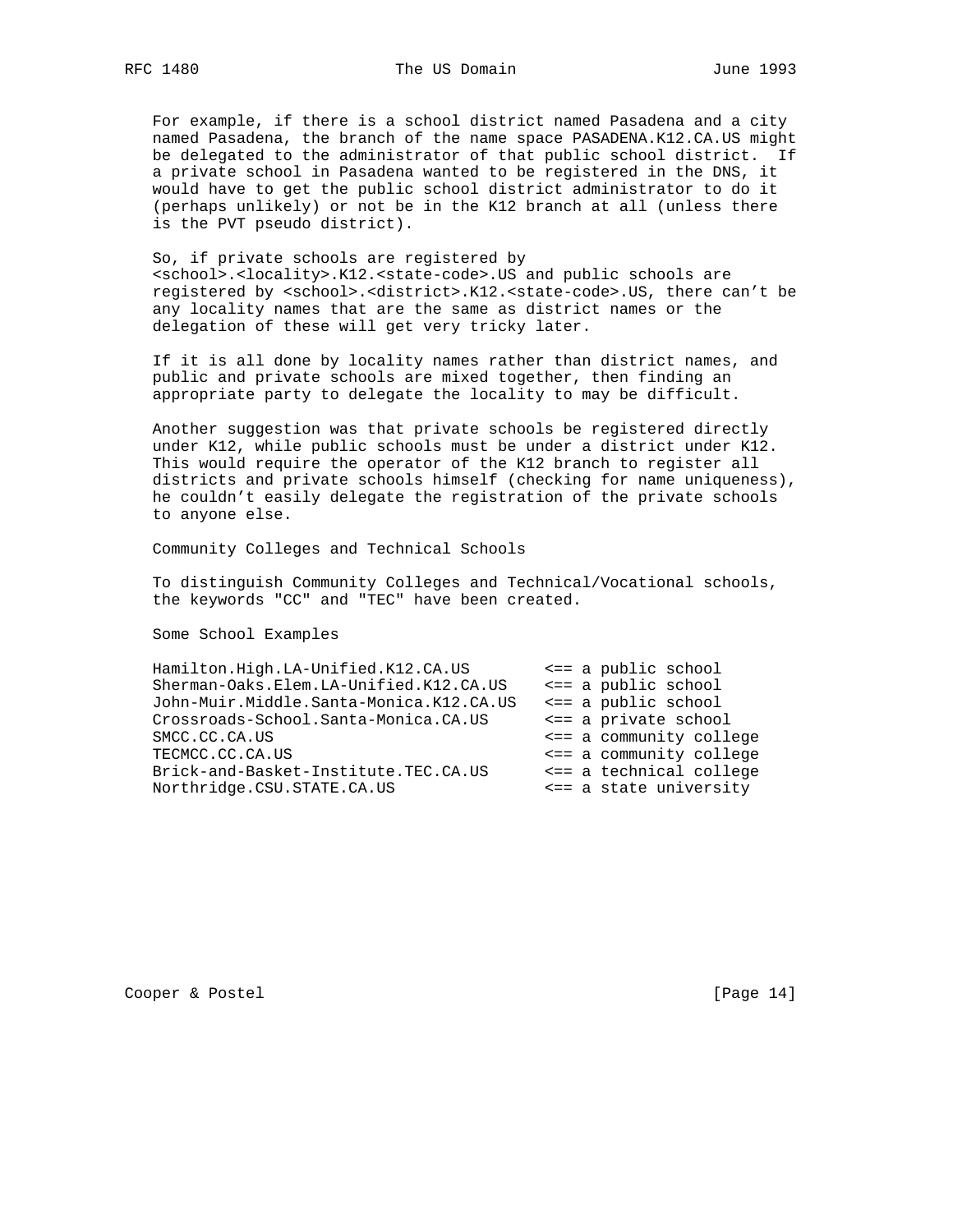2.4 State Agencies

 Several states are setting up networks to interconnect the offices of state government agencies. The hosts in such networks should be registered under the STATE.<state-code>.US branch.

 A US Domain name space has been established for the state government agencies. For example, in the State of Minnesota, the subdomain is STATE.MN.US.

 State Agencies: ---------------

| Senate.STATE.MN.US    | <== State Senate            |
|-----------------------|-----------------------------|
| MDH. STATE.MN.US      | <== Dept. of Health         |
| CALTRANS. STATE.CA.US | <== Dept. of Transportation |
| DMV.STATE.CA.US       | <== Dept. of Motor Vehicles |

2.5 Federal Agencies

 A federal name space has been established for the federal government agencies. For example, the subdomain for the Federal Reserve Bank of Minneapolis is MNPL.FRB.FED.US. Other examples are listed below.

 Federal Government Agencies: ---------------------------

 Senate.FED.US <==== US Senate DOD.FED.US <==== US Defense Dept. USPS.FED.US <==== US Postal Service VA.FED.US <==== US Veterans Administration IRS.FED.US <==== US Internal Revenue Service Yosemite.NPS.Interior.FED.US <==== A Federal agency

2.6 Distributed National Institutes

 The "DNI" branch was created directly under the top-level US. This is to be used for organizations that span state, regional, and other organizational boundaries; are national in scope, and have distributed facilities. An example would be:

 Distributed National Institutes: --------------------------------

MetaCenter.DNI.US <==== The MetaCenter Supercomputer Centers

Cooper & Postel [Page 15]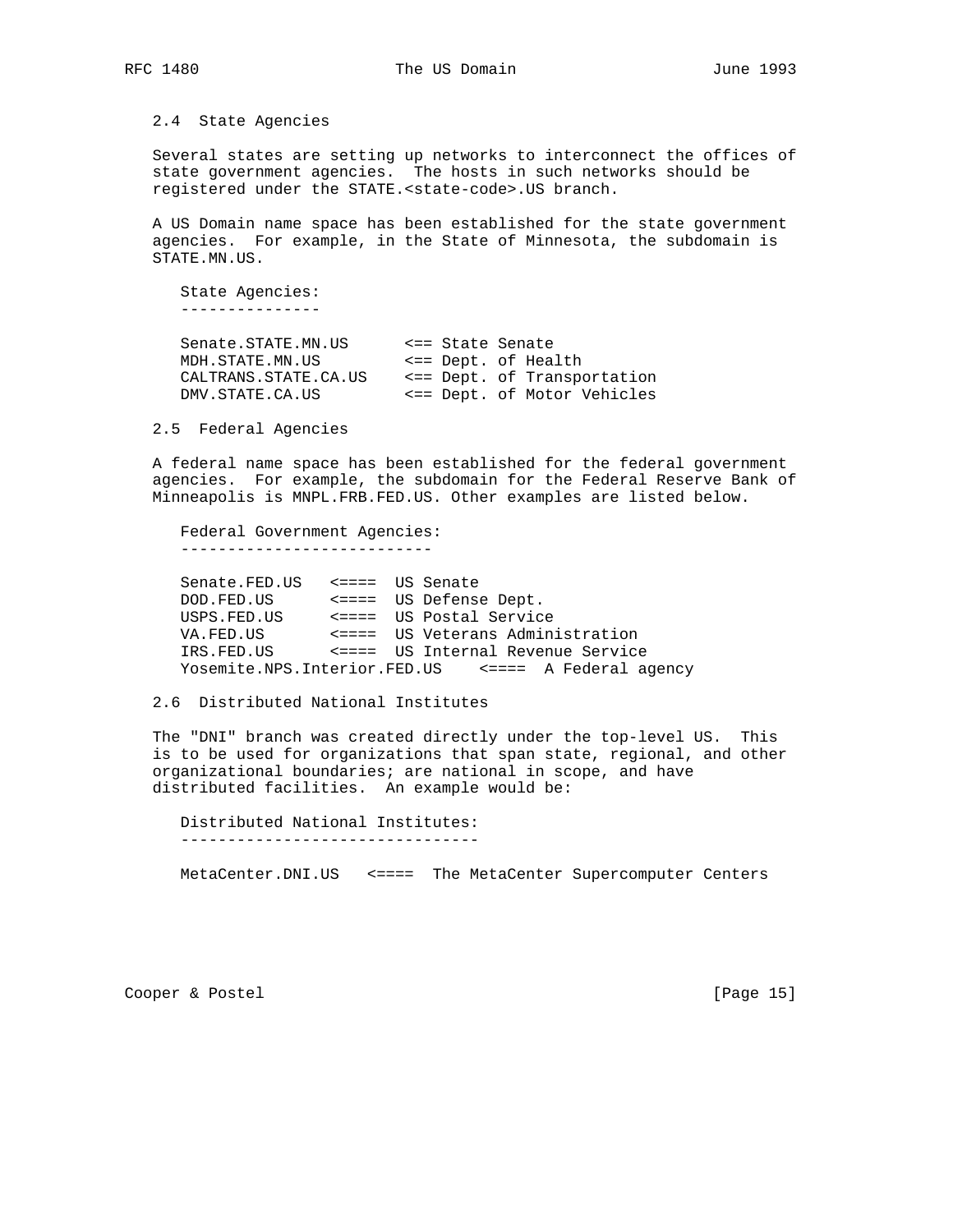The MetaCenter domain encompasses the four NSF sponsored supercomputer centers. These are:

 San Diego Supercomputer Center (SDSC) National Center for Supercomputing Applications (NCSA) Pittsburgh Supercomputing Center (PSC) Cornell Theory Center (CTC)

 The MetaCenter Network will enable applications and services like file systems and archival storage to be operated in a distributed fashion; thus, allowing the resources at the four centers to appear integrated and "seamless" to users of the centers.

2.7 General Independent Entities

 This name space was created for organizations that don't really fit anywhere else, such as state-wide associations, clubs, and "domain parks". Think of this as the miscellaneous category.

 The examples are state-wide clubs. For example, the Garden Club of Arizona, might want to be "GARDEN.GEN.AZ.US". Such a club has membership from all over the state and is not associated with any one city (or locality). Another example is "domain parks" that have been established up-to-now as entities in ORG. For example, there is "LONESTAR.ORG", which is a kind of computer club in Texas that has lots of dial-in computers registered. In the US Domain such an entity might have a name like "LONESTAR.GEN.TX.US".

 The organizations registered in GEN may typically be non-profit entities. These organizations don't fit in a <locality> and are not a school, library, or state agency. Ordinary businesses are not registered in GEN.

 Some suggest that these kinds of organizations are just like all the other things and ought to be registered under some <locality>. This may be true, but sometimes one just can't find any way to convince the applicant that it is the right thing to do. One can argue that any organization has to have a headquarters, or an office, or something about it that is in a fixed place, and thus the organization could be registered in that place.

 Some suggest that no token is needed, these entities could be directly under the <state-code>. The problem with not having a token, is that you can't delegate the responsibility for registering these entities to someone separate from whoever is responsible for the <state-code>. You want to be able to delegate for both name uniqueness reasons, and operational management reasons. Having a token there makes both easy.

Cooper & Postel [Page 16]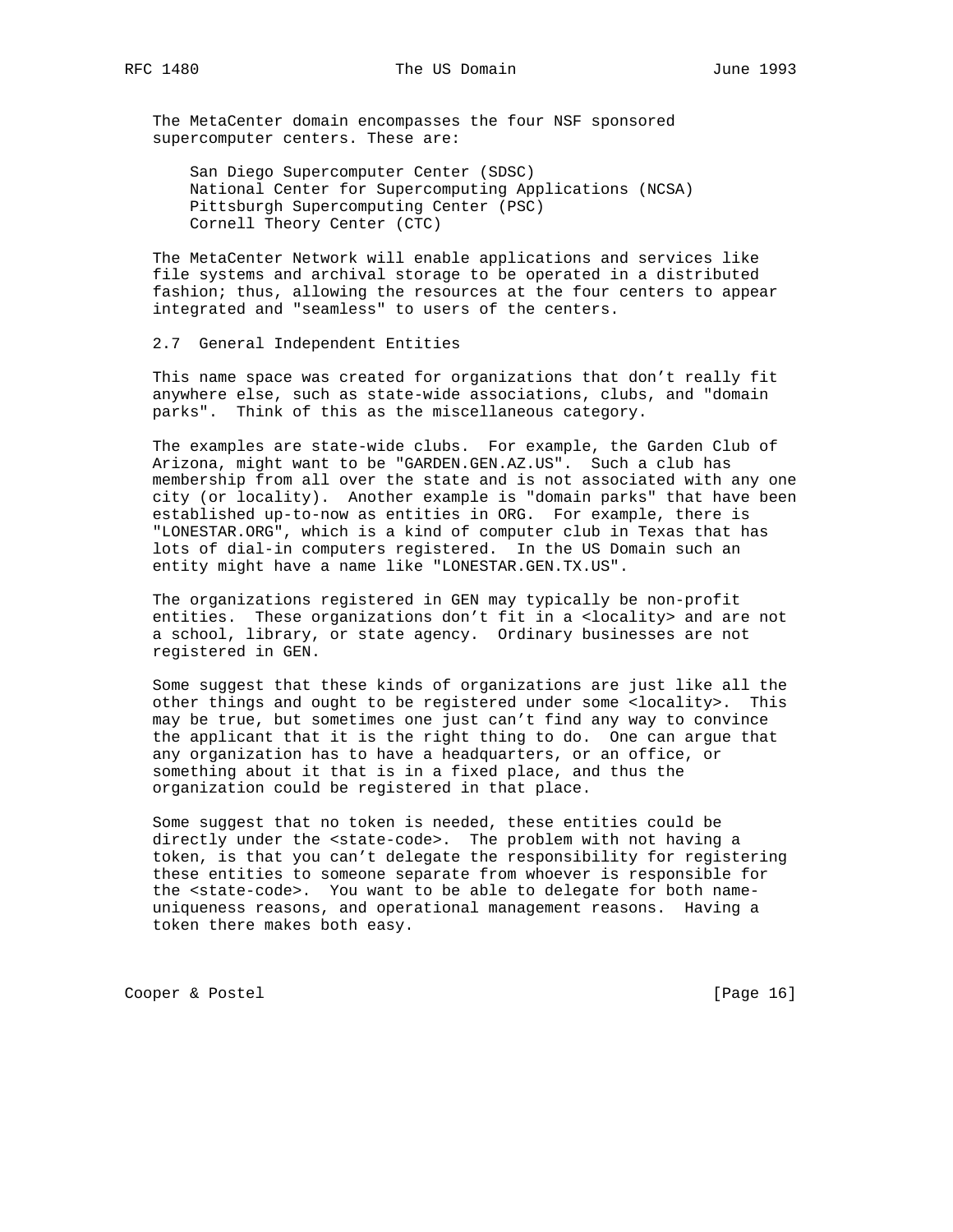General Independent Entities: -----------------------------

CAL-Comp-Club.GEN.CA.US <==== The Computer Club of California

2.8 Examples of Names

 For small entities like individuals or small businesses, there is usually no problem with selecting locality based names.

For example: Zuckys.Santa-Monica.CA.US

 For large entities like large corporations with multiple facilities in several cities or states this often seems like an unreasonable constraint (especially when compared with the alternative of registering directly in the COM domain). However, a company does have a headquarters office in a particular locality and so could register with that name. Example: IBM.Armonk.NY.US

 PRIVATE (business or individual) ================================

| Camp-Curry. Yosemite. CA.US                        |                       | $\leftarrow ==$ a business   |
|----------------------------------------------------|-----------------------|------------------------------|
| IBM.Armonk.NY.US                                   |                       | $\leftarrow ==$ a business   |
| Dogwood.atl.GA.US                                  |                       | $\leftarrow ==$ a business   |
| Geo-Petrellis.Culver-City.CA.US <==== a restaurant |                       |                              |
| Zuckys.Santa-Monica.CA.US                          |                       | $\epsilon$ ==== a restaurant |
| Joe-Josts.Long-Beach.CA.US                         | $\epsilon$ ==== a bar |                              |
| Holodek.Santa-Cruz.CA.US                           |                       | <==== a personal computer    |
|                                                    |                       |                              |

FEDERAL

=======

```
 Senate.FED.US <==== US Senate
 DOD.FED.US <==== US Defense Dept.
 DOT.FED.US <==== US Transportation Dept.
 USPS.FED.US <==== US Postal Service
 VA.FED.US <==== US Veterans Administration
 IRS.FED.US <==== US Internal Revenue Service
    Yosemite.NPS.Interior.FED.US <==== a federal agency
     MNPL.FRB.FED.US. <==== US Fed. Reserve Bank of Minneapolis
```
Cooper & Postel [Page 17]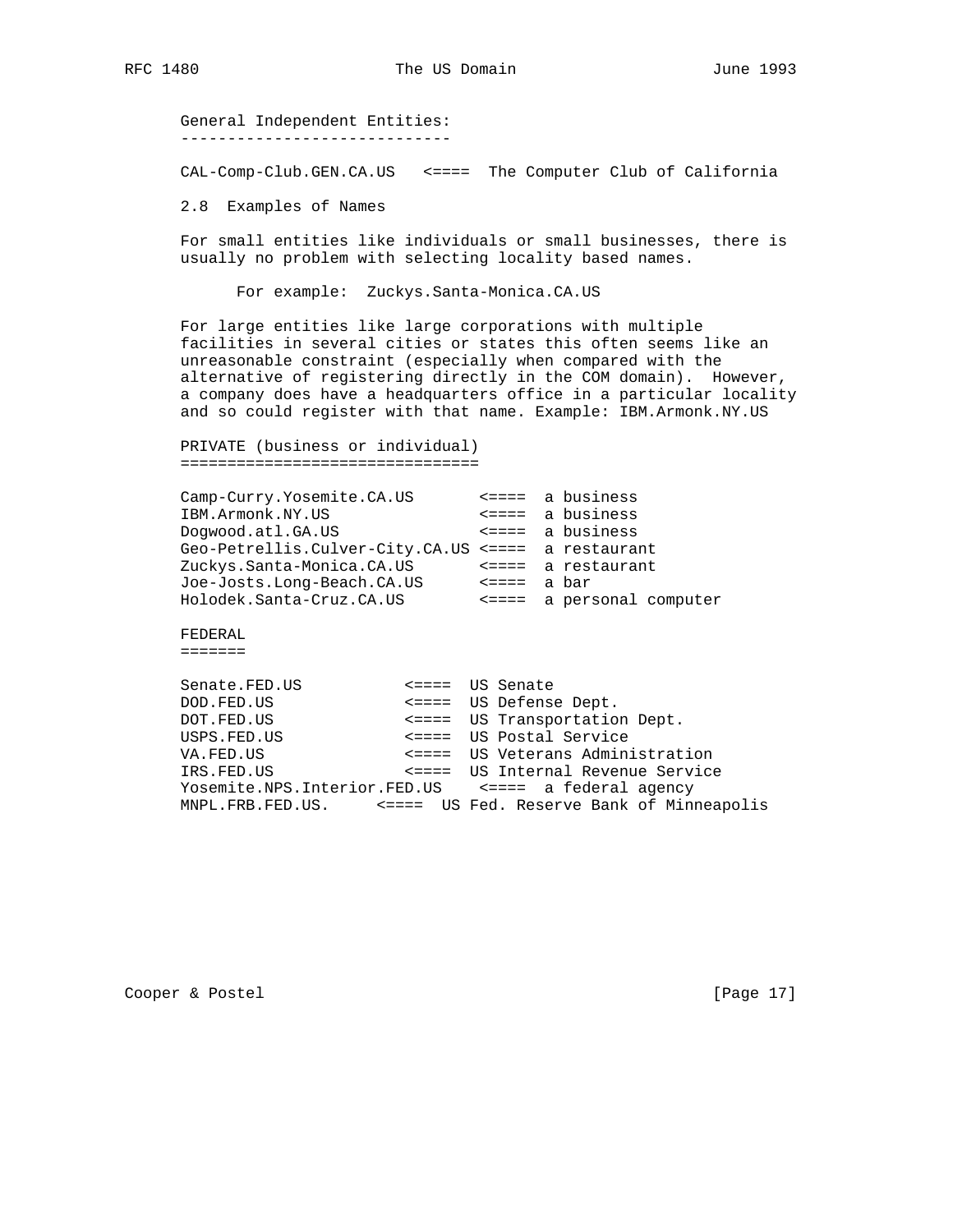STATE ===== Senate.STATE.MN.US <==== state Senate House.STATE.MN.US <==== state House of Reps MDH.STATE.MN.US <==== state Health Dept. HUD.STATE.CA.US <==== state House and Urban Dev. Dept. DOT.STATE.MN.US <==== state Transportation Dept. CALTRANS.STATE.CA.US <==== state Transportation Dept. DMV.STATE.CA.US <==== state Motor Vehicles Dept. Culver-City.DMV.STATE.CA.US <==== a local office of DMV DNI (distributed national Institutes) ====================================== METACENTER.DNI.US <==== a distributed nat'l Inst. GEN (General Independent Entities) ================================== GARDEN.GEN.AZ.US <==== a garden club of Arizona CITY | CI | COUNTY | CO (locality) ================================== Parks.CI.Culver-City.CA.US <==== a city department Fire-Dept.CI.Los-Angeles.CA.US <==== a city department Fire-Dept.CO.Los-Angeles.CA.US <==== a county department Planning.CO.Fulton.GA.US. <==== a county department Main.Library.CI.Los-Angeles.CA.US <==== a city department MDR.Library.CO.Los-Angeles.CA.US <==== a county department

 TOWNSHIP | PARISH (locality) ============================

 Police.TOWNSHIP.Green.OH.US <==== a township department Administration.PARISH.Lafayette.LA.US <==== a parish department

Cooper & Postel [Page 18]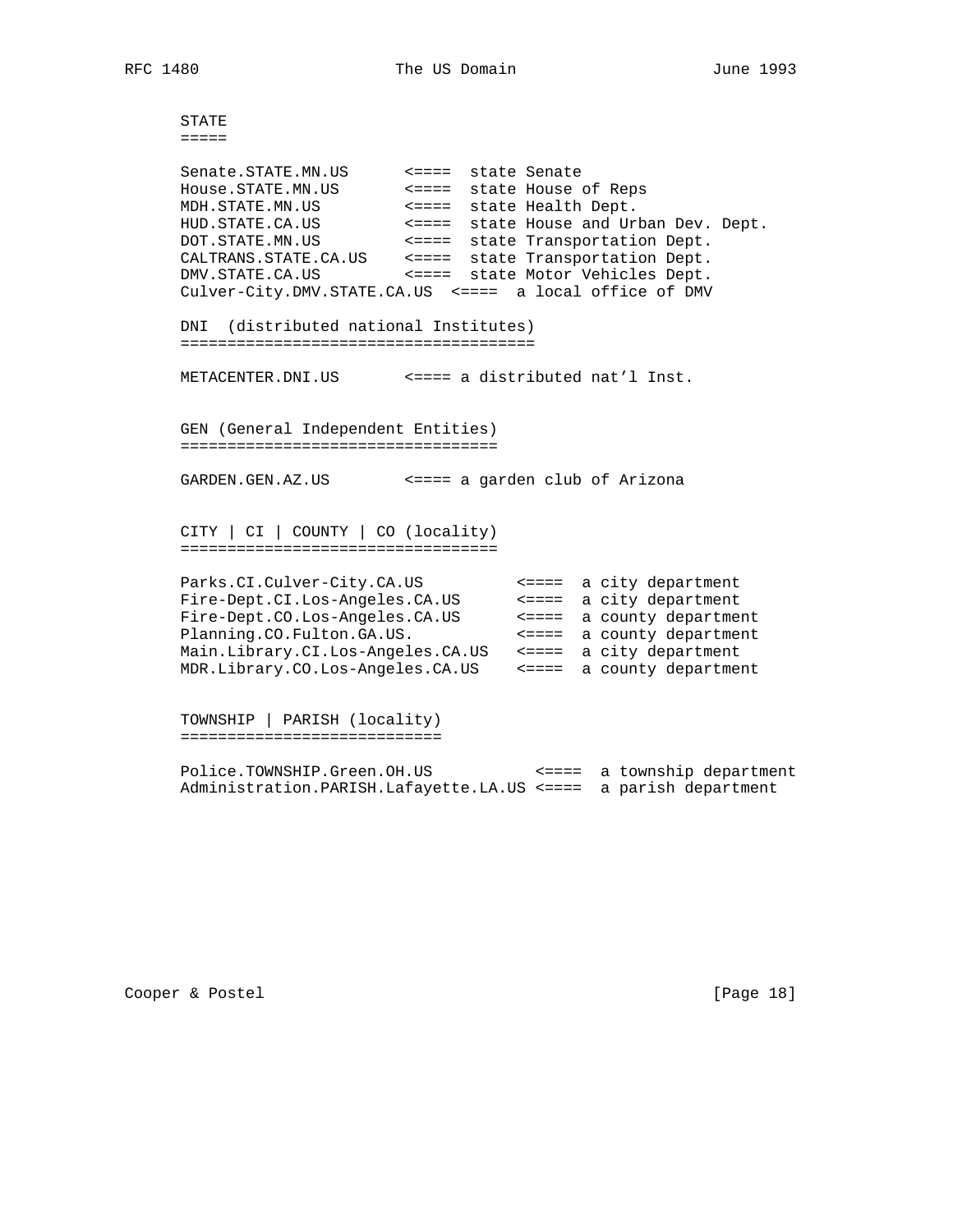DISTRICT | LIBRARY (agency)

 ============================ SCAQMD.DISTRICT.CA.US <==== a regional district Bunker-Hill-Improvement.DISTRICT.LA.CA.US <==== a local district Huntington.LIB.CA.US <==== a private library Numering contract in the CA.US<br>
Venice.LA-City.LIB.CA.US<br>
We have a city library<br>  $\epsilon = -2$  a county library MDR.LA-County.LIB.CA.US <==== a county library K12 | PRIVATE SCHOOLS (PVT) | CC | TEC ====================================== Hamilton.High.LA-Unified.K12.CA.US <==== a public school Sherman-Oaks.Elem.LA-Unified.K12.CA.US <==== a public K12 school John-Muir.Middle.Santa-Monica.K12.CA.US <==== a public K12 school Culver-High.CCSD.K12.CA.US <==== a public K12 school St-Monica.High.Santa-Monica.CA.US <==== a private school Crossroads-School.Santa-Monica.CA.US <==== a private school Mary-Ellens.Montessori-School.LA.CA.US <==== a private school Progress-Learning-Center.PVT.K12.CA.US <==== a private school SMCC.Santa-Monica.CC.CA.US <==== a public community college Trade-Tech.Los-Angeles.CC.CA.US <==== a public community college Valley.Los-Angeles.CC.CA.US <==== a public community college Brick-and-Basket-Institute.TEC.CA.US <== a technical college When appropriate, subdomains are delegated and partioned in various categories, such as: <locality>.<state>.US = city/locality based names K12.<state>.US = kindergarten thru 12th grade PVT.K12.<state.US = private kindergarten thru 12th grade CC.<state>.US = community colleges TEC.<state>.US = technical or vocational schools LIB.<state>.US = libraries STATE.<state>.US = state government agencies <org-name>.FED.US = federal government agencies <org-name>.DNI.US = distributed national institutes

<org-name>.GEN.<state>.US. = statewide assoc,clubs,domain parks

The Appendix-I contains the current US Domain Names BNF.

Cooper & Postel [Page 19]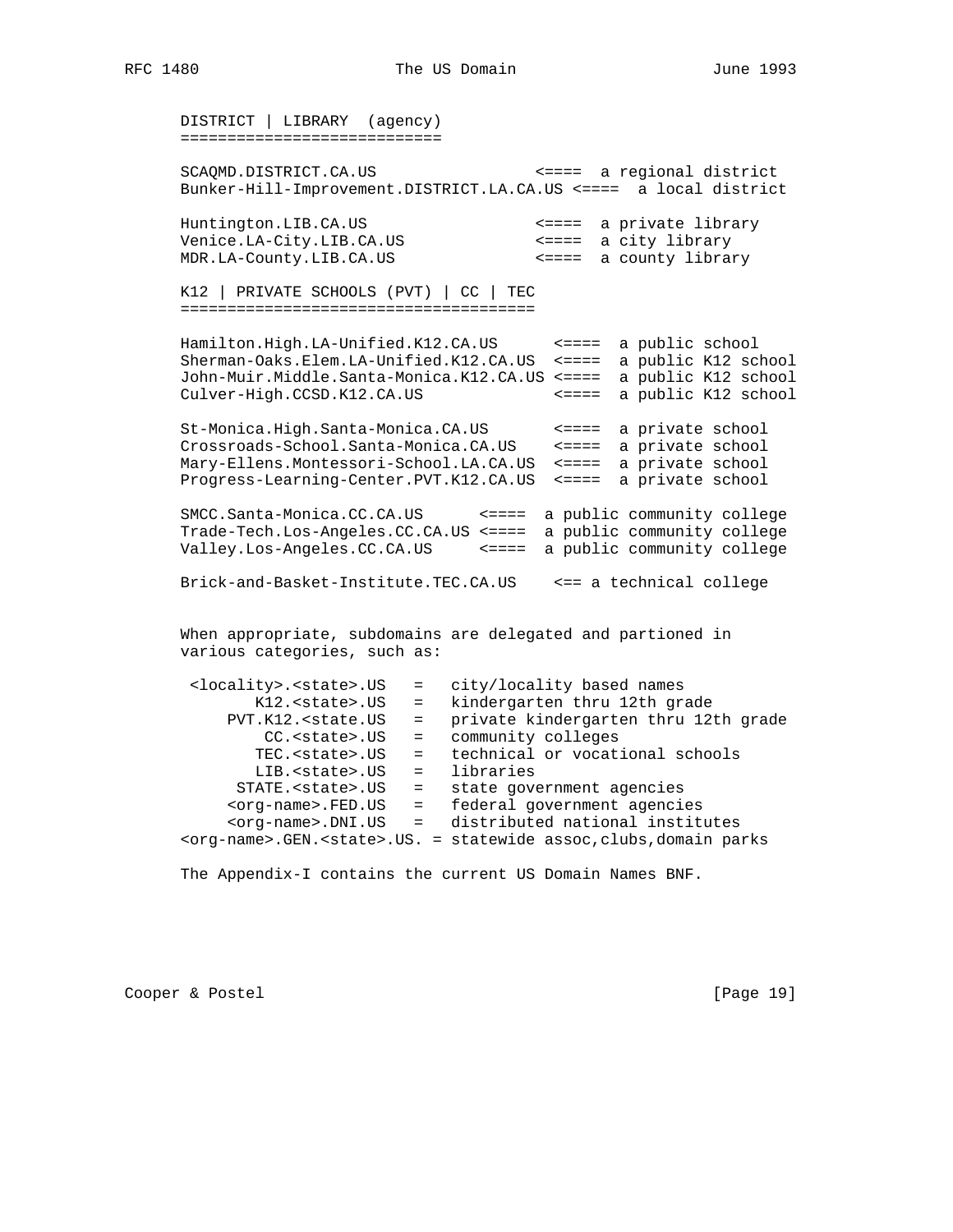#### 3. REGISTRATION

 There are two types of registrations (1) Delegation, where a branch of the US Domain is delegated to an organization running name servers to support that branch; or (2) Direct Registration, in which the information is put directly into the main database.

 In Direct Registration there are two cases: (a) an IP-host (with an IP address), and (b) non-IP host (for example, a UUCP host). Any particular registration will involve any one of these three situations.

3.1 Requirements

 Anyone requesting to register a host in the US Domain is sent a copy of the "Instructions for the US Domain Template", and must fill out a US Domain template.

 The US Domain template, is similar to the InterNIC Domain template, but it is not the same. To request a copy of the US Domain template, send a message to the US Domain registrar (us-domain@isi.edu).

 If you are registering a name in a delegated zone, please register with the contact for that zone. You can FTP the file "in-notes/us domain-delegated.txt" from venera.isi.edu, via anonymous FTP. This information is also available via email from RFC-INFO@ISI.EDU (include as the only text in the message "Help: us\_domain\_delegated\_domains").

 The key people must have electronic mailboxes (that work). Please provide all the information indicated in the "Administrator" and "Technical Contact" slots.

 The administrator will be the point of contact for any administrative and policy questions about the domain. The administrator is usually the person who manages the organization being registered.

 The technical contact can also be administrator, or the systems person, or someone who is familiar with the technical details of the Internet. The technical contact should have a valid working email address. This is necessary in case something goes wrong.

 It is important that your "Return-Path" and "From" field indicate an Internet-style address. UUCP-style addresses such as "host1!user" will not work. This is fine within the UUCP world, but not the Internet. If you want people on the Internet to be able to send mail to you, your return path needs to be an Internet-style address such as: host1!user@Internet.gateway.host or user@Internet.gateway.host.

Cooper & Postel [Page 20]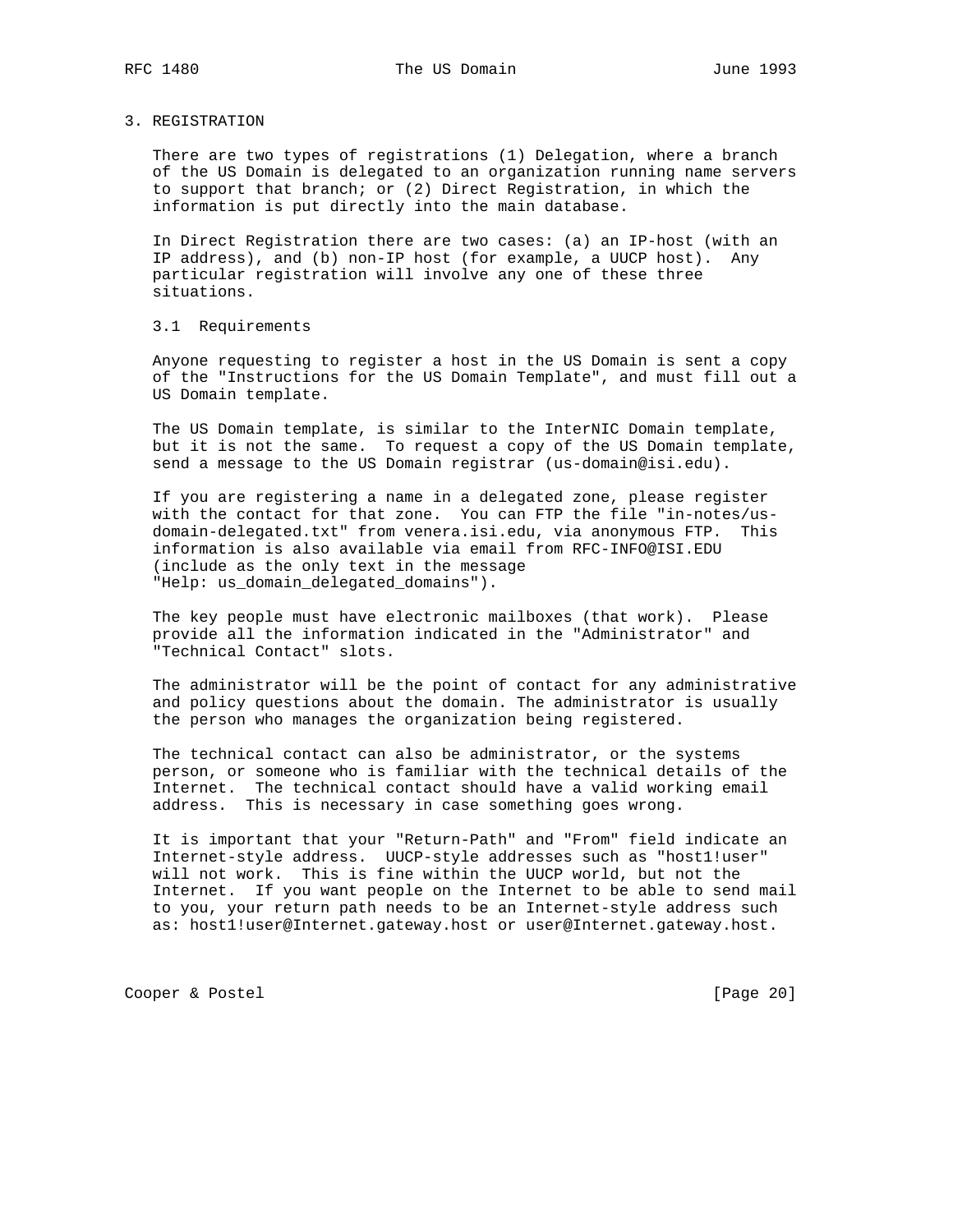It is also possible to register through one of the Internet service providers that have established working relationships with the US Domain Administrator.

 If everything checks out, the turn around time for registering a host is usually a few days. The name servers are updated anywhere from 12 to 24 hours later.

 There are two ways to be registered in the US Domain, directly, or by delegation.

### 3.2 Direct Entries

 Direct entry in the database of the US Domain appeals most to individuals and small companies. You may fill out the application and send it directly to the US Domain Administrator. If you are in an area where the zone is delegated to someone else your request will be forwarded to the zone administrator for your registration. Or, you may send the form directly to the manager of a delegated zone (see Section 3.1).

### 3.2.1 IP-Hosts

 These are hosts with IP addresses which correspond to "A" records in the DNS database.

## 3.2.2 Non-IP Hosts

 Many applicants have hosts in the UUCP world. Some are one hop away, some two and three hops away from their "Internet Forwarder", this is acceptable. What is important is getting an Internet host to be your forwarder. If you do not already have an Internet forwarder, there are several businesses that provide this service for a fee, such as UUNET.UU.NET (postmaster@uunet.uu.net), PSI (postmaster@UU2.PSI.COM) and CERFNET (help@cerf.net). Sometimes local colleges in your area are already on the Internet and may be willing to act as an Internet Forwarder. You would need to work this out with the systems administrator as we cannot make these arrangements for you.

 Although we work with UUCP service providers, the Internet US Domain registration is not affiliated with the registration of UUCP Map entries. The UUCP map entry does not provide us with sufficient information. If you do not have a copy of the US Domain questionnaire template, please send a message to: us-domain@isi.edu and request one. See Appendix-II.

Cooper & Postel [Page 21]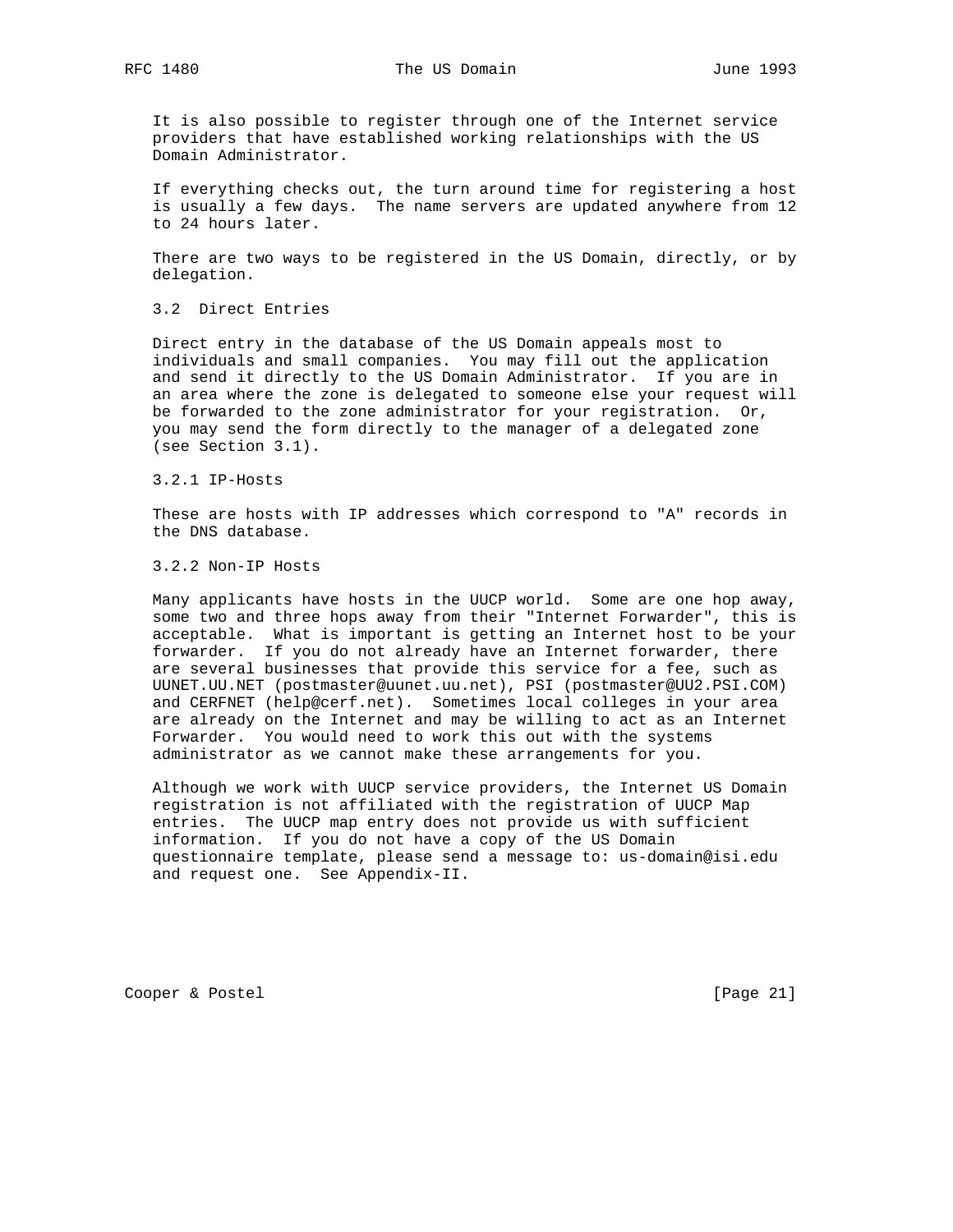The example below is not an appropriate registration for the US Domain. #N starl #S Amiga 2500; AmigaDOS 2.04; Dillon's AmigaUUCP 1.15D #O Starlight BBS #C Stephen Baker #E starl!sbaker #T +1 305 378 1161 #P 1107 SW 200th St #303B Miami, Fl. 33157 #L 25 47 N / 88 10 W [city] #R #U mthvax #W starl!sbaker (Stephen Baker); Mon Feb 24 19:58:24 EST 1992 starl mthvax(DAILY)

 If you are registering your host as a central site for a USENET group where other UUCP sites will feed from you, that's fine. These UUCP sites do not need to register. If however, the other sites become a subdomain of your hostname, then we will need to register them individually or add a wildcard record. (See Section 4.4. Wildcards).

> For example: bah.rochester.ny.us host1.bah.rochester.ny.us host2.bah.rochester.ny.us

 To use US Domain names for non-IP hosts, there must be a forwarder host that is an IP host. There must be an administrative agreement and a technical procedure for relaying mail between the non-IP host and the forwarder host.

 Case 1: -------

 Your host is not an IP host but does talk directly with a host that is an IP host.

| $ your-host  ---UUCP--- forwarder  ---IP/TCP-- $ |  | TNTERNET |
|--------------------------------------------------|--|----------|
|                                                  |  |          |

"Forwarder" must be an IP host on the Internet.

 You must ask "forwarder" if they are willing to be the Internet forwarder for "your-host".

 In the US Domain of the DNS data base there must be an entry like this:

"your-host" MX 10 "forwarder"

Cooper & Postel [Page 22]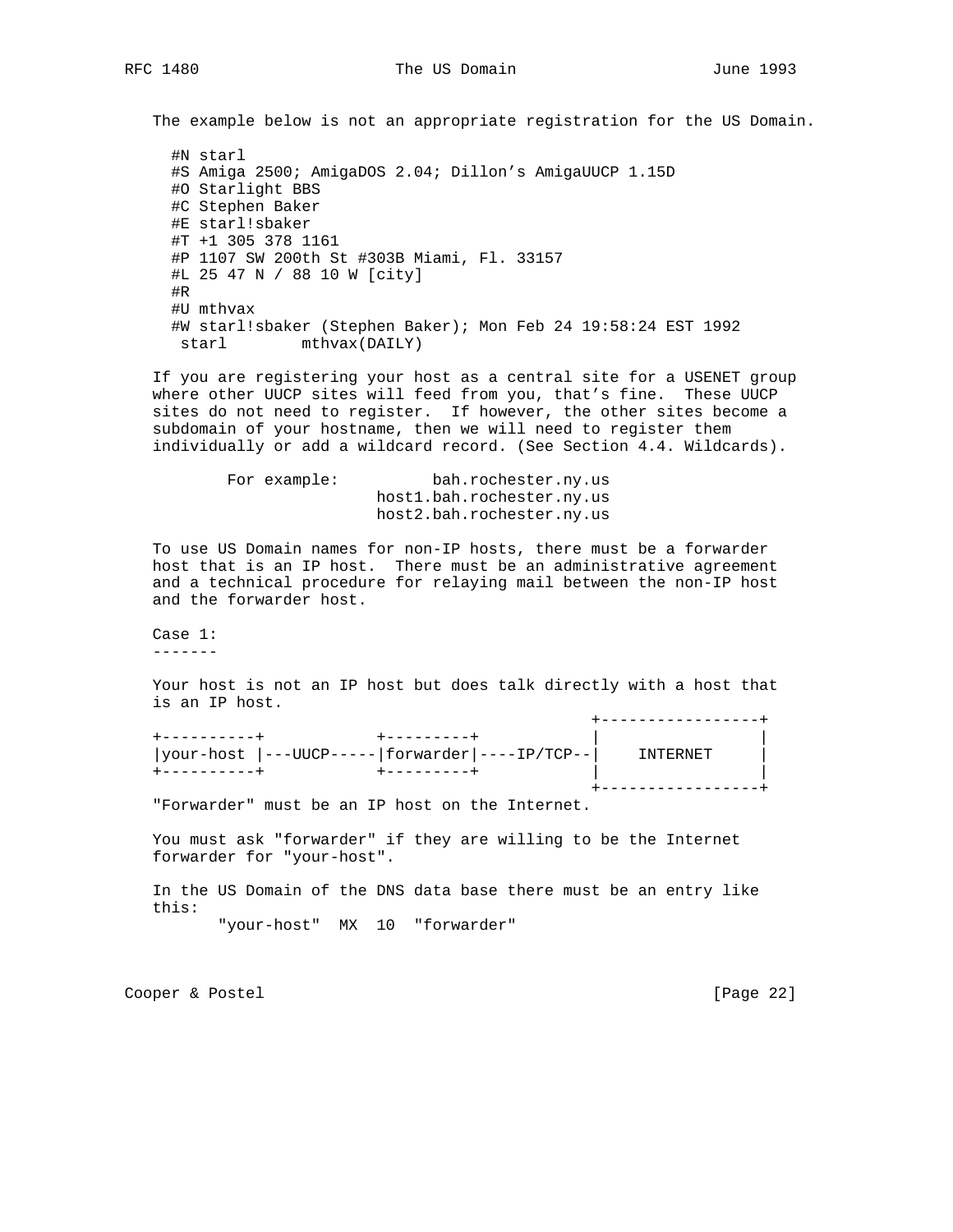+-----------------+

This must be entered by the US Domain Administrator.

 In the "forwarder" routing tables there must be information about "your-host" with a rule like: If I see mail for "your-host" I will send it via uucp by calling phone number "123-4567".

 Case 2: -------

 In this case your hosts talks to another host that ... that talks to an IP host. In other words, there are multiple hops between your host and the Internet.

| ---------+<br>---------+<br><b>TITICP</b> | -------<br> path-host | ---UUCP----- forwarder ----IP/TCP-- |  | TNTERNET |
|-------------------------------------------|-----------------------|-------------------------------------|--|----------|
|                                           |                       |                                     |  |          |

"Forwarder" must be an IP host on the Internet.

 You must ask "forwarder" if they are willing to be the Internet Forwarder for "Your-Host". You must ask "path-host" to relay your mail.

In the US Domain of the DNS Database there must be an entry like this:

"your-host" MX 10 "forwarder"

This must be entered by the US Domain Administrator.

 In the "forwarder" routing tables there must be information about "your-host" with a rule like: If I see mail for "your-host" I will send it via UUCP to "path-host" by calling phone number "123-4567". and "path-host" must also know how to relay the mail to "your-host".

 Note: It is assumed that "path-host" is already MXed to "forwarder". It is not appropriate to ask to MX "your-host" to "path-host" (this is sometimes called double MXing). The host on the right hand side of an MX entry must be a host on the Internet with an IP address (e.g., 128.9.2.32).

Cooper & Postel [Page 23]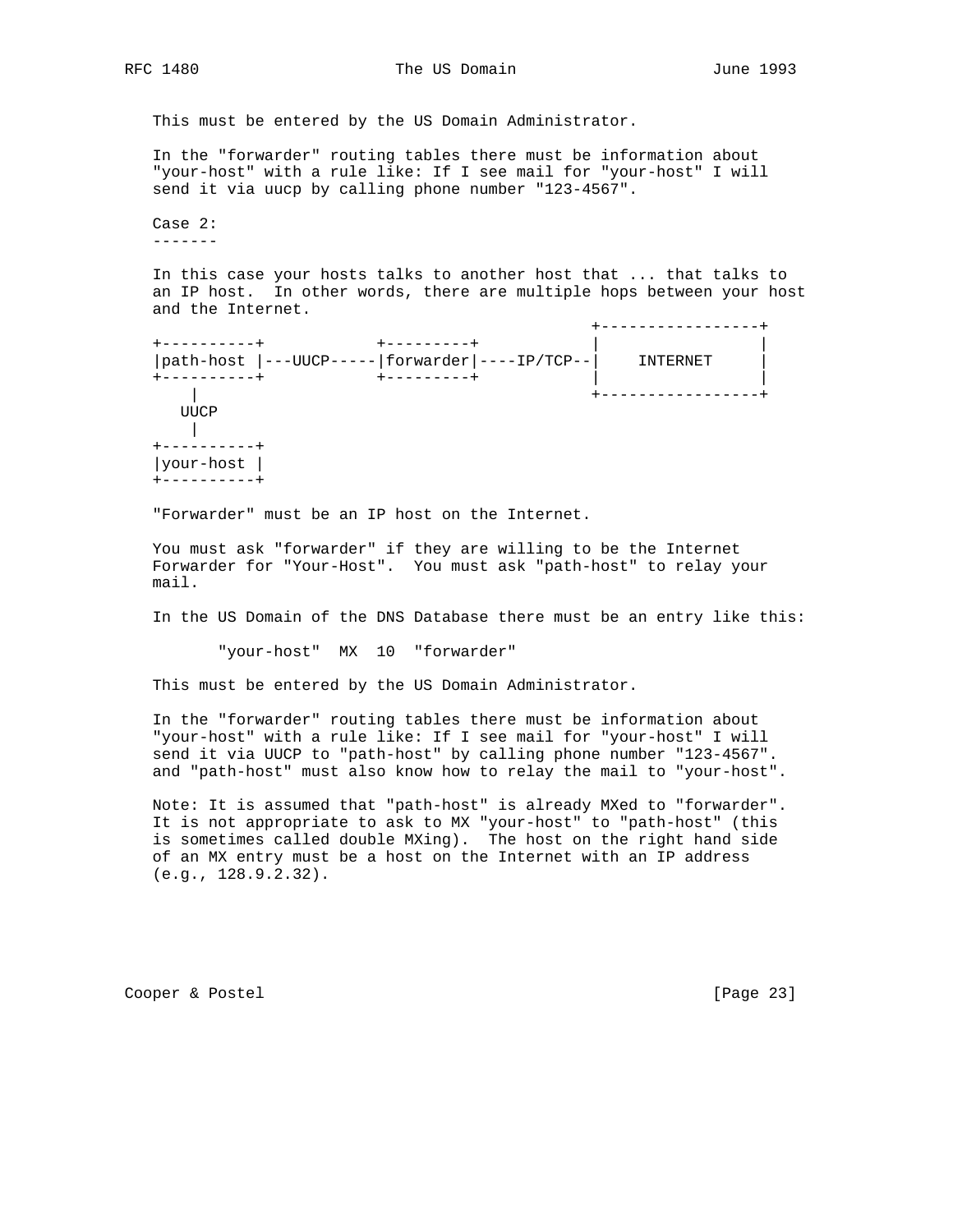### 3.3 Delegated Subdomains

 Many branches of the US Domain are delegated. There must be a knowledgeable and competent technical contact, familiar with the Internet DNS. This requirement is easily satisified if the technical contact already runs some other name servers.

 Examples of delegations are K12.TX.US for the Kindergarten through 12th Grade public schools in Texas, the locality "berkeley.ca.us", or the LIB.MN.US branch for the libraries in Minnesota.

 The administrator of the US Domain is responsible for the assignment of all the DNS names that end with ".US". Of course, one person or even one group can't handle all this in the long run so portions of the name space are delegated to others.

 The major concern in selecting a designated manager for a domain is that it be able to carry out the necessary responsibilities, and have the ability to do an equitable, just, honest, and competent job.

 The key requirement is that for each domain there be a designated manager for supervising that domain's name space.

 These designated authorities are trustees for the delegated domain, and have a duty to serve the community.

 The designated manager is the trustee of the domain for the domain itself and the global Internet community.

 Concerns about "rights" and "ownership" of domains are inappropriate. It is appropriate to be concerned about "responsibilities" and "service" to the community.

 The designated manager must be equitable to all groups in the domain that request domain names.

 This means that the same rules are applied to all requests. All requests must be processed in a nondiscriminatory fashion, and academic and commercial (and other) users are treated on an equal basis. No bias shall be shown regarding requests that may come from customers of some other business related to the manager -- e.g., no preferential service for customers of a particular data network provider. There can be no requirement that a particular mail system (or other application), protocol, or product be used.

 There are no requirements on subdomains beyond the requirements on higher-level domains themselves. That is, the requirements are applied recursively. In particular, all subdomains shall be allowed

Cooper & Postel [Page 24]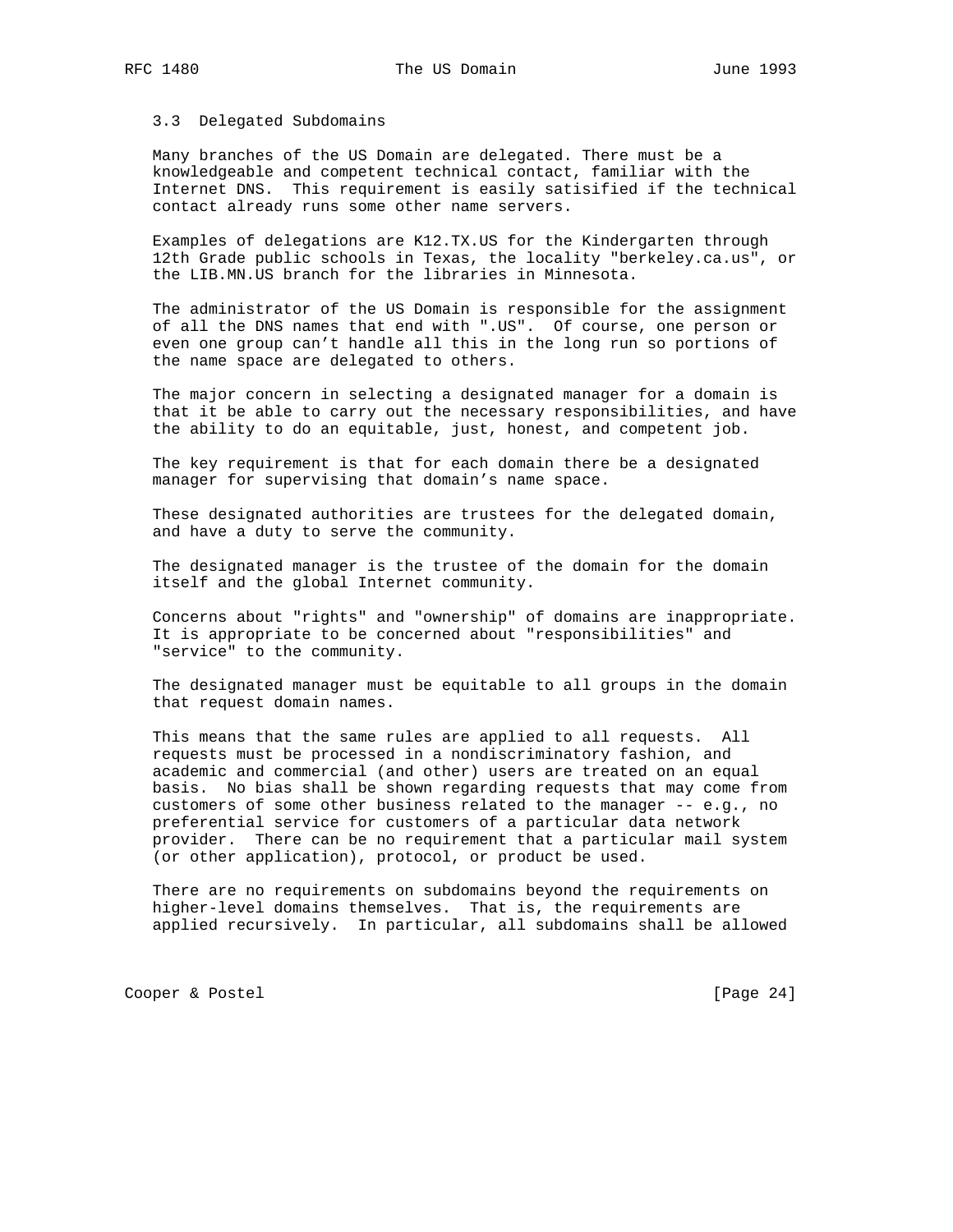to operate their own domain name servers, providing in them whatever information the subdomain manager sees fit (as long as it is true and correct).

 Significantly interested parties in the domain should agree that the designated manager is the appropriate party.

 The US Domain Administrator tries to have any contending parties reach agreement among themselves, and generally takes no action to change things unless all the contending parties agree; only in cases where the designated manager has substantially neglected their responsibilities would the US Domain Administrator step in.

 The designated manager must do a satisfactory job of operating the DNS service for the domain.

 That is, the actual management of the assigning of domain names, delegating subdomains and operating name servers must be done with technical competence. This includes keeping the US Domain Administrator or other higher-level domain managers advised of the status of the domain, responding to requests in a timely manner, and operating the database with accuracy, robustness, and resilience.

 There must be a primary and a secondary name server that have IP connectivity to the Internet and can be easily checked for operational status and database accuracy by the US Domain Administrator.

 One of the aspects of having two name servers for each domain (or zone), is for robustness. One concern under this heading is that the name service not go out entirely if there is a local power failure (earthquake, tornado, or other disaster).

 Name Servers should be in distinctly separate physical locations. It is appropriate to have more than two name servers, but there must be at least two.

 For any transfer of the designated manager trusteeship from one organization to another, the higher-level domain manager must receive communications from both the old organization and the new organization that assures the US Domain Administrator that the transfer in mutually agreed, and that the new organization understands its responsibilities.

 It is also very helpful for the US Domain Administrator to receive communications from other parties that may be concerned or affected by the transfer.

Cooper & Postel [Page 25]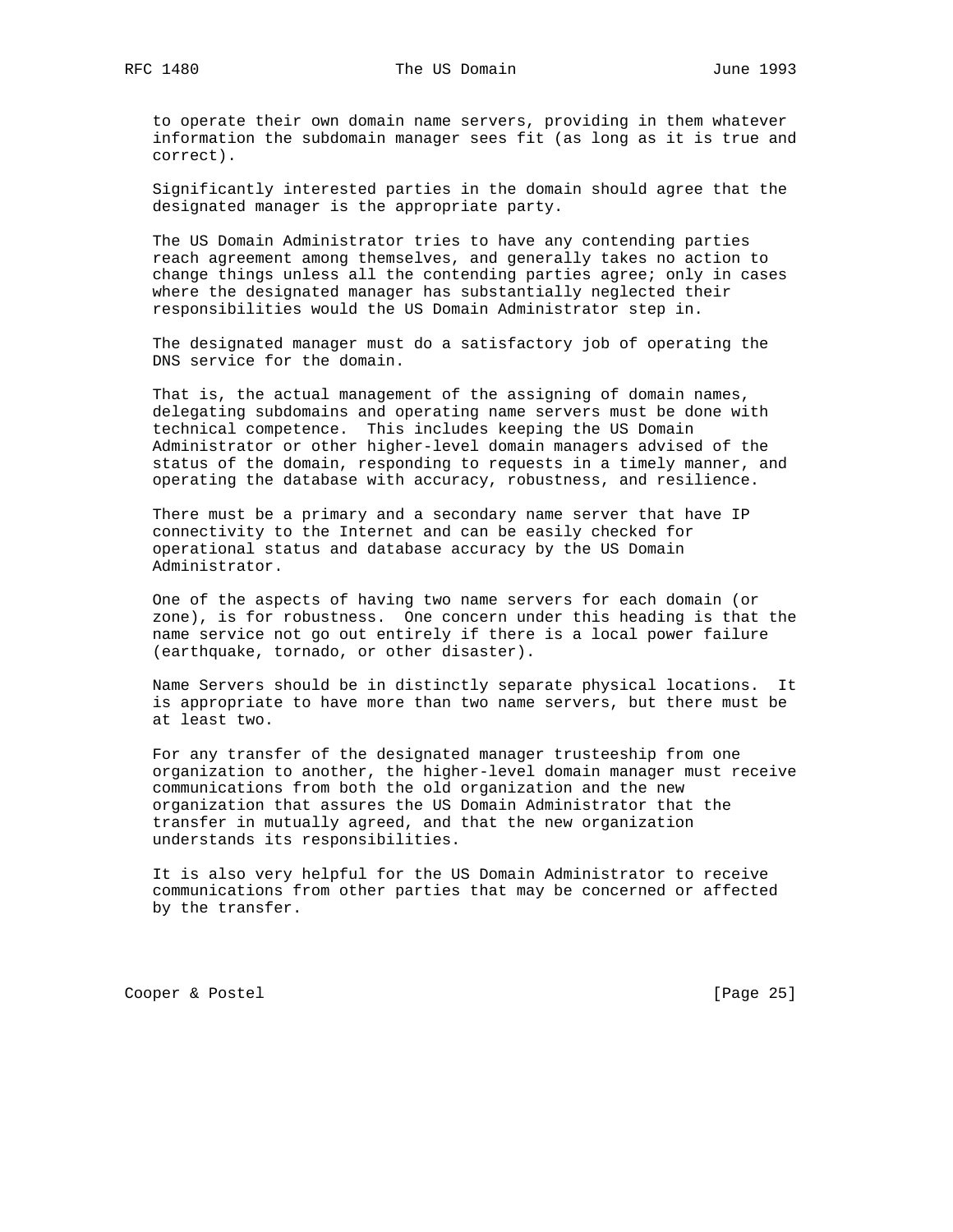Delegation of cities, companies within cities, schools (K12), community colleges (CC), libraries (LIB), state government (STATE), and federal government agencies (FED), etc., is acceptable and practical.

 For a delegated portion of the name space, for example a city, no alterations can be made to that name, no abbreviations added, etc. unless applied for.

 Sometimes there may be two people running name servers in the same city because different portions of the name space has been delegated to them. For example, someone may be delegated the <city>.<state>.US name space, and someone else from a state government agency may have the .STATE.<state>.US, portion. For example, Fred may run the name servers for Sacramento.CA.US and Joe may run the name servers for STATE.CA.US in Sacramento.

 If a company would like to have wildcard records added, or run their own name servers in a city that we have delegated name space to, this is acceptable.

 Delegation of the whole State name space is not yet implemented. The delegated part of the name space is in the form of:

> .<locality>.<state>.US. .CI.<locality>.<state>.US. .CO.<locality>.<state>.US. .STATE.<state>.US. .K12.<state>.US. PVT.K12.<state>.US. .CC.<state>.US. .TEC.<state>.US. .LIB.<state>.US. .GEN.<state>.US. .DNI.US. .FED.US.

3.3.1. Delegation Requirements

 When a subdomain is delegated, the following requirements must be met:

 1) There must be a knowledgeable and competent technical contact, familiar with the Internet DNS. This requirement is easily satisified if the technical contact already runs some other name servers.

Cooper & Postel [Page 26]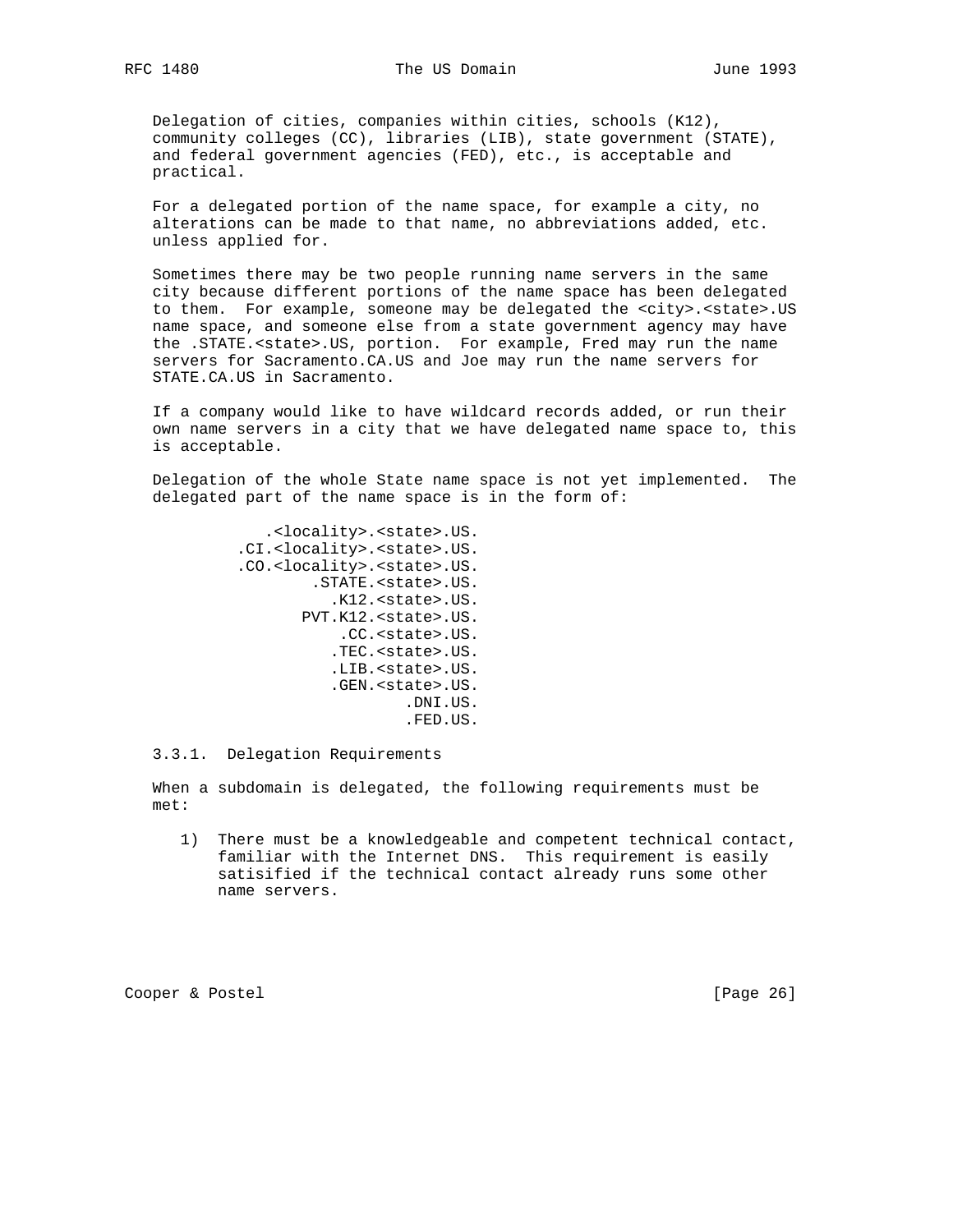- 2) Organizations requesting delegations must provide at least two independent (robust and reliable) DNS name servers in physically separate locations on the Internet.
- 3) The subdomain must accept all applicants on an equal basis.
- 4) The subdomain must provide timely processing of requests. To do this, it is helpful to have several individuals knowledgeable about the procedures so that the operations are not delayed due to one persons unavailability (for example, by being on vacation).
- 5) The subdomain manager must tell the US Domain Administrator when there are changes in the name servers that should be reflected in the US Domain zone files, or changes in the contact information.

## K12 Administrators

 In the long term, registering schools will be a big job. So you need to have in mind delegating parts of the work to various school districts. If you can delegate every school district in the state then you are finished, except for checking that they are all operating correctly. However, initially you will have quite a bit to do with educating people, helping them choose names and getting name servers arranged. You are responsible for seeing that the naming of schools follow the guidelines suggested in this memo.

 All K12 Administrators will initially be responsible for managing the "pseudo district" PVT for private schools. Private schools have the option of registering as <school-name>.PVT.K12.<state>.US or as a business under the city based names.

### Locality Administrators

 If you have been delegated a locality subdomain, you will be responsible for registering not only businesses directly under the locality, but city and county agencies under the "CI" and "CO" branches. When appropriate these branches should be delegated.

 If you want, you may spell out "CITY" instead of "CI" or "COUNTY" instead of "CO", but you must be consistent and use only one or the other in a given locality. The whole city government should be under one branch.

Cooper & Postel [Page 27]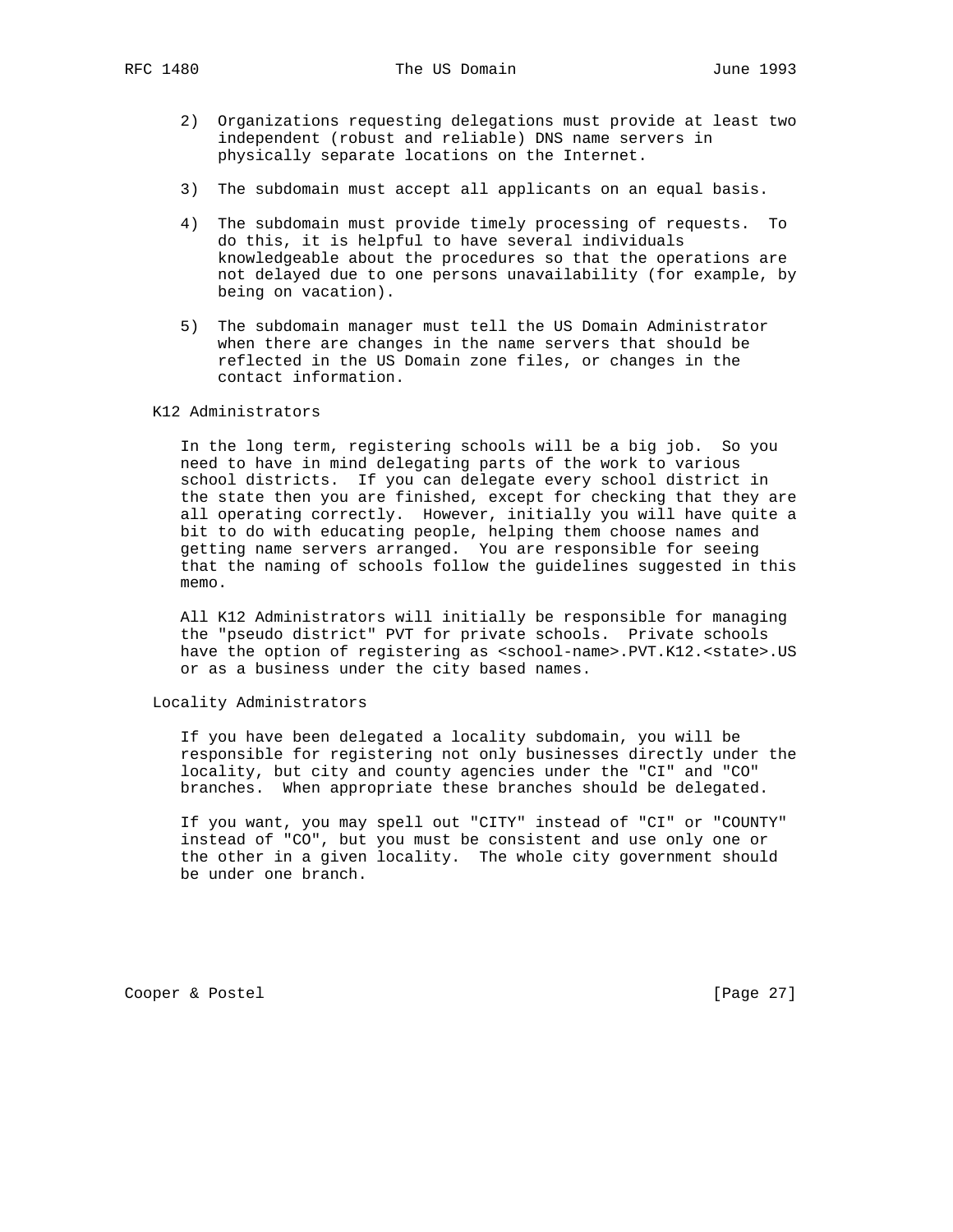# WHOIS Database

 Only the second and third level delegated name spaces will be entered in the WHOIS database. For example, K12.CA.US would have an entry in WHOIS. Anything under K12.CA.US will not be listed. The US Domain Administrator will send the information that you supplied on your US Domain template to the InterNIC. It is the hope that in the future, each delegated subdomain will provide their own WHOIS directory database for their branch.

## 3.3.2 Delegation Procedures

 The procedure that is followed when a subdomain is delegated includes the following steps:

- 1) Evaluate the technical contact's experience with DNS. Make sure there is a need for the proposed delegation. Make sure the technical contact has the information about the US Domain and the suggested naming structure. Two contacts with email addresses are necessary in case something goes wrong.
- 2) Add the new technical contact to the "us-dom-adm" mailing list for distributing updates concerning the US Domain policies and procedures.
- 3) Delete any hosts from our zone file that belongs in the newly delegated subdomain and make sure they now have the hosts in their zone file.
- 4) Send them a copy of the zone file so their initial zone file is identical to ours. For example:

| mil.wi.us.          | 69582 | SOA         | spool.mu.edu. |                         |
|---------------------|-------|-------------|---------------|-------------------------|
|                     |       |             |               | manager.spool.mu.edu. ( |
|                     |       | 930119      | iserial       |                         |
|                     |       | 28800       | irefresh      |                         |
|                     |       | 14400       | iretry        |                         |
|                     |       | 3600000     | iexpire       |                         |
|                     |       | 86400       | ;minim        |                         |
|                     |       |             |               |                         |
| mil.wi.us.          | 69582 | ΝS          | spool.mu.edu. |                         |
| spool.mu.edu.       | 85483 | $\mathbb A$ | 134.48.1.31   |                         |
| mil.wi.us.          | 69582 | NS          |               | sophie.mscs.mu.edu.     |
| sophie.mscs.mu.edu. |       | 85483       | Α             | 134.48.4.6              |
| solaria.mil.wi.us.  |       | 69582       | HINFO         | $Sun$ 3/60 SunOs        |
| solaria.mil.wi.us.  |       | 69582       | МX            | 10 spool.mu.edu.        |
| nthomas.mil.wi.us.  |       | 69582       | HINFO         | 386 Clone DOS           |
| nthomas.mil.wi.us.  |       | 69582       | MX.           | 10 spool.mu.edu.        |

Cooper & Postel [Page 28]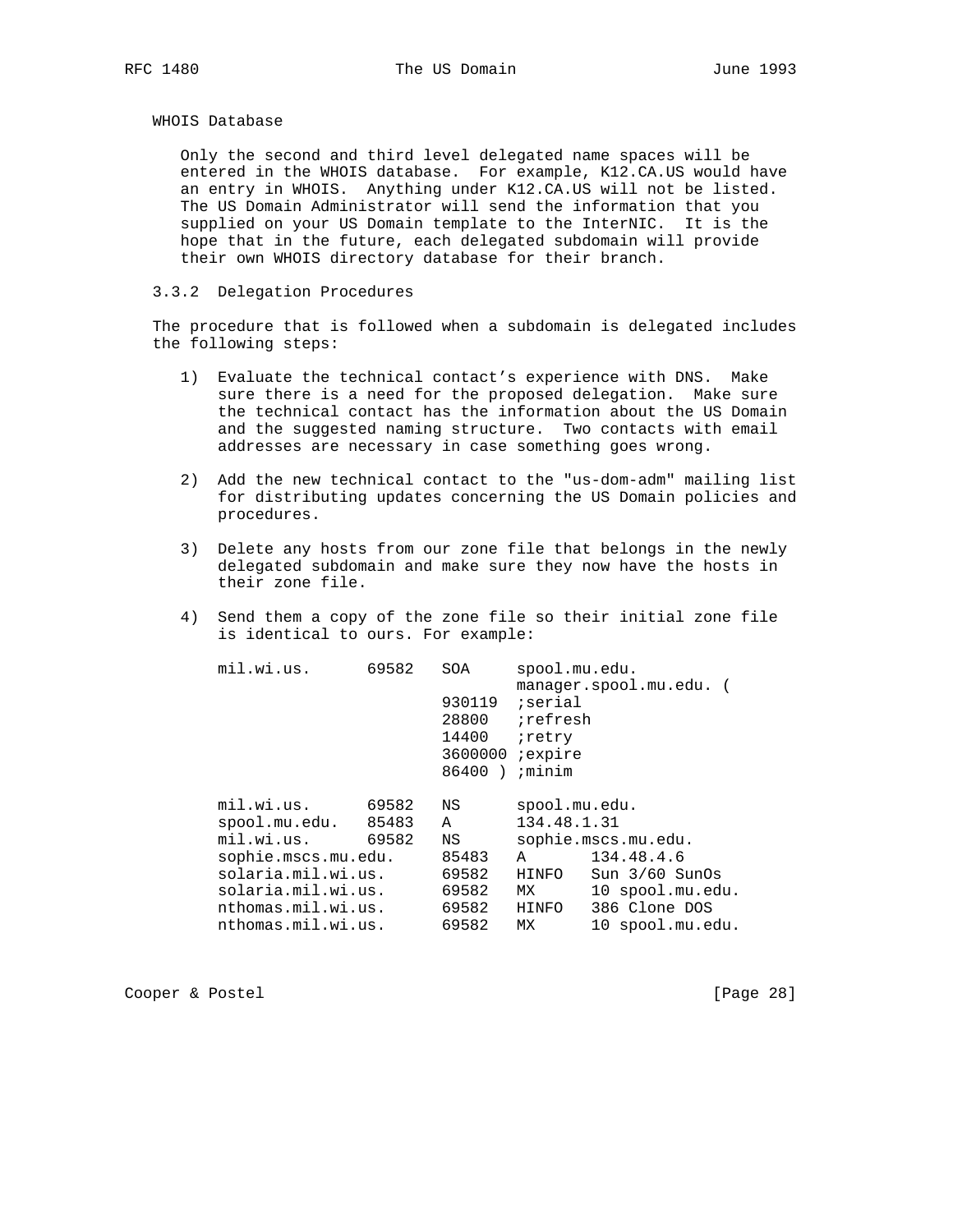| rwmke.mil.wi.us.   | 69582 | HINFO | UNIX PC UNIX       |
|--------------------|-------|-------|--------------------|
| rwmke.mil.wi.us.   | 69582 | MX    | 10 spool.mu.edu.   |
| milestn.mil.wi.us. | 69582 | MX    | 10 spool.mu.edu.   |
| nrunner.mil.wi.us. | 69582 | HINFO | MacIntosh System 7 |
| nrunner.mil.wi.us. | 69582 | MX    | 10 spool.mu.edu.   |
| dawley.mil.wi.us.  | 69582 | HINFO | 386 Clone DOS      |
| dawley.mil.wi.us.  | 69582 | MX    | 10 spool.mu.edu.   |
| $\cdots$           |       |       |                    |

 5) The US Domain zone file must have the following records, showing the name, address, email, and phone number of the technical contact for the delegated subdomain and the name of the delegated name space and the names of the name servers.

 ;;;;;;;;;;;;;;;;;;;;;;;;;;;;;;;;;;;;;;;;;;;;;;;;;;;;;;;;;;;  $\mathcal{L}^{\text{max}}$  ;Contact: Joseph Klein (tjk@spool.mu.edu) ; Marquette University ; (414) 288-6734  $\mathcal{L}^{\text{max}}$  ;Delegate mil.wi.us zone mil.wi.us. 604800 NS SPOOL.MU.EDU.<br>604800 NS SOPHIE.MSCS.M 604800 NS SOPHIE.MSCS.MU.EDU. ; A glue record is not needed this time. Glue records are

 ; needed when the name of the server is a subdomain of the ; delegated domain. ;;;;;;;;;;;;;;;;;;;;;;;;;;;;;;;;;;;;;;;;;;;;;;;;;;;;;;;;;;;

- 6) Check to see that delegated subdomain name servers are up and running, and make sure the delegated hosts are installed in their zone file. Now delete any hosts from the US Domain zone file that belongs in the newly delegated subdomain.
- 7) Inform the technical contact of the newly delegated subdomain that wildcard records are allowed in the zone file under the organizational subdomain but no wildcard records are allowed under the "city" or "state" domain.
- 8) Make sure each administrator has a copy of this RFC and follows the guidelines set forth.

# 3.3.3 Subdomain Contacts

 The number of hosts registered under each subdomain is unknown. See Section 3.1 for information on the delegated domains and the contacts.

Cooper & Postel [Page 29]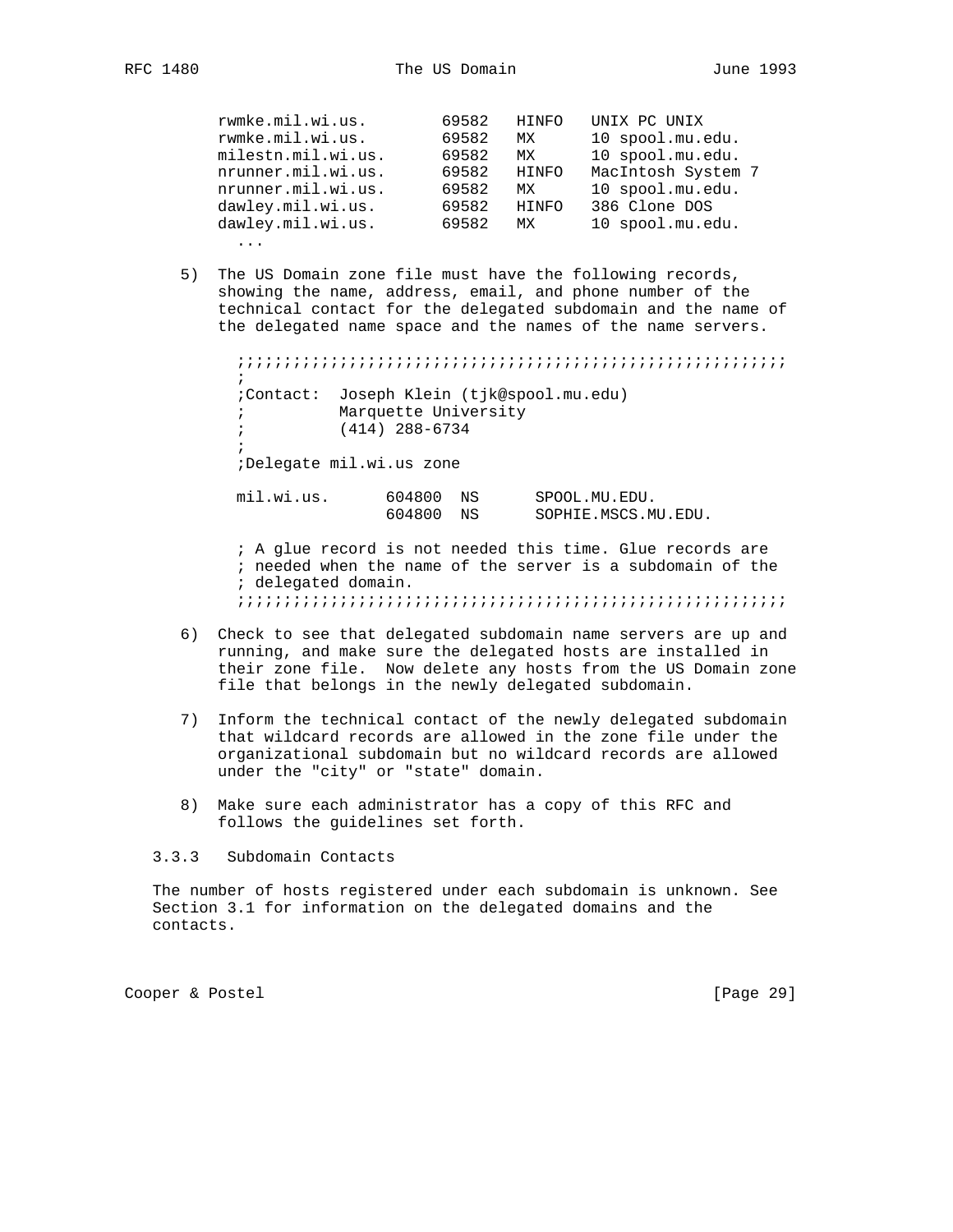# 4. DATABASE INFORMATION

#### 4.1. Name Servers

 Name servers are the repositories of information that make up the domain database. The database is divided up into sections called zones, which are distributed among the name servers. While name servers can have several optional functions and sources of data, the essential task of a name server is to answer queries using data in its zones. The response to a query can always be generated using only local data, and either contains the answer to the question or a referral to other name servers "closer" to the desired information.

 A given zone will be available from several name servers to insure its availability in spite of host or communication link failure. Every zone is required to be available on at least two servers, and many zones have more redundancy than that.

The US Domain is currently supported by seven name servers:

 venera.isi.edu ns.isi.edu rs.internic.net ns.csl.sri.com ns.uu.net adm.brl.mil excalibur.usc.edu

4.2 Zone Files

 A "zone" is a registry of domains kept by a particular organization. A zone registry is "authoritative", that is, the master copy of the registry is kept by the zone organization, and this copy is, by definition, always up-to-date. Copies of this registry may be distributed to other places and kept in caches, but these caches are not authoritative, and may be out-of-date.

 Every zone has at least one node, and hence domain name, for which it is authoritative, and all of the nodes in a particular zone are connected. Given the tree structure, every zone has a highest node which is closer to the root than any other node in the zone. The name of this node is often used to identify the zone. The data that describes a zone has four major parts:

- 1) Authoritative data for all nodes within the zone.
- 2) Data that defines the top node of the zone (can be thought of as part of the authoritative data).

Cooper & Postel [Page 30]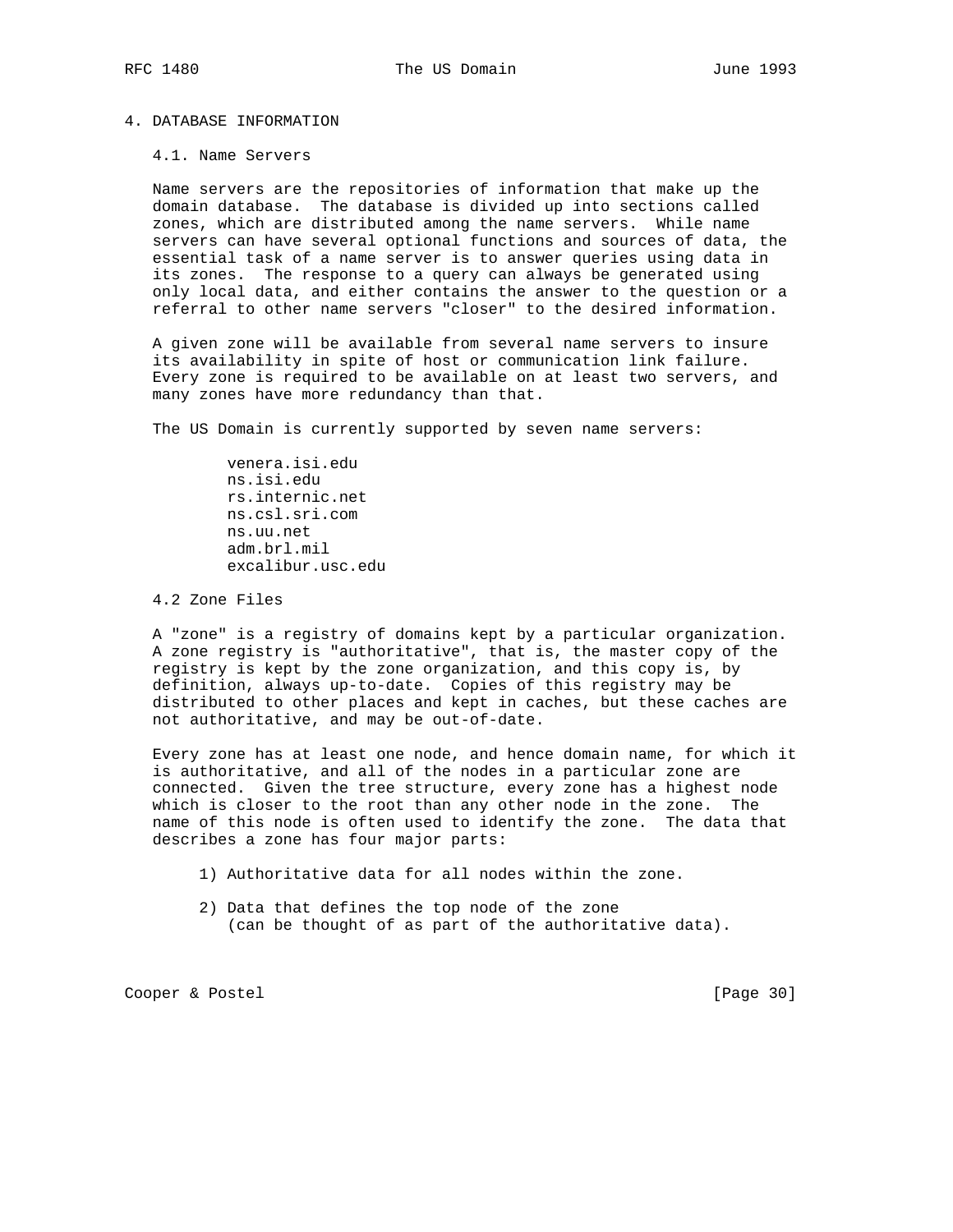- 3) Data that describes delegated subzones, i.e., cuts around the bottom of the zone,
- 4) Data that allows access to name servers for subzones (sometimes called "glue" data).

 The zone administrator has to maintain the zones at all the name servers which are authoritative for the zone. When the changes are made, they must be distributed to all of the name servers.

 Copies of the zone files are not available unless you are on the Internet. To look at the zone files use the "dig" program of the DNS domain name system.

dig @nshost host-your-checking axfr

4.3 Resource Records

 Records in the zone data files are called resource records (RRs). The standard Resource records (RR) are specified in STD 13, RFC 1034 and STD 13, RFC 1035 (3,4). An RR has a standard format as shown.

# <name> [<ttl>] [<class>] <type> <data>

 The first field is always the name of the domain record. The second field is an optional time to live field. This specifies how long this data will be stored in the data base. The third field is the address class; the class field specifies the protocol group most often this is the Internet class "IN". The fourth field states the type of the resource record. The fields after that are dependent on the Type of RR. The fifth field is the data field which is defined differently for each type and class of data. Here is a list of the current commonly used types:

| SOA   | Start of Authority                |
|-------|-----------------------------------|
| ΝS    | Name Server                       |
| А     | Internet Address                  |
| CNAME | Canonical Name (nickname pointer) |
| HINFO | Host Information                  |
| WKS   | Well Known Services               |
| МX    | Mail Exchanger                    |
| PTR   | Pointer                           |

Cooper & Postel [Page 31]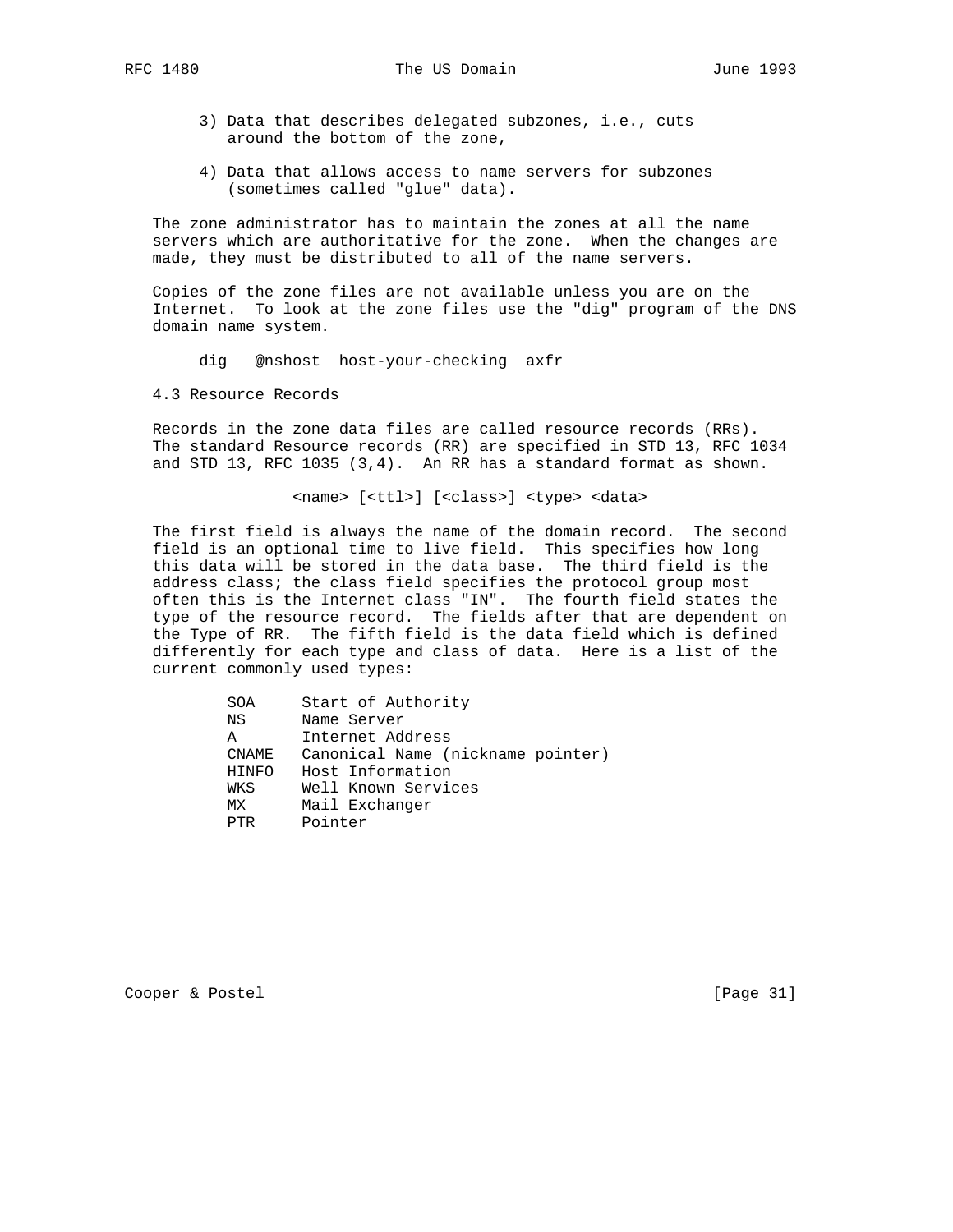What do the fields mean?

|  |                   | foo.LA.CA.US. 604800 MX 10 Venera.ISI.EDU. |
|--|-------------------|--------------------------------------------|
|  | $(3)$ $(4)$ $(5)$ |                                            |

- 1) domain name
- 2) time to live information
- 3) mail exchanger record
- 4) preference value to determine (if more than one forwarder) which mailer to use first, lower number higher preference
- 5) the Internet forwarding host.

# 4.3.1 "A" Records

 Internet (IP) Address. The data for an "A" record is an Internet address in a dotted decimal form. A sample "A" record might look like:

| venera.isi.edu. |     | 128.9.0.32 |
|-----------------|-----|------------|
| (name)          | (A) | (address)  |

 The name field is the machine name, and the address is the network address. There should be only one "A" record for each address of a host.

# 4.3.2 CNAME Records

 Canonical Name resource record, CNAME, specifies an alias for a canonical name. This is essentially a pointer to the official name for the requested name. All other RRs appear under this official name. A machine named FERNWOOD.MPK.CA.US may want to have the nickname ANTERIOR.MPK.CA.US. In that case, the following RR would be used:

| anterior.mpk.ca.us. | CNAME | fernwood.mpk.ca.us. |
|---------------------|-------|---------------------|
| (alias nickname)    |       | (canonical name)    |

 Nicknames (the name associated with the RR is the nickname) may be added for awhile when a host changes its name, usually because it moves to another state. It helps to have this CNAME pointer so if any mail comes to the old address it will get forwarded to the new one. There cannot be any other RRs associated with a nickname of the same class.

Cooper & Postel [Page 32]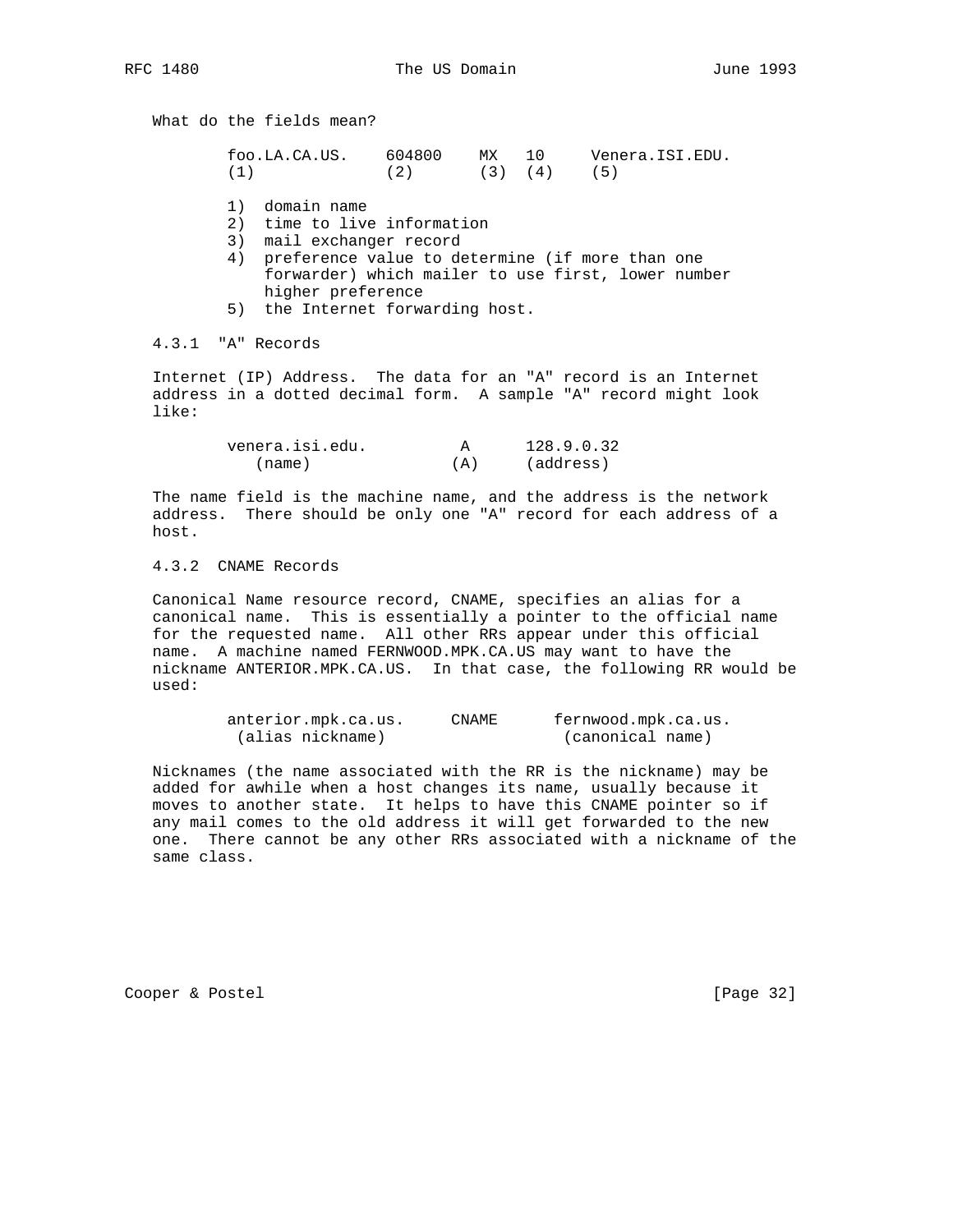## 4.3.3 MX Records

 Mail Exchanger records, MX, are used to specify a machine that knows how to deliver mail to a machine that is not directly connected to the Internet. For example, venera.isi.edu is the mail gateway that knows how to deliver mail to foo.la.ca.us, but other machines on the network cannot deliver mail directly to foo.la.ca.us. These two machines may have a private connection or use a different transport medium (such as uucp). The preference value (10) is the order that a mailer should follow when there is more than one way to deliver mail to a single machine. The lower the number the higher the preference.

> foo.LA.CA.US. 604800 MX 10 Venera.ISI.EDU. foo.LA.CA.US. 604800 MX 20 relay1.uu.net.

### 4.3.4 HINFO Records

 Host information resource records, HINFO is for host specific data. This lists the hardware and operating system that are running at the listed host. It should be noted that a space separates the hardware information and the operating system information. If you want to include a space in the machine name you must quote the name. Host information is not specific to any class, so ANY may be used for the address class. There should be one HINFO record for each host.

| acb.la.ca.us. | HINFO | VAX-11/780 | UNIX               |
|---------------|-------|------------|--------------------|
|               |       | (Hardware) | (Operating System) |

 The official HINFO types can be found in the latest Assigned Numbers RFC, the most recent edition being STD 2, RFC 1340 [9]. The hardware type is called the Machine Name, and the software type is called the System Name.

 The information users supply about this is often inconsistent or incomplete. Please follow the terms in the current "Assigned Numbers".

## 4.3.5 PTR Records

 A Domain Name Pointer record, PTR, allows special names to point to some other location in the domain data base. These are typically used in setting up reverse pointers for the special IN-ADDR.ARPA domain. PTR names should be unique to the zone.

| $0.0.9.128.in-addr.array$ | PTR | isi-net.isi.edu. |
|---------------------------|-----|------------------|
| (special name)            |     | (real name)      |

Cooper & Postel [Page 33]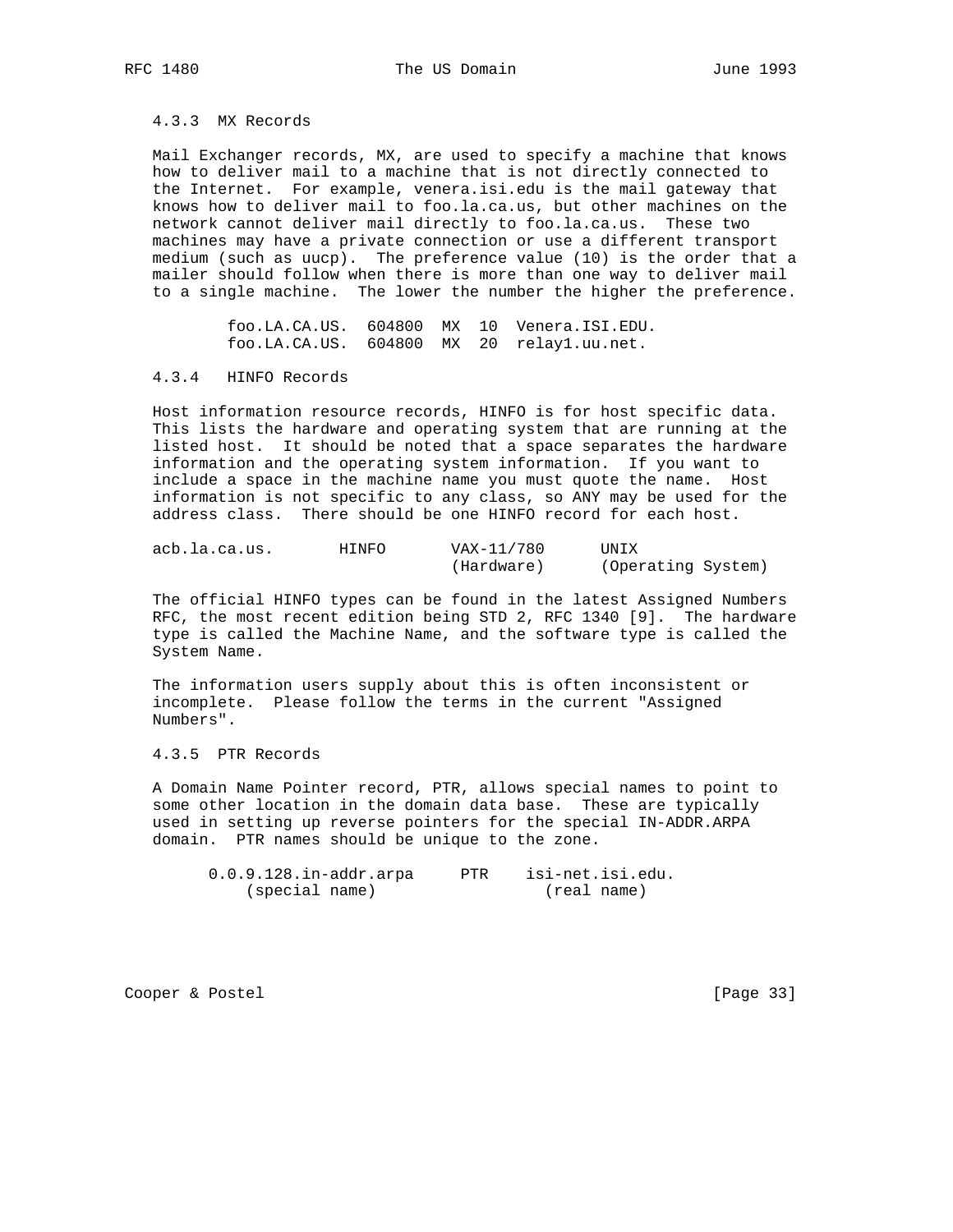A PTR record is to be added to the IN-ADDR.ARPA domain for every "A" record registered in the US Domain. These PTR records need to be added by the administrator of the network where the host is connected. The US Domain Administration does not administer the network and cannot make these entries in the DNS database.

# 4.4 Wildcards

 The wildcard records are of the form "\*.<anydomain>", where <anydomain> is any domain name. The wildcards potentially apply to descendents of <anydomain>, but not to <anydomain> itself.

 For example, suppose a large company located in California with a large, non-IP/TCP, network wanted to create a mail gateway. If the company was called DWP.LA.CA.US, and the IP/TCP capable gateway machine (Internet forwarder) was called ELROY.JPL.NASA.GOV, the following RRs might be entered into the .US zone.

| dwp.la.ca.us   | МX | ELROY.JPL.NASA.GOV |
|----------------|----|--------------------|
| *.dwp.la.ca.us | МX | ELROY.JPL.NASA.GOV |

 The wildcard record \*.DWP.LA.CA.US would cause an MX query for any domain name ending in DWP.LA.CA.US to return an MX RR pointing at ELROY.JPL.NASA.GOV. The entry without the "\*" is needed so the host dwp can be found.

 In the US Domain, wildcard records are allowed in our zone files under the organizational subdomain (and where noted otherwise) but no wildcard records are allowed under the "City" or "State" domain.

 The authors strongly believe that it is in everyone's interest and good for the Internet to have each host explicitly registered (that is, we believe that wildcards should not be used), we also realize that not everyone agrees with this belief. Thus, we will allow wildcard records in the US Domain under groups or organizations. For example, \*.DWP.LA.CA.US.

 The reason we feel single entries are the best is by the mere fact that if anyone wanted to find one of the hosts in the domain name system it would be there, and problems can be detected more easily. When using wildcards records all the hosts under a subdomain are hidden.

Cooper & Postel [Page 34]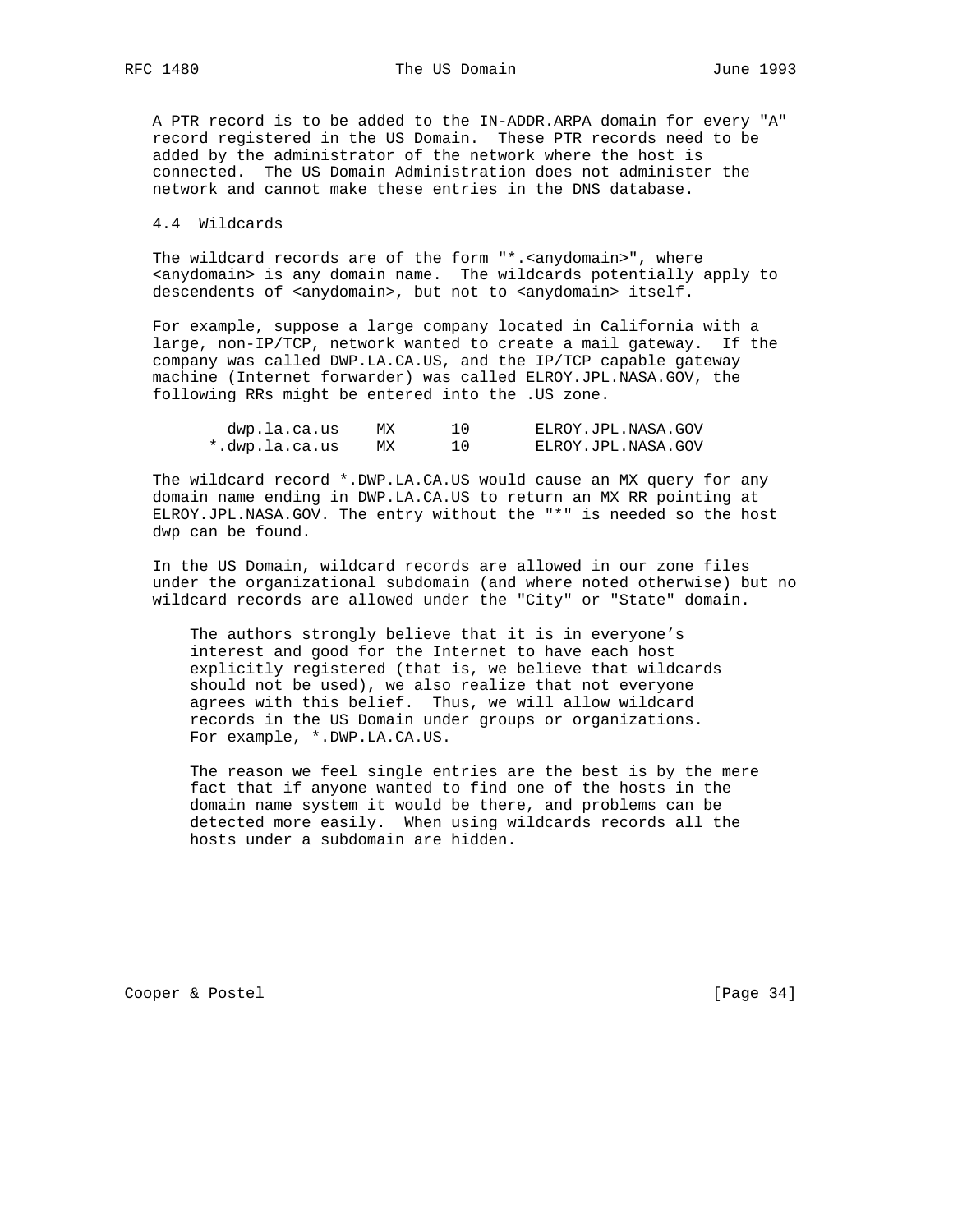# 5. REFERENCES

- [1] Stahl, M., "Domain Administrators Guide", RFC 1032, SRI International, November 1987.
- [2] Lottor, M., "Domain Administrators Operations Guide" RFC 1033, SRI International, November 1987.
- [3] Mockapetris, P., "Domain Names Concepts and Facilities", STD 13, RFC 1034, ISI, November 1987.
- [4] Mockapetris, P., "Domain Names Implementation and Specification", STD 13, RFC 1035, ISI, November 1987.
- [5] Dunlap, K., "Name Server Operations Guide for Bind, Release 4.3", UC Berkeley, SMM:11-3.
- [6] Partridge, C., "Mail Routing and the Domain Name System", STD 14, RFC 974, BBN, January 1986.
- [7] Albitz, P., C. Liu, "DNS and Bind" Help for UNIX System Administrators, O'Reilly and Associates, Inc., October 1992.
- [8] ACM SIGUCCS Networking Taskforce, "Connecting to the Internet What Connecting Institutions Should Anticipate", FYI 16, RFC 1359, August 1992.
- [9] Reynolds, J., and J. Postel, "Assigned Numbers", STD 2, RFC 1340, ISI, July 1992.

6. Security Considerations

Security issues are not discussed in this memo.

Cooper & Postel [Page 35]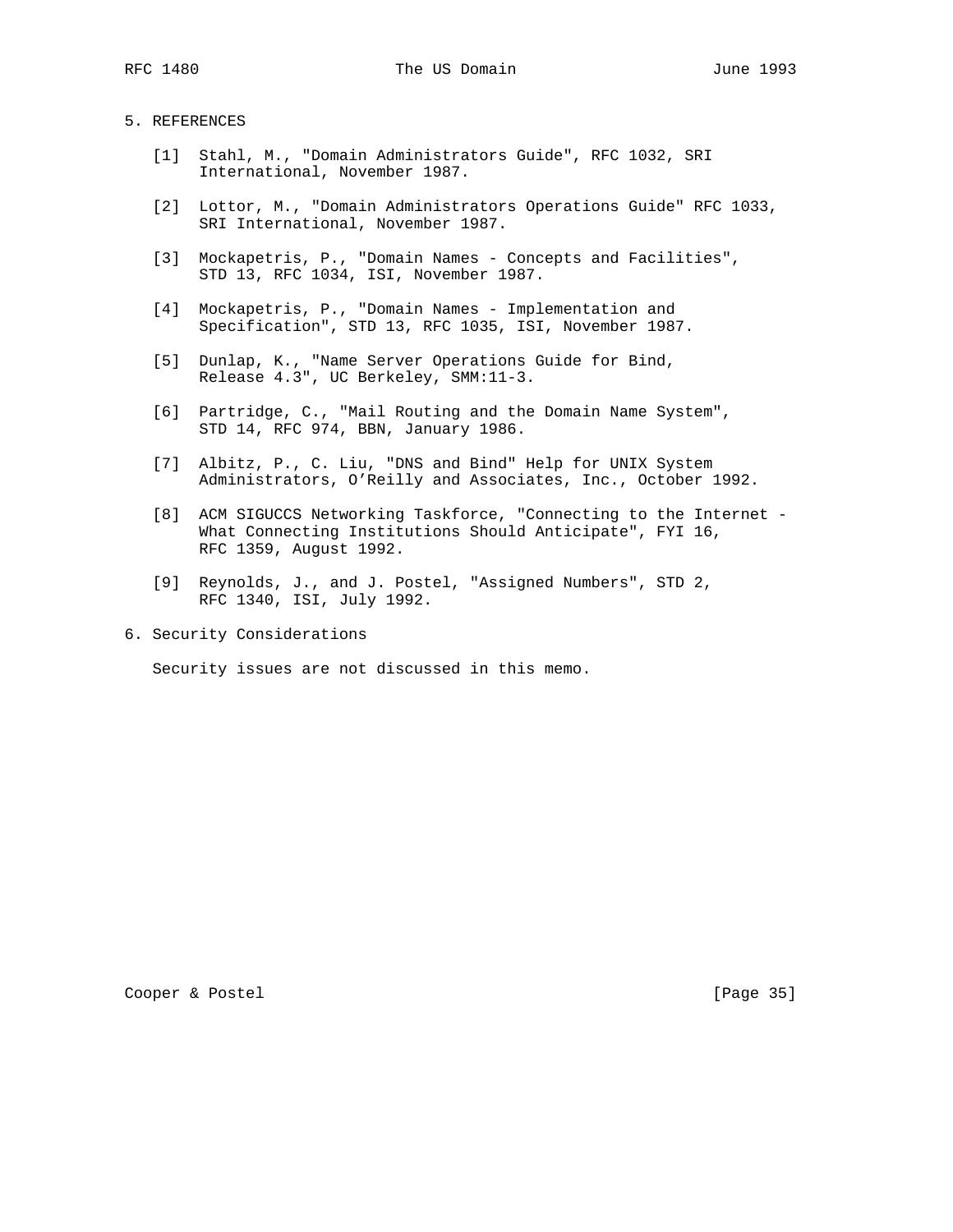7. Authors' Addresses

 Ann Cooper USC/Information Sciences Institute 4676 Admiralty Way Marina del Rey, CA 90292 Phone: 1-310-822-1511 Email: cooper@isi.edu

 Jon Postel USC/Information Sciences Institute 4676 Admiralty Way Marina del Rey, CA 90292 Phone: 1-310-822-1511 Email: postel@isi.edu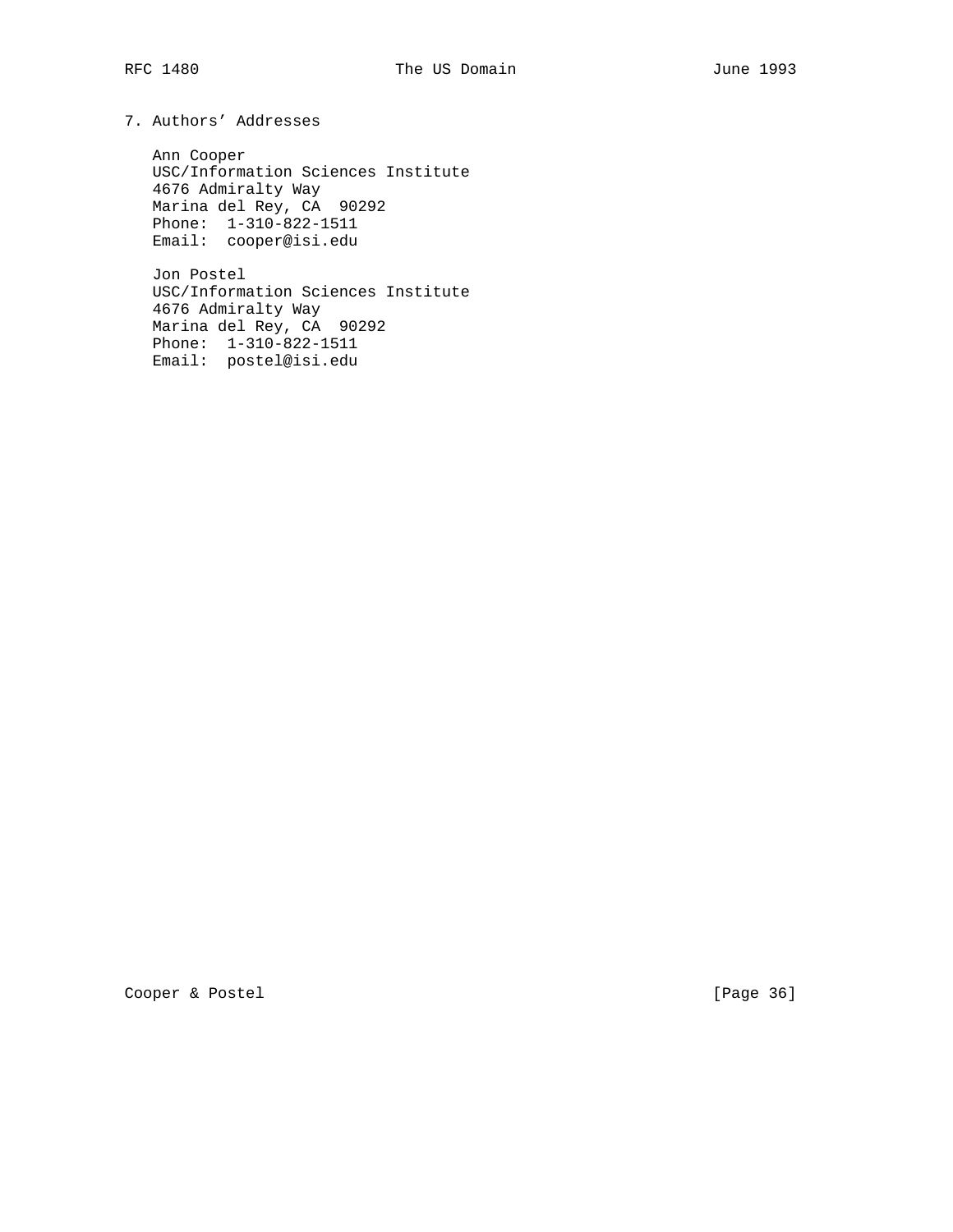| APPENDIX-I: US DOMAIN NAMES BNF   |                                                                                                                                                                                                                                                                                                                                  |  |  |  |
|-----------------------------------|----------------------------------------------------------------------------------------------------------------------------------------------------------------------------------------------------------------------------------------------------------------------------------------------------------------------------------|--|--|--|
| ================================= |                                                                                                                                                                                                                                                                                                                                  |  |  |  |
| <us-domain-name></us-domain-name> | $::=$ <us-name><dot><us></us></dot></us-name>                                                                                                                                                                                                                                                                                    |  |  |  |
| <us-name></us-name>               | ::= <state-name><dot><state-code>  <br/><fed-name><dot><fed><br/><dni-name><dot><dni></dni></dot></dni-name></fed></dot></fed-name></state-code></dot></state-name>                                                                                                                                                              |  |  |  |
| <state-code></state-code>         | ::= <the a="" code="" from="" of="" state="" the<br="" two-letter="">zip code directory&gt;</the>                                                                                                                                                                                                                                |  |  |  |
| <state-name></state-name>         | $::=$ <local-name><dot><locality> <math> </math><br/><state-agency-name><dot><state>  <br/><regional-agency-name><dot><agency></agency></dot></regional-agency-name></state></dot></state-agency-name></locality></dot></local-name>                                                                                             |  |  |  |
| <fed-name></fed-name>             | $::=$ <the a="" dotted="" hierarchical="" name="" of="" us<br="">federal government agency&gt;</the>                                                                                                                                                                                                                             |  |  |  |
| <dni-name></dni-name>             | $ ::=$ <the a<br="" dotted="" hierarchical="" name="" of="">distributed national institution&gt;</the>                                                                                                                                                                                                                           |  |  |  |
| <locality></locality>             | ::= <the a="" city="" from="" full="" name="" of="" the<br="">zip code directory&gt;  <br/><a a="" city="" code="" for="" name="" short="">  <br/><the a="" county,="" full="" name="" of="" township,<br="">or parish&gt;  <br/><other and="" commonly="" known="" used<br="" well="">locality name&gt;</other></the></a></the> |  |  |  |
| <local-name></local-name>         | ::= <entity-name><br/><city-name><dot><city>  <br/><county-name><dot><county><br/><local-agency-name><dot><local-agency></local-agency></dot></local-agency-name></county></dot></county-name></city></dot></city-name></entity-name>                                                                                            |  |  |  |
|                                   | <state-agency-name> ::= <the a="" dotted="" hierarchical="" name="" of="" state<br="">government agency&gt;</the></state-agency-name>                                                                                                                                                                                            |  |  |  |
|                                   | <regional-agency-name> ::= <the a<br="" dotted="" hierarchical="" name="" of="">special agency or district not an<br/>element of the state government and<br/>typically larger than a single city or<br/>county, for example, the Southern<br/>California Air Quality Management District&gt;</the></regional-agency-name>       |  |  |  |

Cooper & Postel [Page 37]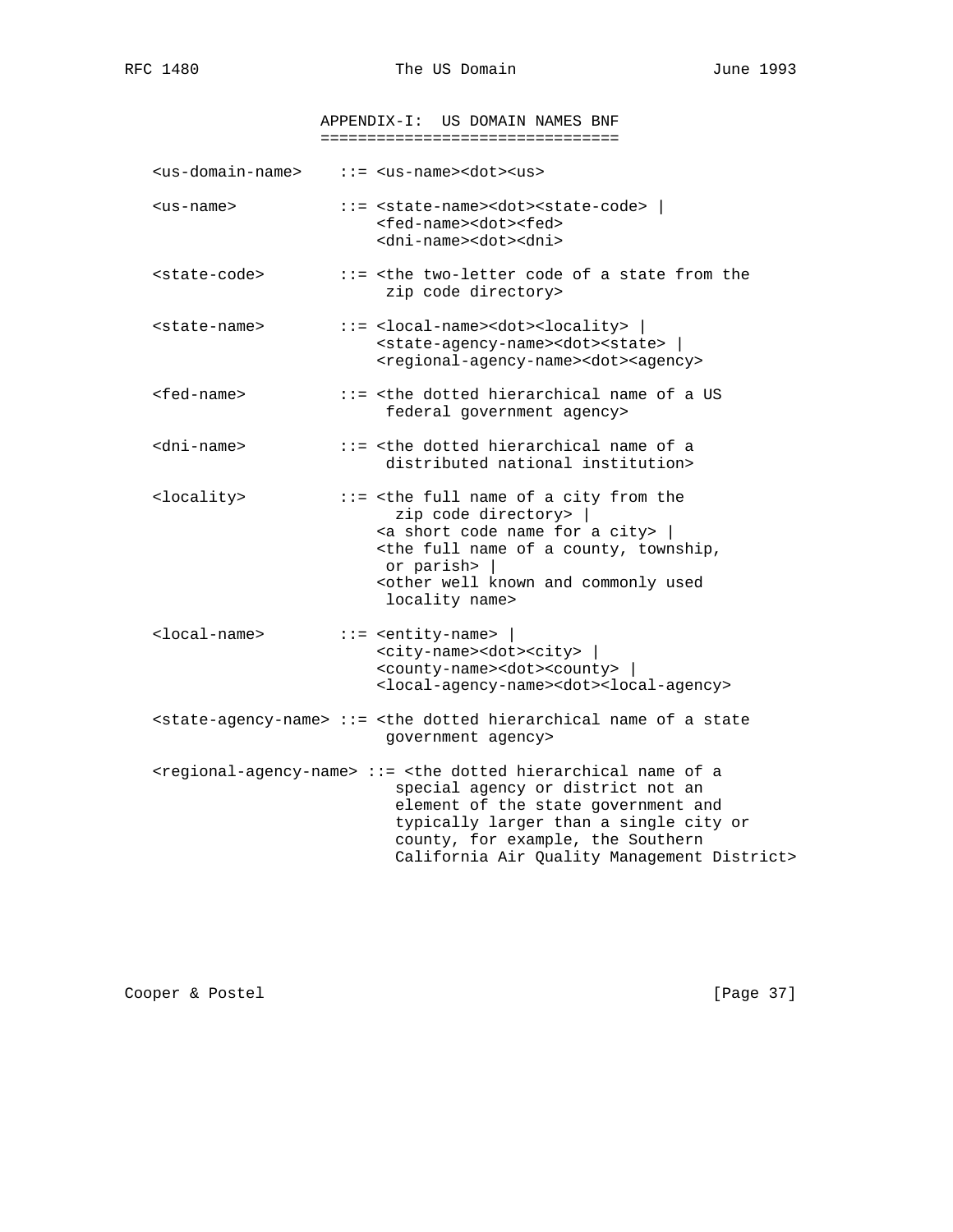<entity-name> ::= <the dotted hierarchical name of an entity within a city, for example: a company, business, private school, club, organization, or individual> <city-name> ::= <the dotted hierarchical name of a city government agency> <county-name> ::= <the dotted hierarchical name of a county, township, or parish government agency> <local-agency-name> ::= <the dotted hierarchical name of a special agency or district not an element of a city or county government and typically equal or smaller than a single city or county, for example, the Bunker Hill Improvement District> <city> ::= "CI" | "CITY" <county> ::= "CO" | "COUNTY" | "TOWNSHIP" | "PARISH" <dot> ::= "."  $<$ fed>  $::=$  "FED"  $<$ dni> ::= "DNI" <state> ::= "STATE" | "COMMONWEALTH" <agency> ::= "AGENCY" | "DISTRICT" | "K12" | "CC" | "LIB" | "GEN" | "TEC" <local-agency> ::= "AGENCY" | "DISTRICT"  $\langle$ us> ::= "US" Notes: Within States: "K12" may be used for public school districts. A special name "PVT" can be used in the place of a school district name for private schools. "CC" may be used only for public community colleges.

Cooper & Postel [Page 38]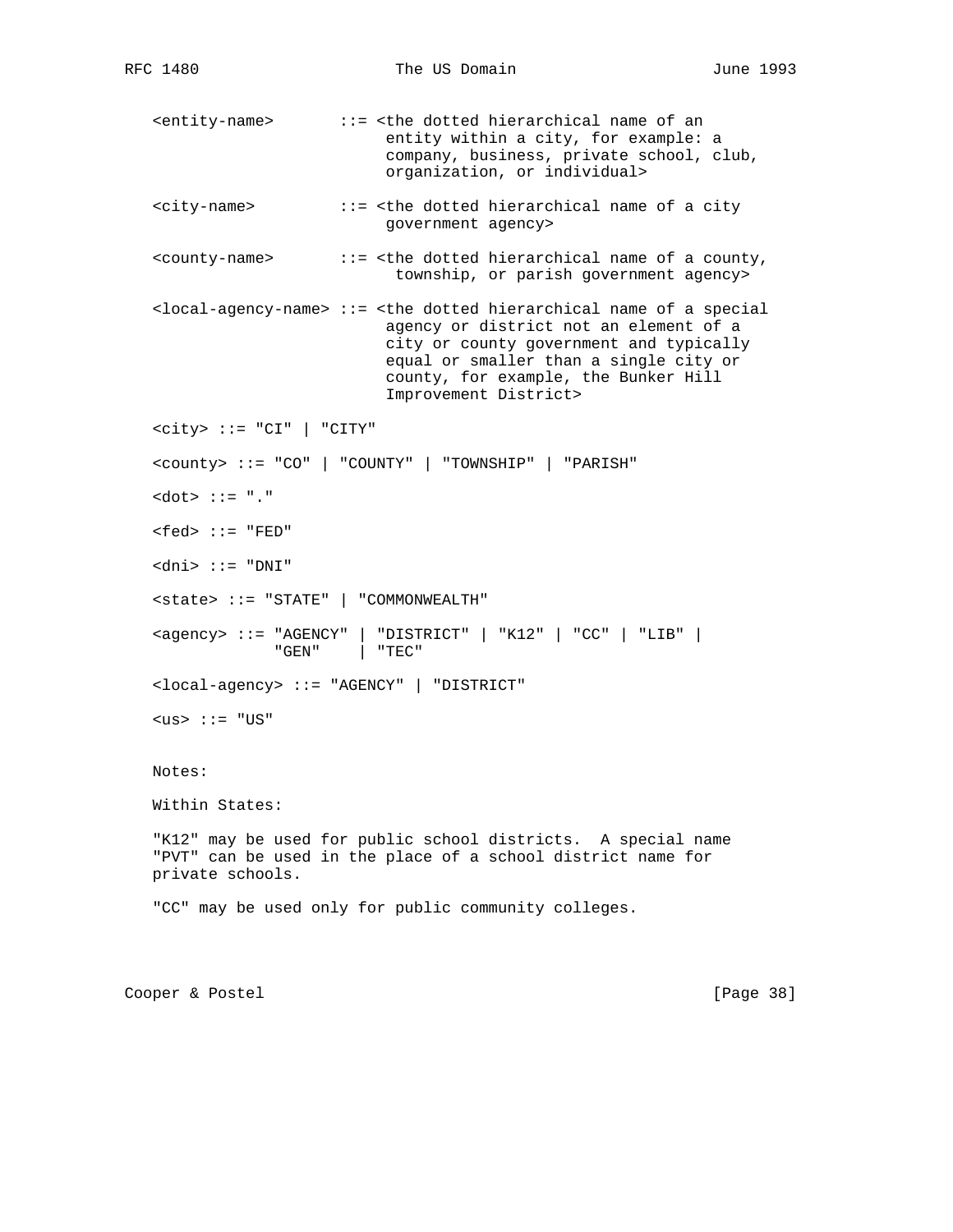"LIB" may be only used by libraries. "TEC" is used only for technical and vocational schools and colleges. "GEN" is for general independent entities, that is, organizations that don't really fit anywhere else (such as statewide associations, clubs, and "domain parks"). "STATE" may be used only for state government entities. Below US, parallel to States: "FED" is for agencies of the federal government. "DNI" is for distributed national institutes; organizations that span state, regional, and other organizational boundaries; that are national in scope, and have distributed facilities. Examples: ========= Geo-Petrellis.Culver-City.CA.US <== resturant Joe-Josts.Long-Beach.CA.US <== bar IBM.Armonk.NY.US <== business Camp-Curry.Yosemite.CA.US <== business Yosemite.NPS.Interior.FED.US <== federal agency Senate.FED.US <== US Senate DOD.FED.US <== US Defense Dept. DOT.FED.US <== US Transportation Dept. MNPL.FRB.FED.US <== the Minneapolis branch of the Federal Reserve Bank MetaCenter.DNI.US <== distributed Nat'l Inst Senate.STATE.MN.US <== state Senate House.STATE.MN.US <== state House of Reps Assembly.STATE.CA.US <== state Assembly

Cooper & Postel [Page 39]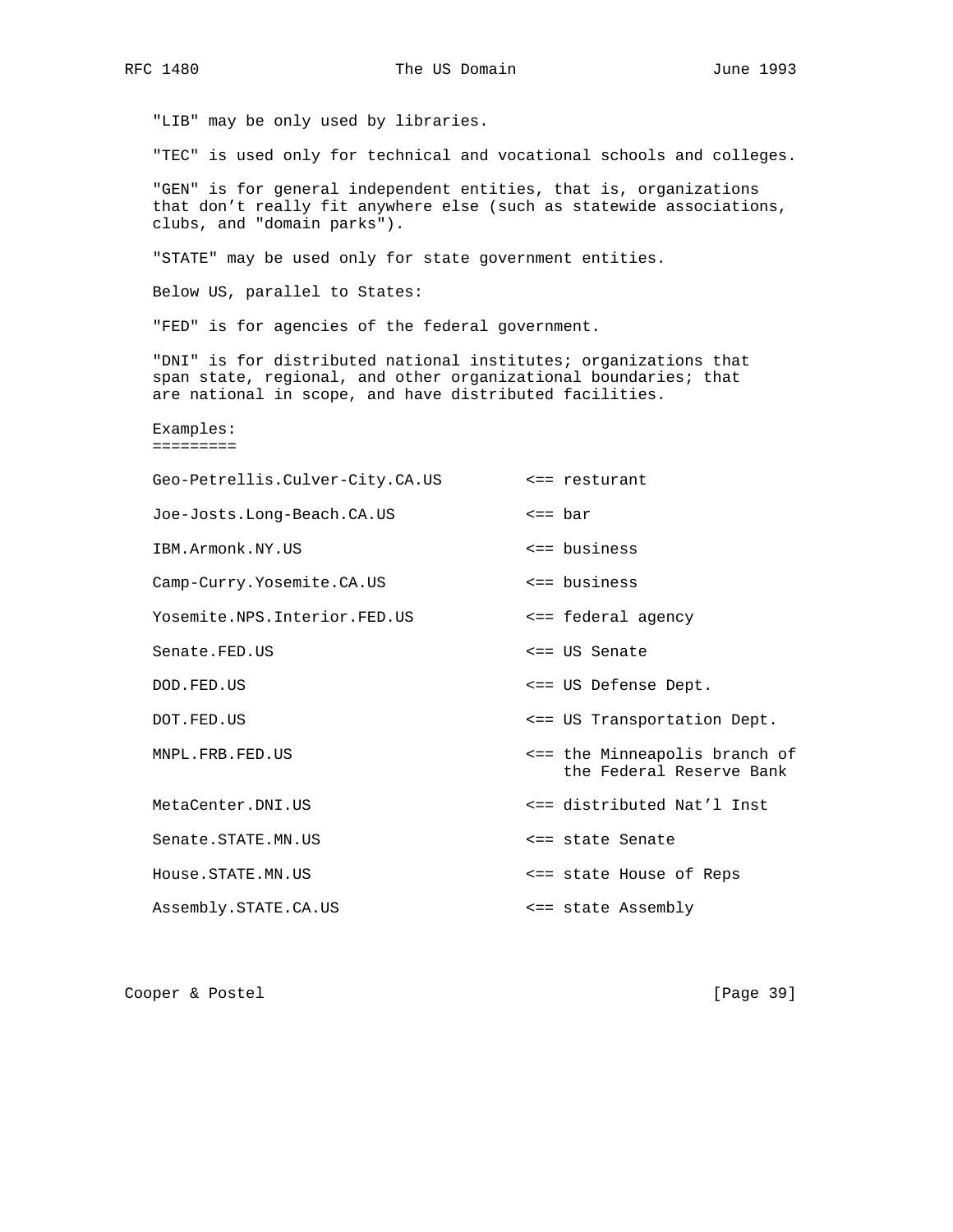MDH.STATE.MN.US <== state Health Dept. DOT.STATE.MN.US <== state Transportation Dept CALTRANS.STATE.CA.US <== state Transportation Dept DMV.STATE.CA.US <== state Motor Vehicles Dept Culver-City.DMV.STATE.CA.US <== local office of DMV Police.CI.Culver-City.CA.US <== city department Fire-Dept.CI.Los-Angeles.CA.US <== city department Fire-Dept.CO.Los-Angeles.CA.US <== county department Main.Library.CI.Los-Angeles.CA.US <== city department MDR.Library.CO.Los-Angeles.CA.US <== county department Huntington.LIB.CA.US <== private library SMCC.Santa-Monica.CC.CA.US <== public community college Trade-Tech.Los-Angeles.CC.CA.US <== public community college Valley.Los-Angeles.CC.CA.US <== public community college Hamilton.High.LA-Unified.K12.CA.US <== public school Sherman-Oaks.Elem.LA-Unified.K12.CA.US <== public school John-Muir.Middle.Santa-Monica.K12.CA.US <== public school St-Monicas.High.Santa-Monica.CA.US <== private school Crossroads-School.Santa-Monica.CA.US <== private school Mary-Ellens-Montessori-School.LA.CA.US <== private school Progress-Learning-Center.PVT.K12.CA.US <== private school Brick-and-Basket-Institute.TEC.CA.US <== technical college Bunker-Hill.DISTRICT.Los-Angeles.CA.US <== local district SCAQMD.DISTRICT.CA.US <== regional district

Cooper & Postel [Page 40]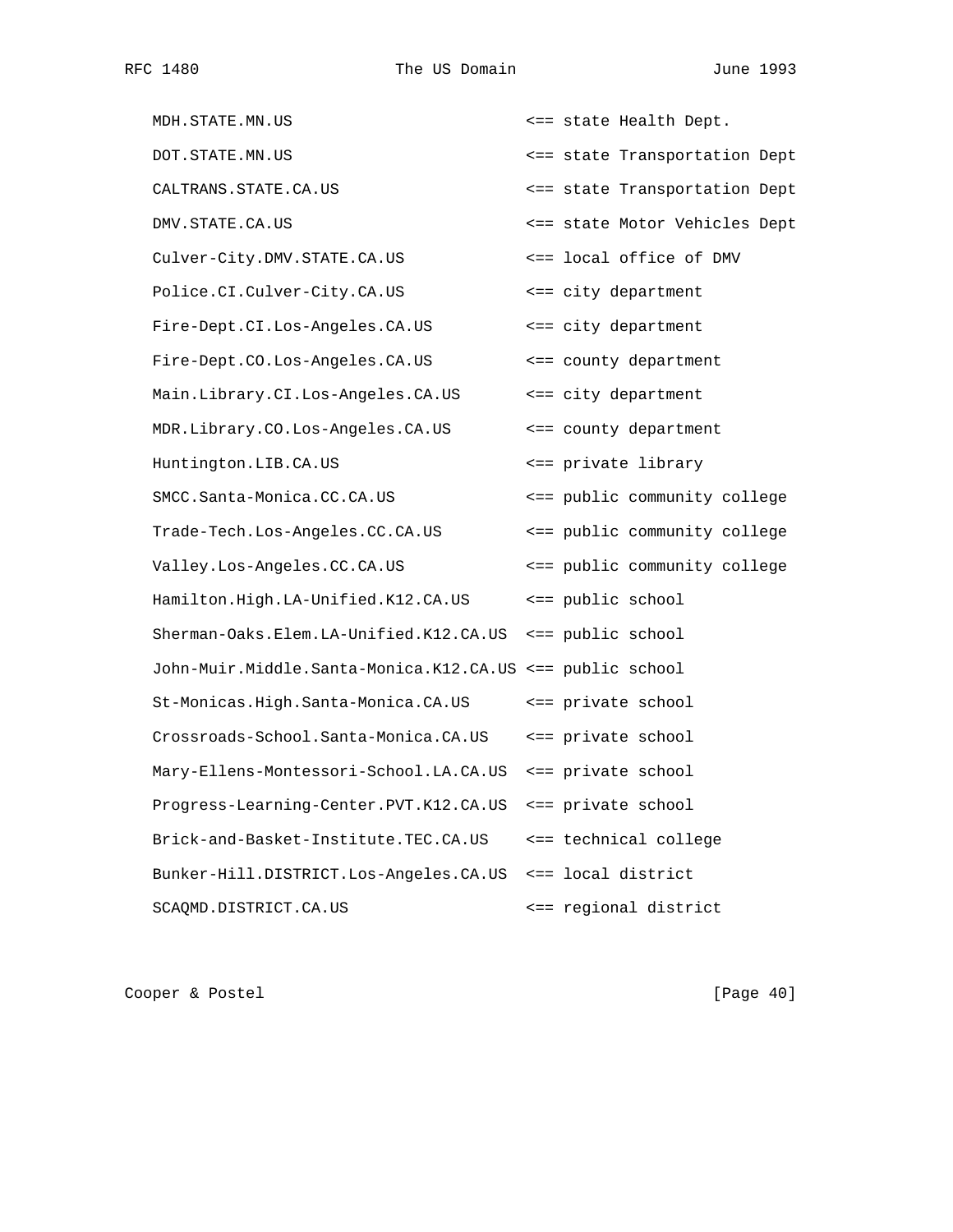| Berkeley.UC.STATE.CA.US                      | $\leq$ = $\leq$ $\leq$ $\leq$ $\leq$ $\leq$ $\leq$ $\leq$ $\leq$ $\leq$ $\leq$ $\leq$ $\leq$ $\leq$ $\leq$ $\leq$ $\leq$ $\leq$ $\leq$ $\leq$ $\leq$ $\leq$ $\leq$ $\leq$ $\leq$ $\leq$ $\leq$ $\leq$ $\leq$ $\leq$ $\leq$ $\leq$ $\leq$ $\leq$ $\leq$ $\leq$ $\le$ |                        |
|----------------------------------------------|---------------------------------------------------------------------------------------------------------------------------------------------------------------------------------------------------------------------------------------------------------------------|------------------------|
| Los-Angeles.UC.STATE.CA.US                   | $\leq$ = $\equiv$ $\prod$ CT.A                                                                                                                                                                                                                                      |                        |
| Irvine.UC.STATE.CA.US                        | $\leq = \text{UC}$ Irvine                                                                                                                                                                                                                                           |                        |
| Northridge.CSU.STATE.CA.US                   | $\epsilon$ == CSUN                                                                                                                                                                                                                                                  |                        |
| Los-Angeles.CSU.STATE.CA.US                  |                                                                                                                                                                                                                                                                     | $\leq$ == Cal State LA |
| Leland-Stanford-Jr-University.Stanford.CA.US |                                                                                                                                                                                                                                                                     | <== private school     |
|                                              |                                                                                                                                                                                                                                                                     |                        |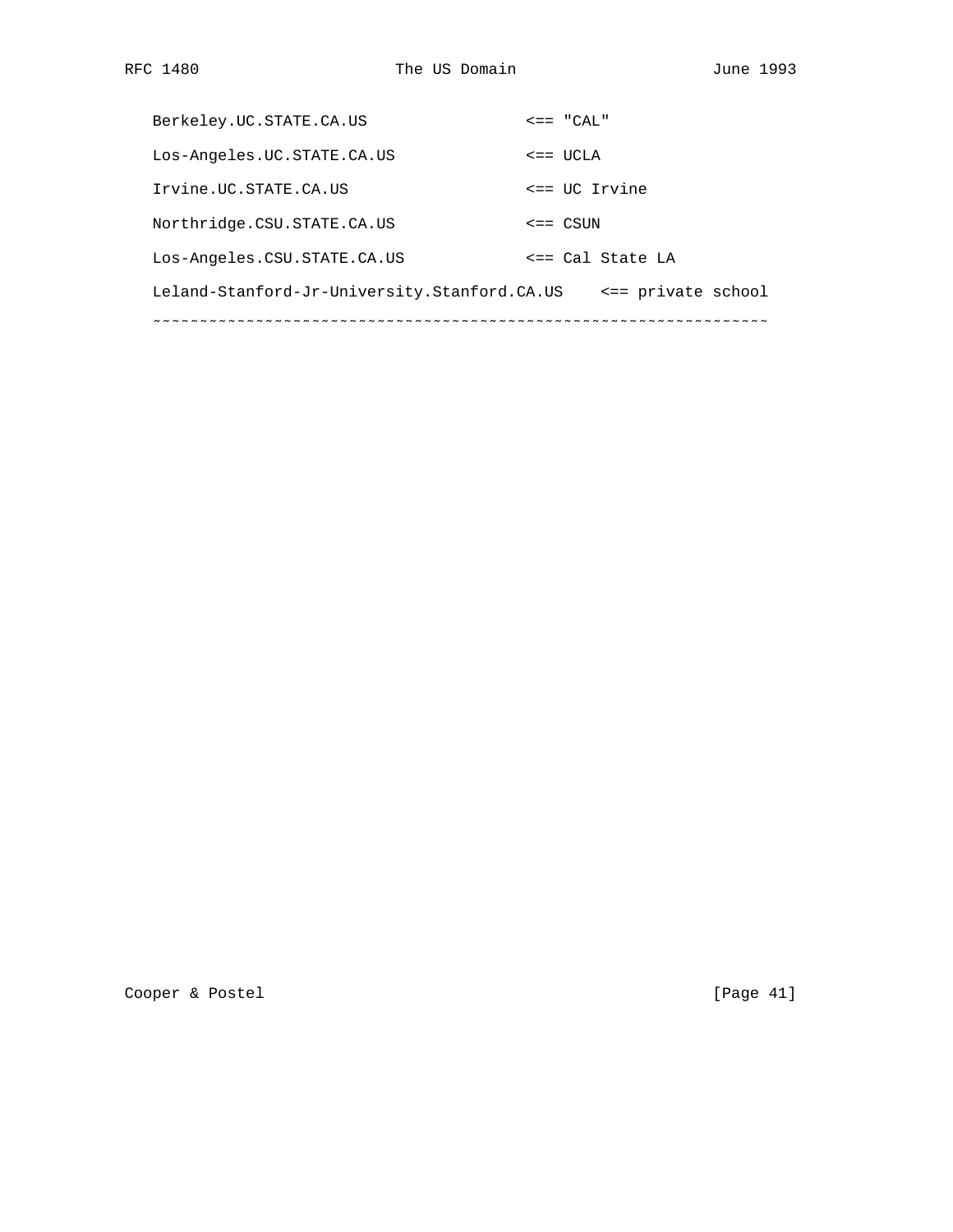RFC 1480 The US Domain June 1993

APPENDIX-II: US DOMAIN QUESTIONNAIRE FOR HOST ENTRY

To register a host in the US domain, the US Domain Template must be sent to the US Domain Registrar (US-Domain@ISI.EDU). The first few pages explain each question on the attached template. FILL OUT THE TWO PAGE TEMPLATE AT THE END. Questions may be sent by electronic mail to the above address, or by phone to Ann Cooper, USC/Information Sciences Institute, (310) 822-1511.

- (1) Please specify whether this is a new application, modification to an existing registration, or deletion.
- (2) The name of the domain. This is the name that will be used in tables and lists associating the domain with the domain server addresses. See RFC 1480 - The US Domain for more details.

| <host>.<city locality="">.<state>.US. = city/locality based names</state></city></host>        |                                                                             |
|------------------------------------------------------------------------------------------------|-----------------------------------------------------------------------------|
| <school>.<district>.K12.<state>.US. = kindergarten thru 12th grade</state></district></school> |                                                                             |
| <school>.PVT.K12.<state>.US. = private K thru 12th grade</state></school>                      |                                                                             |
| <school>.<locality>.<state>.US. = PVT sch opt: locality names</state></locality></school>      |                                                                             |
| <school>.CC.<state>.US. = community colleges</state></school>                                  |                                                                             |
|                                                                                                | <school>.TEC.<state>.US. = technical or vocational schools</state></school> |
| <lib-name>.LIB.<state>.US. = libraries</state></lib-name>                                      |                                                                             |
| <org-name>.STATE.<state>.US. = state government agencies</state></org-name>                    |                                                                             |
|                                                                                                | <org-name>.FED.US. = federal government agencies</org-name>                 |
|                                                                                                | <org-name>.DNI.US. = distributed national institutes</org-name>             |
|                                                                                                | <org>.GEN.<state>.US. = statewide assoc,clubs,domain parks</state></org>    |

For example: networthy.santa-clara.ca.us.

- (3) The name of the entity represented, that is, the organization being named. For example: The Networthy Corporation. Not the name of the organization submitting the request.
- (4) Please describe the domain briefly.

 For example: The Networthy Corporation is a consulting organization of people working with UNIX and the C language in an electronic networking environment. It sponsors two technical conferences annually and distributes a bimonthly newsletter.

(5) The date you expect the domain to be fully operational.

Cooper & Postel [Page 42]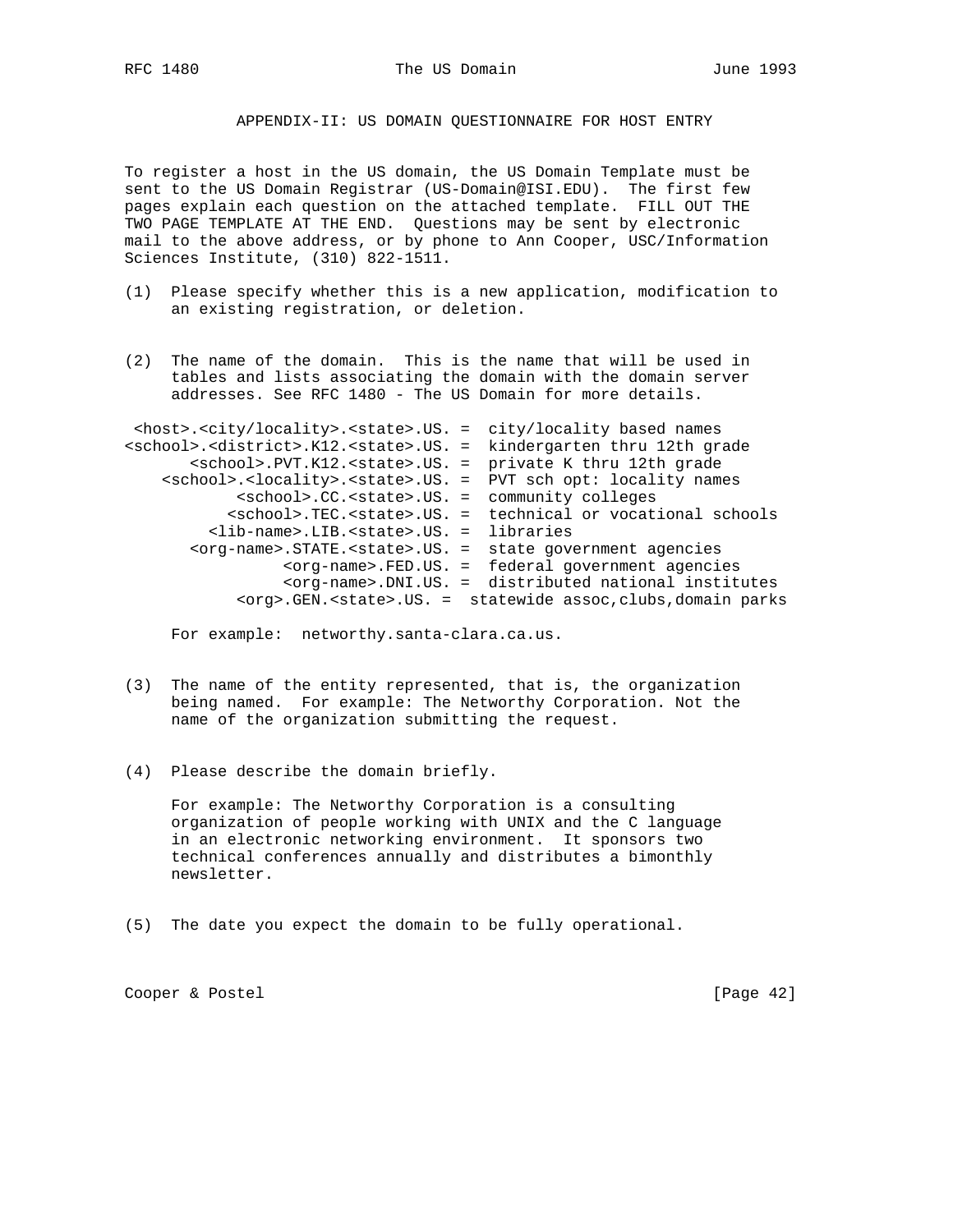For every registration, we need both the Administrative and the Technical contacts of a domain (questions  $6 \times 7$ ) and we MUST have a network mailbox for each. If you have a NIC handle (a unique NIC database identifier) please enter it. (If you don't know what a NIC handle is leave it blank). Also the title, mailing address, phone number, organization, and network mailbox.

- (6) The name of the administrative head of the "organization". The administrator is the contact point for administrative and policy questions about the domain. The Domain administrator should work closely with the personnel he has designated as the "technical contact" for his domain. In this example the Domain Administrator would be the Administrator of the Networthy Corporation, not the Administrator of the organization running the name server (unless it is the same person).
- (7) The name of the technical and zone contact. The technical and zone contact handles the technical aspects of maintaining the domain's name server and resolver software, and database files. He keeps the name server running. More than likely, this person would be the technical contact running the primary name server.

\*\*\*\*\*\*\*\*\*\*\*\*\*\*\*\*\*\*\*\*\*\*\*\*\*\*\*\*\*\*\*\*\*\*\*\*\*\*\*\*\*\*\*\*\*\*\*\*\*\*\*\*\*\*\*\*\*\*\*\*\*\*\*\*\*\*\*\*\*\*\*

PLEASE READ: There are several types of registrations.

- (a) Delegation (i.e., a portion of the US Domain name space is given to an organization running name servers to support that branch; For example, K12.TX.US, for all K12 schools in Texas). For (a) answer questions 8 and 9.
- (b) Direct Registration of an IP Host. For (b) answer question 10.
- (c) Direct Registration of a non-IP Host. For (c) answer question 11 and 12.

\*\*\*\*\*\*\*\*\*\*\*\*\*\*\*\*\*\*\*\*\*\*\*\*\*\*\*\*\*\*\*\*\*\*\*\*\*\*\*\*\*\*\*\*\*\*\*\*\*\*\*\*\*\*\*\*\*\*\*\*\*\*\*\*\*\*\*\*\*\*\*

QUESTIONS FOR DELEGATIONS

- (8) PRIMARY SERVER Information. It is required to supply both the Contact information as well as hardware/software information of the primary name server.
- (9)\* SECONDARY SERVER Information. It is required to supply the hardware and software information of all secondary name servers.

Cooper & Postel [Page 43]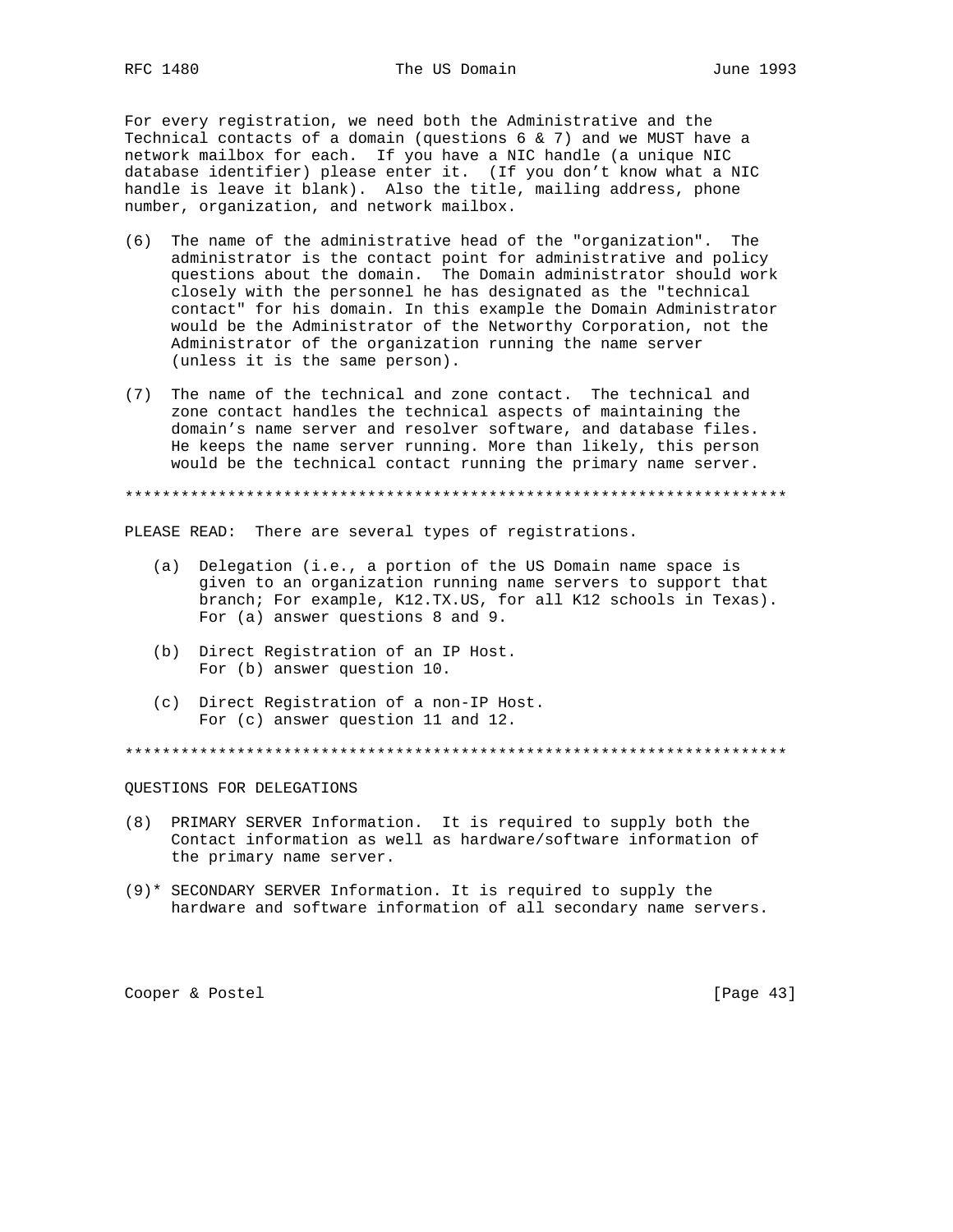Domains must provide at least two independent servers that provide the domain service for translating names to addresses for hosts in this domain. If you are applying for a domain and a network number assignment simultaneously and a host on your proposed network will be used as a server for the domain, you must wait until you receive your network number assignment and have given the server(s) a net- address before sending in the domain application. Establishing the servers in physically separate locations and on different PSNs and/or networks is strongly recommended.

NOTE: For those applicants not able to run name servers, or for non-IP hosts the Name Server information is not applicable. (See #10 and #11). ======================================================================= QUESTION FOR DIRECT IP HOSTS (If you answered 8 & 9 do not answer 10, 11, or 12).

(10) What Domain Name System (DNS) Resource Records (RR) and values are to be entered for your IP host (must have an "A" record).

 ++++++++++++++++++++++++++++++++++++++++++++++++++++++++++++++++++ Example: RRs for an INTERNET hosts.

 (a) DOMAIN NAME (required)...: Networthy.Santa-Clara.CA.US. (b) IP ADDRESS (required)....: A 128.9.3.123 (required)  $(c)$  HARDWARE  $(opt)$ ...........: SUN-3/110 (d) OPERATING SYS (opt)......: UNIX (e) WKS (opt)........: 128.9.3.123. UDP (echo tftp) TCP (ftp) (f) MX (opt).................: 10 RELAY.ISI.EDU.

It is your responsibility to see that an IN-ADDR pointer record is entered in the DNS database. (For Internet hosts only). Contact the administrator of the IP network your host is on to have this done. The US Domain administration does not administer the network and cannot make these entries in the DNS database.

======================================================================= QUESTIONS FOR NON-IP HOSTS (such as UUCP).

 Many applicants have hosts in the UUCP world. Some are one hop away, some two and three hops away from their "Internet Forwarder", this is ok. What is important is getting an Internet host to be your forwarder. If you do not already have an Internet forwarder, there are several businesses that provide this service for a fee, (see RFC 1359 - Connecting to the Internet What Connecting Institutions Should Anticipate, ACM SIGUCCS, August 1992). Sometimes local colleges in your area are already on the Internet and may be willing to act as an Internet Forwarder. You would need to work this out with the systems administrator. We cannot make these arrangements for you.

Cooper & Postel [Page 44]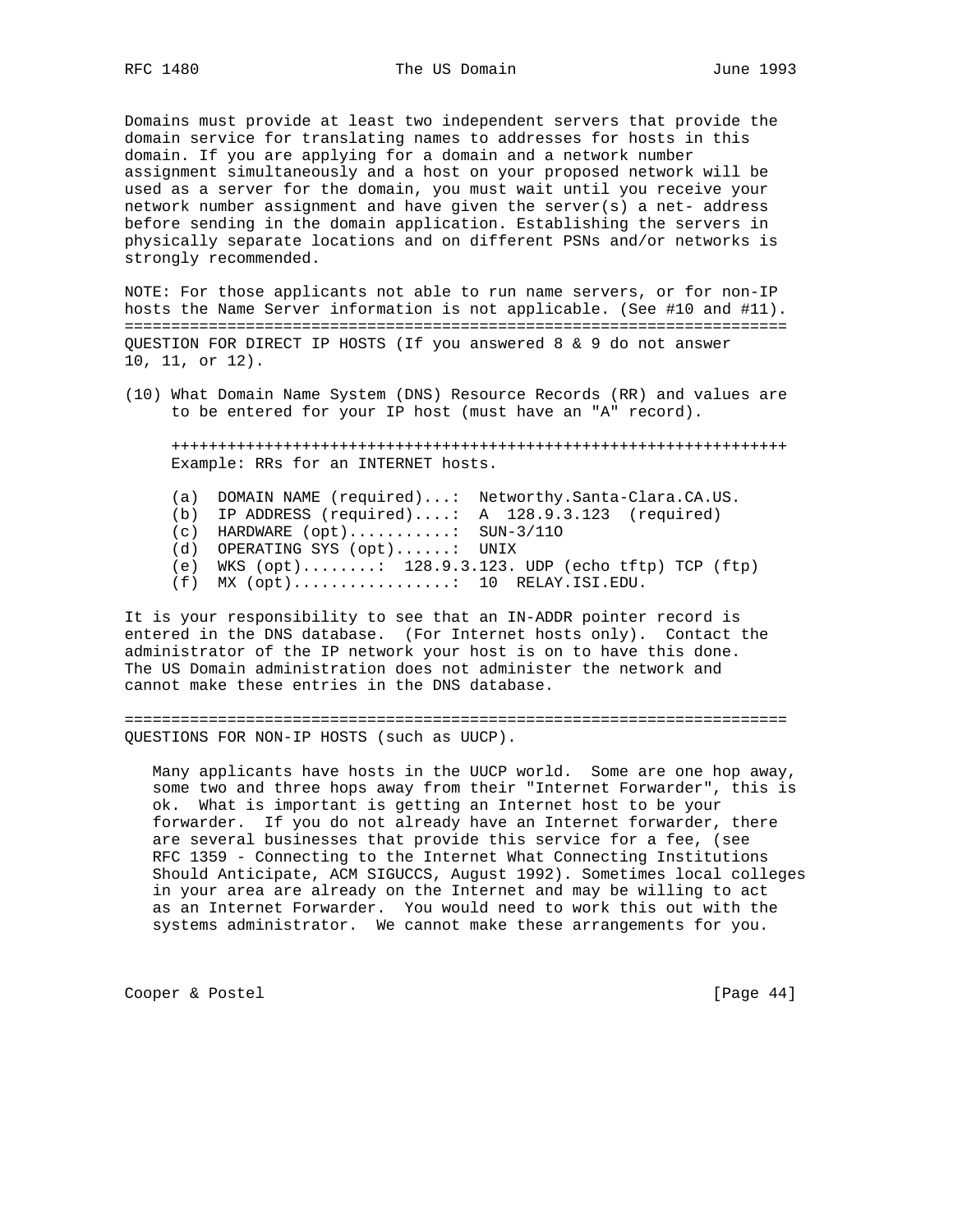- (11) Internet Forwarding Host Information
	- (11a) What is the name of your Internet forwarding host? For example: The host Yacht-Club.MDR.CA.US uses UUCP to connect to RELAY.ISI.EDU which is an Internet host. (i.e., RELAY.ISI.EDU is the forwarding host).
	- (11b) What is the name of your contact person at forwarding host? The Administrator of RELAY.ISI.EDU must agree to be the forwarding host for Yacht-Club.MDR.CA.US, and the forwarding host must know a delivery method and route to Networthy. No double MXing.
	- (11c) What is the mailbox of your contact? What is the mailbox of the administrator of the forwarding host.

 Example: Contact Name......: John Smith Contact Email.....: js@RELAY.ISI.EDU

(12) What Domain Name System (DNS) Resource Records (RR) and values are to be entered for your NON-IP host.

 ++++++++++++++++++++++++++++++++++++++++++++++++++++++++++++++++++ Example: RRs for a NON-IP host (uucp).

- (a) DOMAIN NAME (required).....: Yacht-Club.MDR.CA.US.
- (b) HARDWARE (opt).............: SUN-3/11O
- (c) OPERATING SYS (opt)........: UNIX
- (d) MX (required)..............: 10 RELAY.ISI.EDU.

++++++++++++++++++++++++++++++++++++++++++++++++++++++++++++++++++

PLEASE ALLOW AT LEAST 8 WORKING DAYS FOR PROCESSING THIS APPLICATION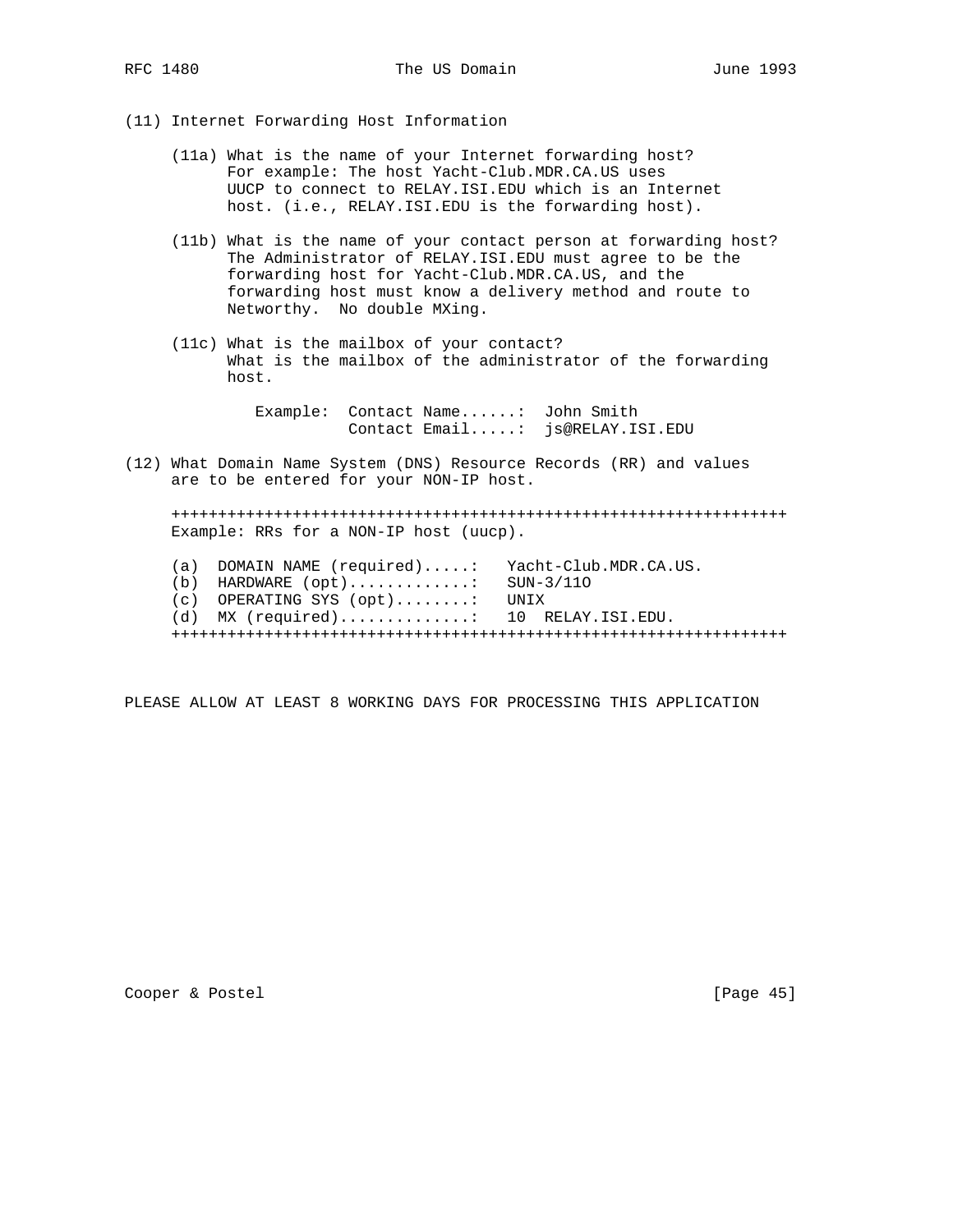US DOMAIN TEMPLATE [6/93]

PLEASE SUBMIT THE FOLLOWING TWO PAGE TEMPLATE TO (Us-Domain@isi.edu). Sections or fields of this form marked with an asterisk (\*) may be copied as many times as necessary. (For example: If you had two phone numbers for the Administrative Contact, you would use the same number "6h" twice. PLEASE DO NOT ALTER THIS APPLICATION IN ANY WAY. ===================================================================== 1. REGISTRATION TYPE (N)ew (M)odify (D)elete..: 2.\* FULLY-QUALIFIED DOMAIN NAME: 3. ORGANIZATION INFORMATION 3a. Organization Name.....: 3b. Address Line 1........: 3b. Address Line 2........: 3c. City...................: 3d. State.................: 3e. Zip/Code..............: 4. DESCRIPTION OF ORG/DOMAIN: 5. Date Operational......: 6. ADMINISTRATIVE CONTACT OF ORG/DOMAIN 6a. NIChandle (if known)..: 6b. Whole Name............: 6c. Organization Name.....: 6d. Address Line 1........: 6d. Address Line 2........: 6e. City..................: 6f. State.................: 6g. Zip/Code..............: 6h.\* Voice Phone...........: 6i.\* Electronic Mailbox....: 7. TECHNICAL AND ZONE CONTACT 7a. NIChandle (if known)..: 7b. Whole Name............: 7c. Organization Name.....: 7d. Address Line 1........: 7d. Address Line 2........: 7e. City..................: 7f. State.................: 7g. Zip/Code..............: 7h.\* Voice Phone...........: 7i.\* Electronic Mailbox....:

Cooper & Postel [Page 46]